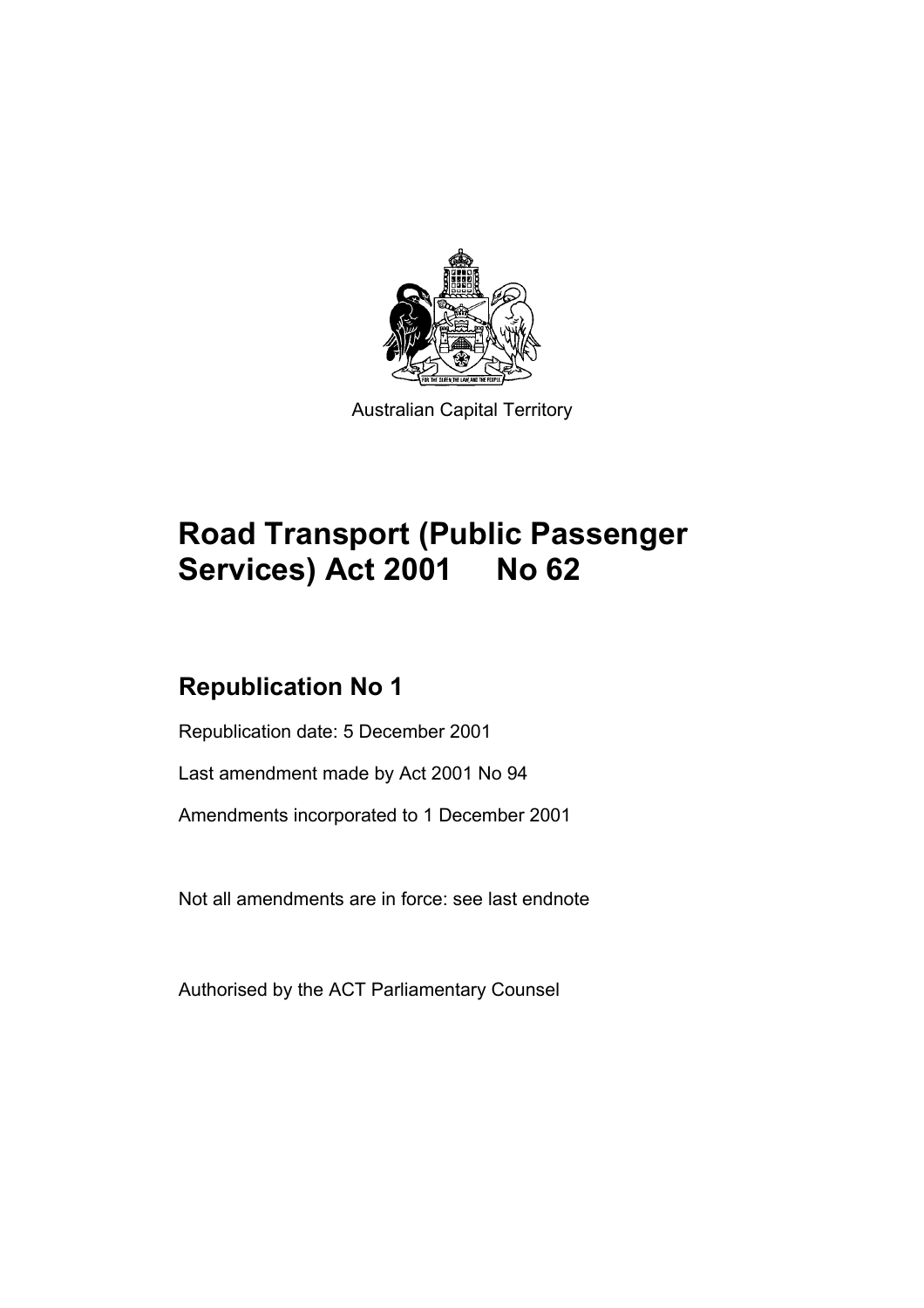# **About this republication**

#### **The republished law**

This is a republication of the *Road Transport (Public Passenger Services) Act 2001* as in force on 5 December 2001*.* It includes any amendment, repeal or expiry affecting the republished law to 1 December 2001 and any amendment made under the *Legislation Act 2001*, part 11.3 (Editorial changes).

The legislation history and amendment history of the republished law are set out in endnotes 3 and 4.

#### **Kinds of republications**

The Parliamentary Counsel's Office prepares 2 kinds of republications of ACT laws (see the ACT legislation register at www.legislation.act.gov.au):

- authorised republications to which the *Legislation Act 2001* applies
- unauthorised republications.

The status of this republication appears on the bottom of each page.

#### **Editorial changes**

The *Legislation Act 2001*, part 11.3 authorises the Parliamentary Counsel to make editorial amendments and other changes of a formal nature when preparing a law for republication. Editorial changes do not change the effect of the law, but have effect as if they had been made by an Act commencing on the republication date (see *Legislation Act 2001*, s 115 and s 117). The changes are made if the Parliamentary Counsel considers they are desirable to bring the law into line, or more closely into line, with current legislative drafting practice.

This republication includes amendments made under part 11.3 (see endnote 1).

#### **Uncommenced provisions and amendments**

If a provision of the republished law has not commenced or is affected by an uncommenced amendment, the symbol  $|\mathbf{U}|$  appears immediately before the provision heading. The text of the uncommenced provision or amendment appears only in the last endnote.

#### **Modifications**

If a provision of the republished law is affected by a current modification, the symbol  $\mathbf{M}$ appears immediately before the provision heading. The text of the modifying provision appears in the endnotes. For the legal status of modifications, see *Legislation Act 2001*, section 95.

#### **Penalties**

The value of a penalty unit for an offence against this republished law at the republication date—

- (a) if the person charged is an individual—\$100; or
- (b) if the person charged is a corporation—\$500.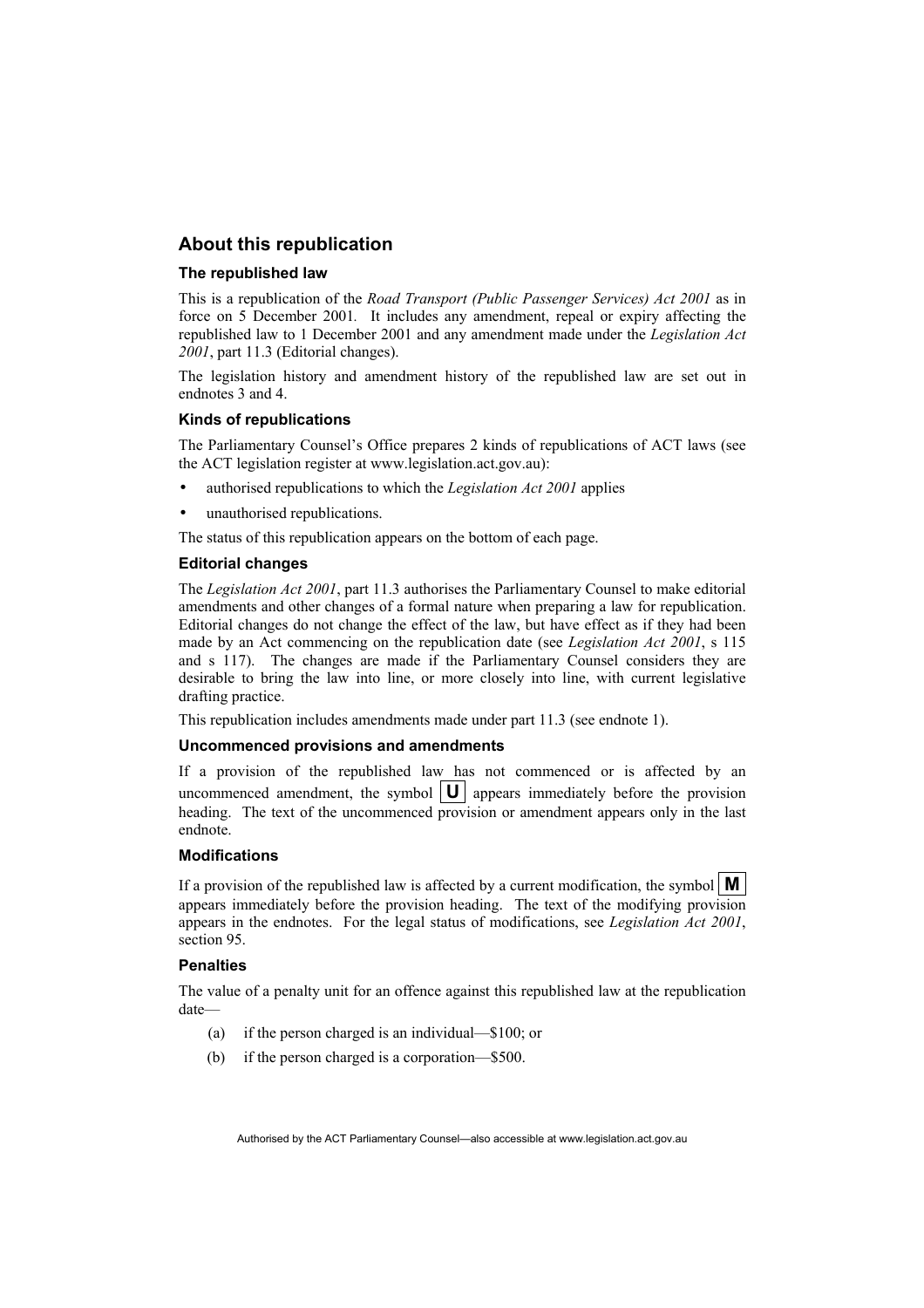Amendments incorporated to 1 December 2001



Australian Capital Territory

# **Road Transport (Public Passenger Services) Act 2001**

# **Contents**

|        |                                             | Page |
|--------|---------------------------------------------|------|
| Part 1 | <b>Preliminary</b>                          |      |
|        | Name of Act                                 | 2    |
| 3      | Objects (NSW s 4)                           | 2    |
| 4      | Dictionary                                  |      |
| 5      | Notes                                       | 3    |
| 6      | Functions of road transport authority       | 3    |
|        | Register of accredited people               | 4    |
| 8      | Disclosure of information in registers      | 4    |
| 9      | Trade Practices Act authorisation           | 4    |
| 9Α     | Combinations of accreditations and licences | 5    |
| 10     | What is a public passenger service?         | 5    |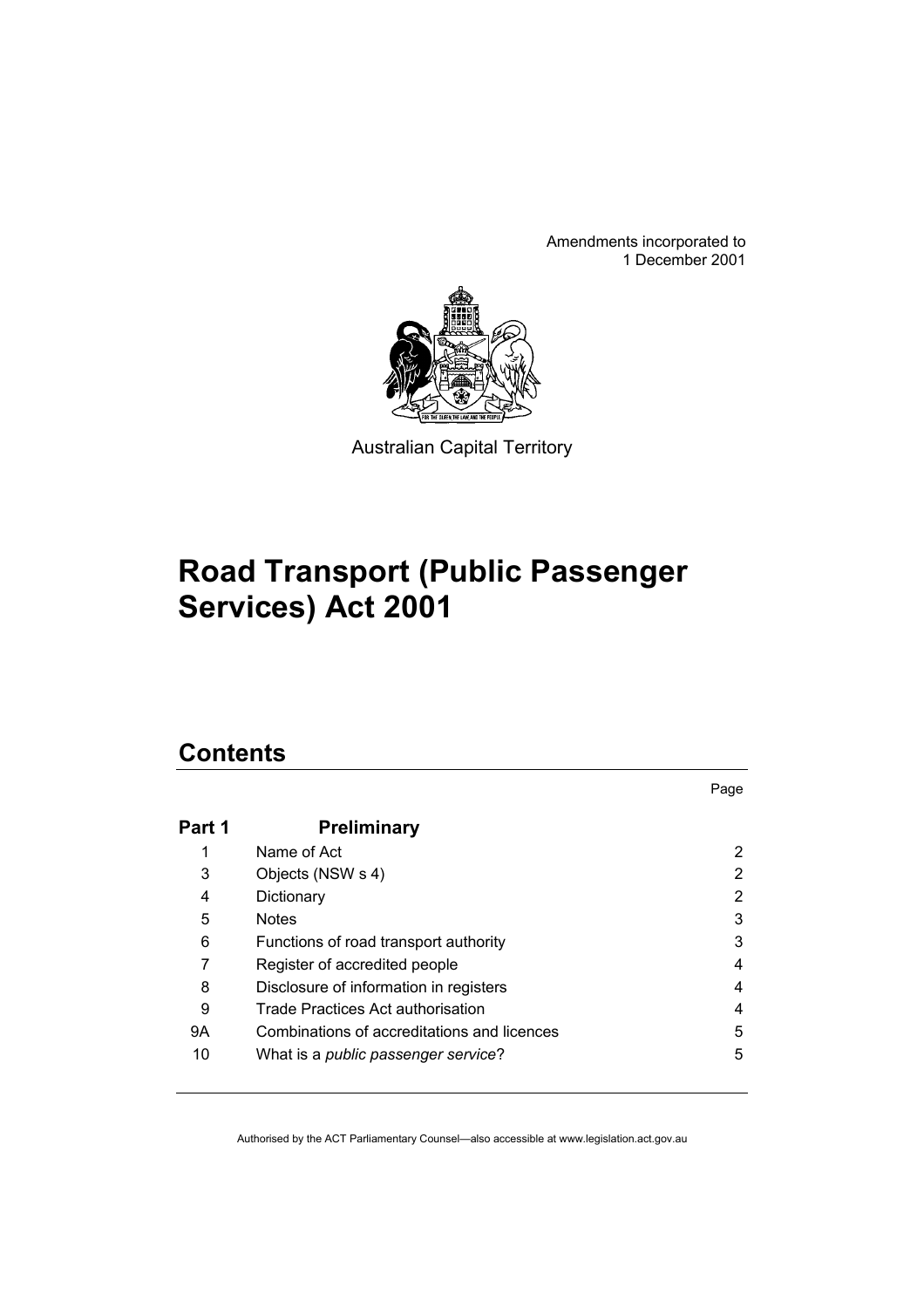### **Contents**

| Part 2              | <b>Bus services</b>                                                             | Page   |
|---------------------|---------------------------------------------------------------------------------|--------|
| <b>Division 2.1</b> | <b>Basic concepts</b>                                                           |        |
| 11                  | Meaning of bus service<br>(NSW s 3, def of regular passenger service)           | 6      |
| 12                  | What is a regular route service?<br>(NSW s 3, def of regular passenger service) | 6      |
| 13                  | What is a tour and charter service?                                             | 6      |
| 14                  | What is a long-distance service?<br>(NSW s 3, def of long-distance service)     | 6      |
| Division 2.2        | <b>Accreditation of bus service operators</b>                                   |        |
| 15                  | Bus operators—purposes of accreditation (NSW s 7 (2))                           | 7      |
| 16                  | Regulations about accreditation system                                          | 7      |
| Division 2.3        | Service contracts for regular route services                                    |        |
| 17                  | Service contracts (NSW s 16 (1), s 17, s 21 (3), (5))                           | 9      |
| <b>Division 2.4</b> | <b>Entitlement to operate certain bus services</b>                              |        |
| 18                  | Entitlement to operate regular route services                                   | 10     |
| 19                  | Entitlement to operate tour and charter services                                | 10     |
| 20                  | Unaccredited operators not to operate certain bus services<br>(NSW S 7 (1))     | 10     |
| 21                  | Pretending to be accredited                                                     | 11     |
| 22                  | Operators of regular route services to hold service contracts<br>(NSW S 16 (3)) | 11     |
| Division 2.5        | <b>Regulation of bus services</b>                                               |        |
| 23                  | Regular route services—power to determine maximum fares                         | 11     |
| 24                  | Regulations about operation of bus services by accredited<br>people             | 12     |
| 25                  | Regulations about operation of public buses                                     | 13     |
| 26                  | Regulations about bus drivers                                                   | 14     |
| 27                  | Regulations about conduct of passengers                                         | 14     |
| 28                  | Regulations about enforcement                                                   | 14     |
| Part 3              | <b>Miscellaneous</b>                                                            |        |
| 29                  | Regulation-making power (NSW s 63 (1), (4))                                     | 15     |
| contents 2          | Road Transport (Public Passenger Services) Act<br>2001                          | R No 1 |

Page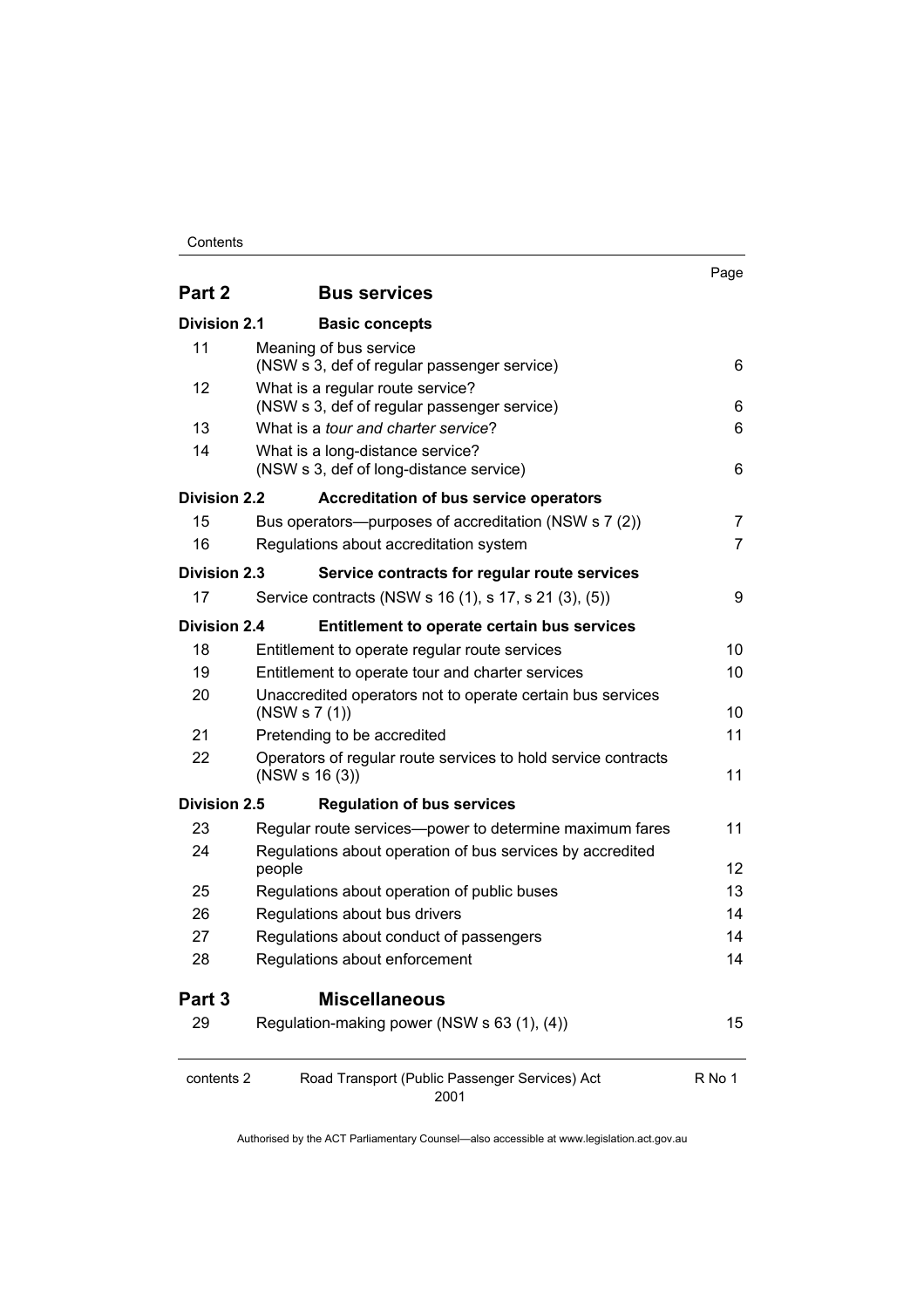| Contents |  |
|----------|--|
|----------|--|

|                     |                                                                      | Page |  |
|---------------------|----------------------------------------------------------------------|------|--|
| 30                  | Regulations may apply certain documents etc                          |      |  |
| 31                  | Minister may exclude vehicles and people from Act                    |      |  |
| 32                  | Regulations may exclude vehicles and people from Act (NSW s<br>63(3) | 16   |  |
| Part 4              | Licensing of taxi vehicles                                           |      |  |
| Part 5              | <b>Taxi services</b>                                                 |      |  |
| Part 6              | <b>Miscellaneous</b>                                                 |      |  |
| Part 4              | <b>Transitional provisions</b>                                       |      |  |
| Division 4.1        | General                                                              |      |  |
| 33                  | Definitions for pt 4                                                 | 17   |  |
| 34                  | <b>Transitional regulations</b>                                      |      |  |
| 35                  | Modification of pt 4's operation                                     |      |  |
| 36                  | Expiry of div 4.1                                                    |      |  |
| <b>Division 4.2</b> | <b>Bus services under Motor Omnibus Act</b>                          |      |  |
| 37                  | Existing bus services operated under the Motor Omnibus Act           | 18   |  |
| 38                  | Fares, concession cards and refunds under Motor Omnibus Act          |      |  |
| 39                  | Expiry of div 4.2                                                    | 19   |  |
| Division 4.3        | Infringement notices under Motor Omnibus Act                         |      |  |
| 40                  | <b>Existing infringement notices</b>                                 | 19   |  |
| 41                  | <b>Existing final notices</b>                                        |      |  |
| 42                  | Existing notices disputing liability under infringement notices      |      |  |
| 43                  | Existing applications for extension of time                          | 20   |  |
| 44                  | Suspension of concession card in force under Motor Omnibus<br>Act    |      |  |
| 45                  | Expiry of div 4.3                                                    | 20   |  |
| <b>Division 4.4</b> | <b>Bus operator's licences</b>                                       |      |  |
| 46                  | Existing bus operator's licences                                     | 21   |  |
| 47                  | Expiry of div 4.4                                                    | 21   |  |
|                     |                                                                      |      |  |

|  | ν |  |
|--|---|--|
|--|---|--|

Road Transport (Public Passenger Services) Act 2001

contents 3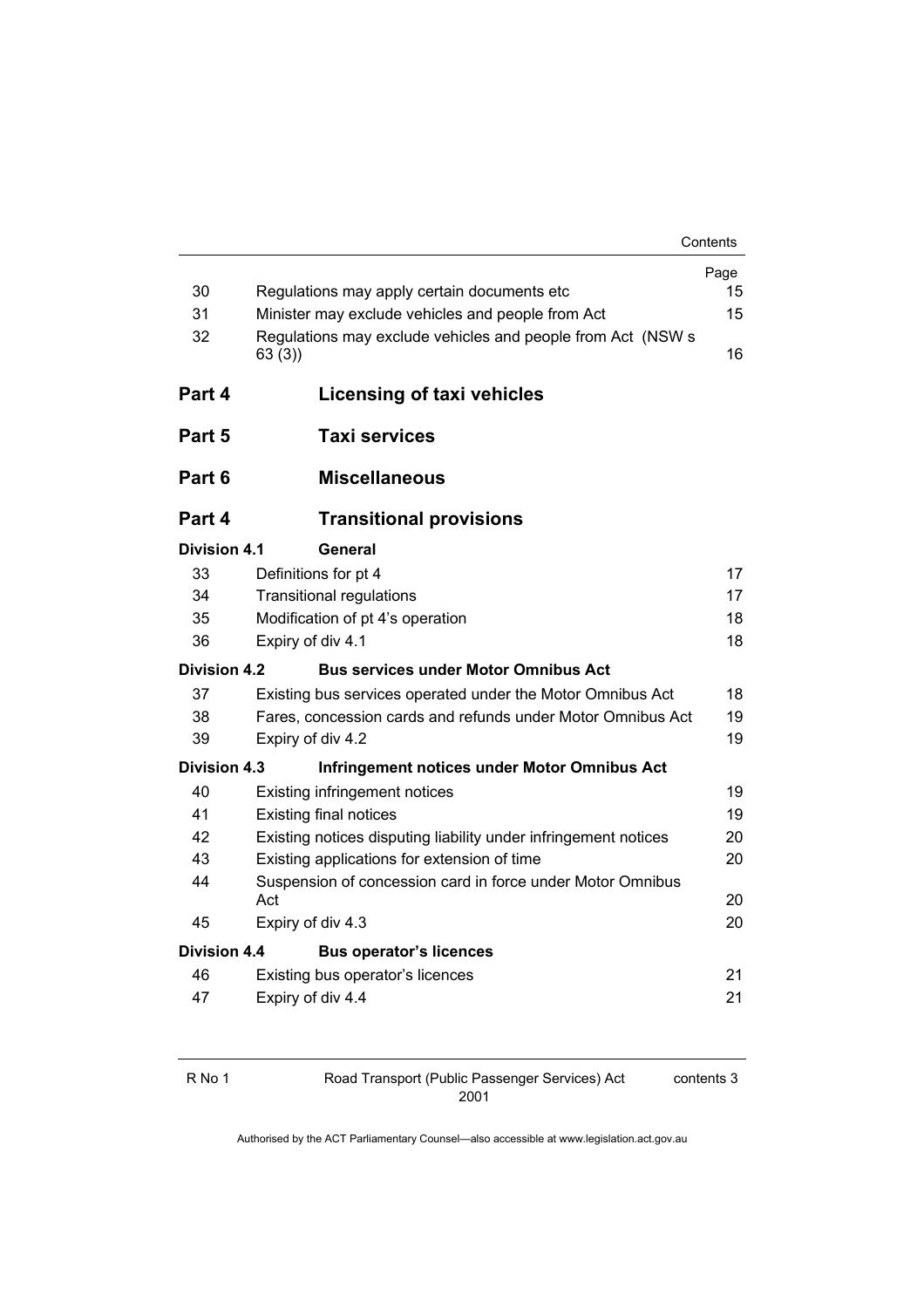### **Contents**

|                       |                               | Page |
|-----------------------|-------------------------------|------|
| Division 4.5          | <b>Bus service licences</b>   |      |
| 48                    | Existing bus service licences | 21   |
| 49                    | Expiry of div 4.5             | 22   |
| <b>Division 4.6</b>   | <b>Small buses</b>            |      |
| 50                    | <b>Existing small buses</b>   | 22   |
| 51                    | Expiry of div 4.6             | 23   |
| Division 7.7<br>Taxis |                               |      |
|                       |                               |      |
| <b>Dictionary</b>     |                               | 24   |
|                       |                               |      |
| <b>Endnotes</b>       |                               |      |
| 1                     | About the endnotes            | 27   |
| $\overline{2}$        | Abbreviation key              | 27   |
| 3                     | Legislation history           | 28   |
| 4                     | Amendment history             | 28   |

5 Uncommenced amendments 35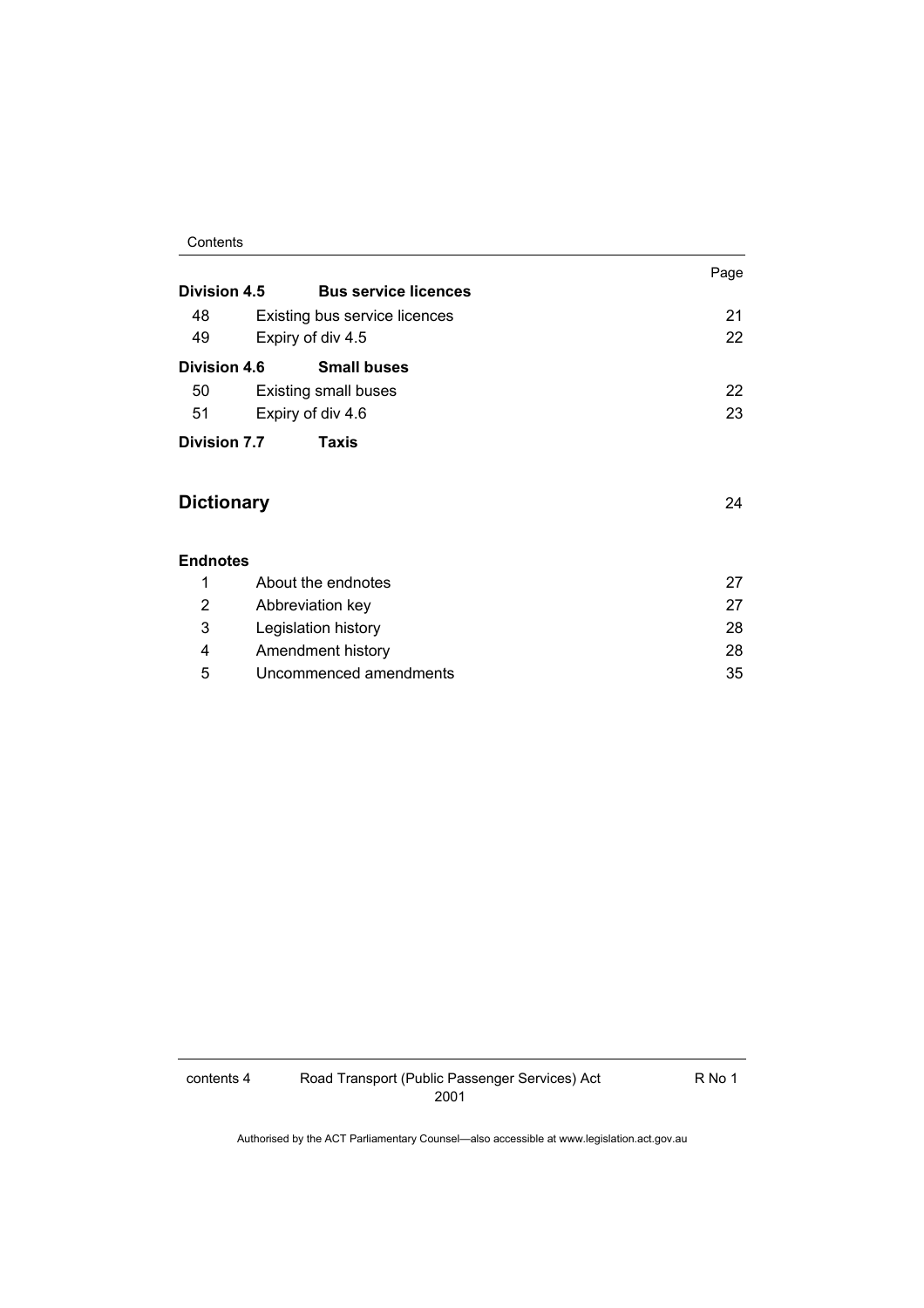Amendments incorporated to 1 December 2001



Australian Capital Territory

# **Road Transport (Public Passenger Services) Act 2001**

An Act to regulate public transport services, and for other purposes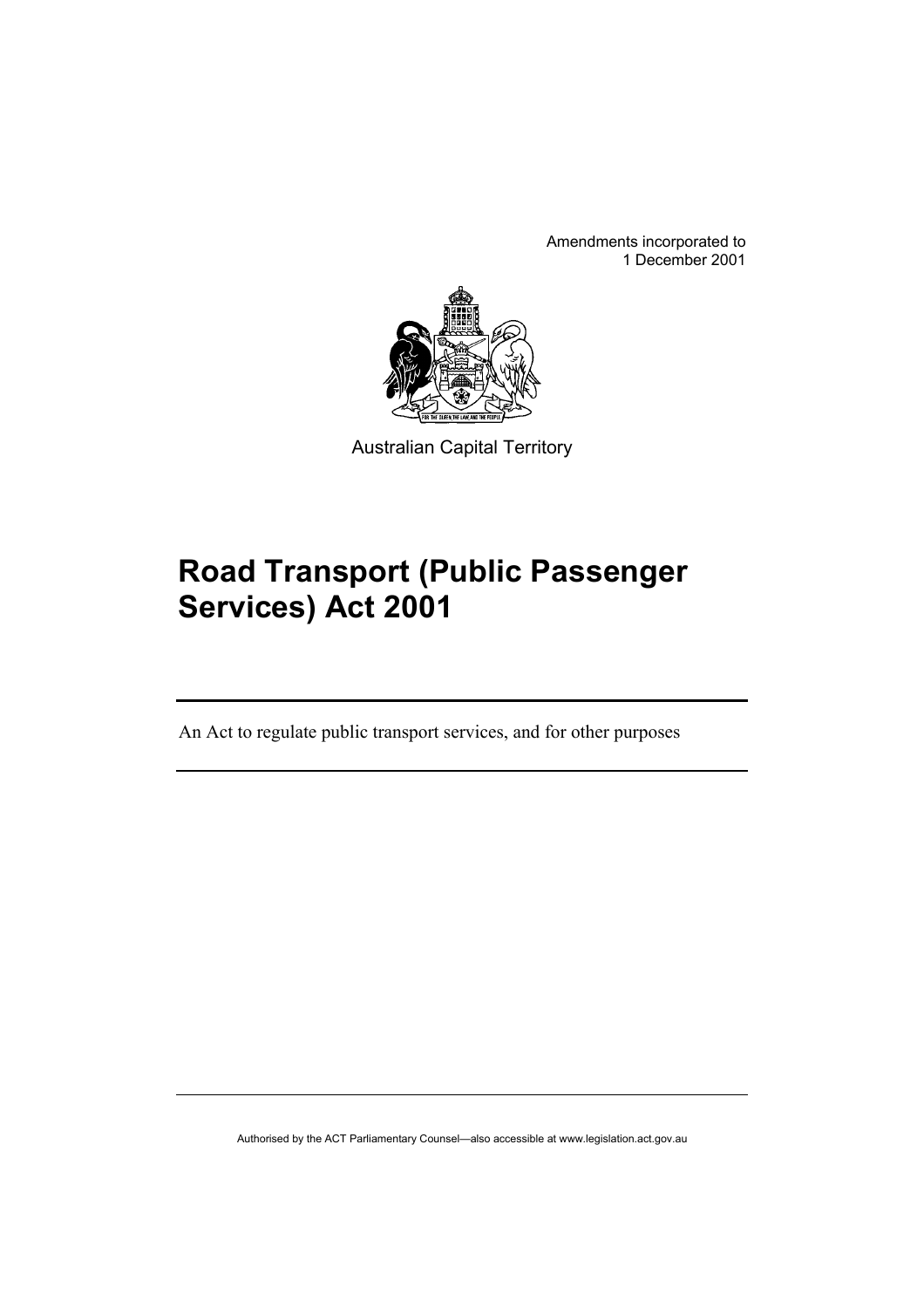#### **Part 1** Preliminary

Section 1

# **Part 1** Preliminary

*Note* This Act (including the regulations) forms part of the road transport legislation. Other road transport legislation includes the *Road Transport (Alcohol and Drugs) Act 1977*, the *Road Transport (Dimensions and Mass) Act 1990*, the *Road Transport (Driver Licensing) Act 1999*, the *Road Transport (General) Act 1999*, the *Road Transport (Safety and Traffic Management) Act 1999*, the *Road Transport (Vehicle Registration) Act 1999* and the regulations made under those Acts. As part of the road transport legislation, this Act is subject to various provisions in the *Road Transport (General) Act 1999* about the administration and enforcement of the road transport legislation generally.

# **1 Name of Act**

This Act is the *Road Transport (Public Passenger Services) Act 2001.* 

# **U 3 Objects** (NSW s 4)

The objects of this Act include—

- (a) to provide for the accreditation of the operators of public passenger services that operate within or partly within the ACT; and
- (b) to provide for the operation of regular route services under service contracts; and
- (c) to encourage public passenger services that meet the reasonable expectations of the community for safe, reliable and efficient public passenger services.

# **4 Dictionary**

The dictionary at the end of this Act is part of this Act.

*Note 1* The dictionary at the end of this Act defines certain words and expressions used in this Act, and includes references (*signpost* 

page 2 Road Transport (Public Passenger Services) Act 2001

R No 1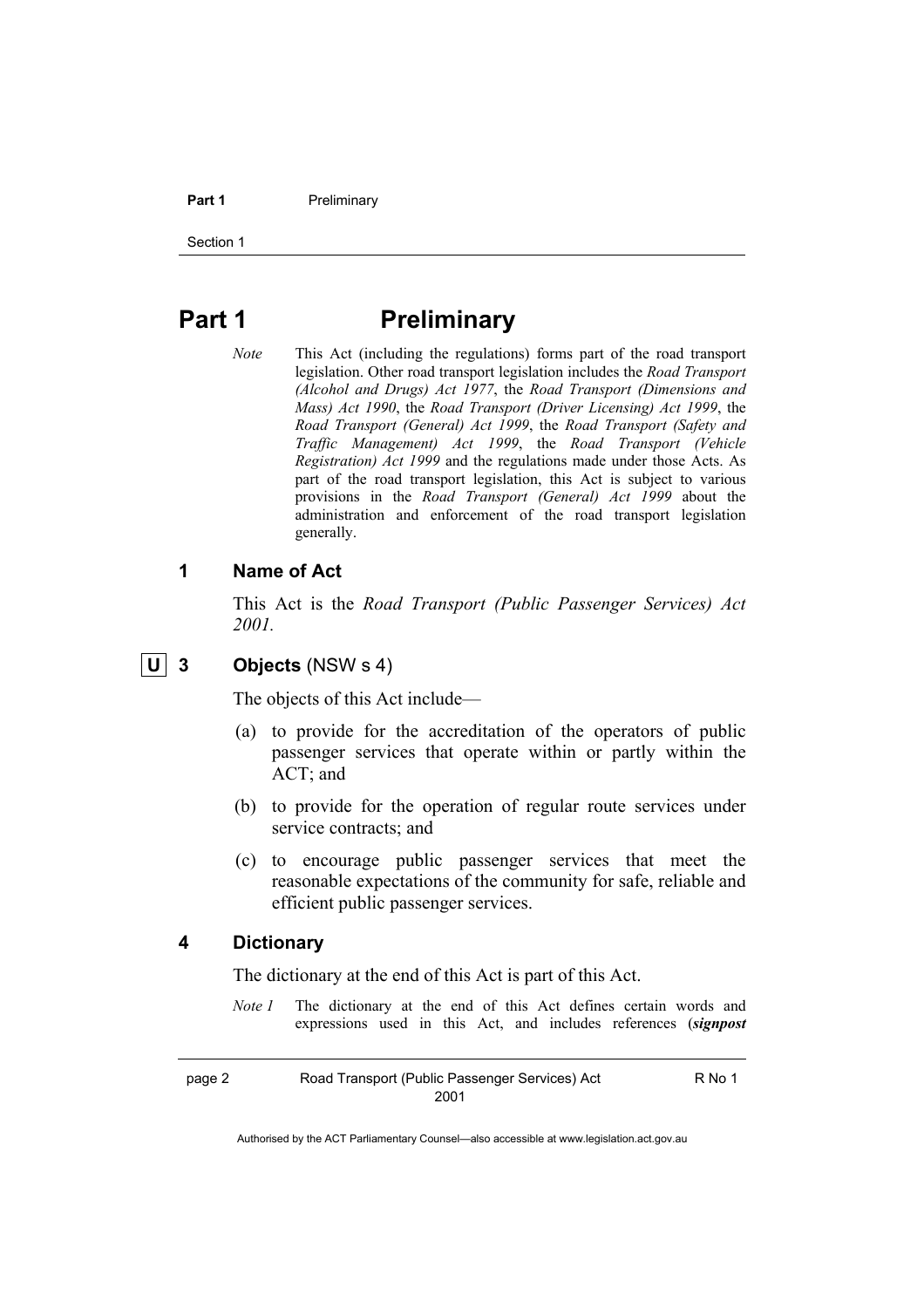*definitions*) to other words and expressions defined elsewhere in this Act or in the road transport legislation.

 For example, the signpost definition '*bus service*—see section 11 (Meaning of *bus service*).' means that the expression 'bus service' is defined in section 11 of this Act.

*Note 2* A definition in the dictionary (including a signpost definition) applies to the entire Act unless the definition, or another provision of the Act, provides otherwise or the contrary intention otherwise appears (see *Legislation Act 2001*, s 155 and s 156 (1)).

# **U 5 Notes**

- (1) A note included in this Act is explanatory and is not part of this Act.
	- *Note* See *Legislation Act 2001*, s 127 (1), (4) and (5) for the legal status of notes.
- (2) In this Act:

*note* includes material enclosed in brackets in section headings.

*Note* For comparison, a number of sections contain bracketed notes in their headings drawing attention to equivalent or comparable (though not necessarily identical) provisions of other legislation. The notes include the following abbreviation:

NSW: *Passenger Transport Act 1990* (NSW).

# **U 6 Functions of road transport authority**

The functions of the road transport authority under this Act are—

- (a) to administer the accreditation scheme established under this Act for the accreditation of operators of public passenger services; and
- (b) to keep an accredited bus operators register under this Act; and
- (c) to provide information about accredited people in accordance with this Act and other laws in force in the Territory; and

page 3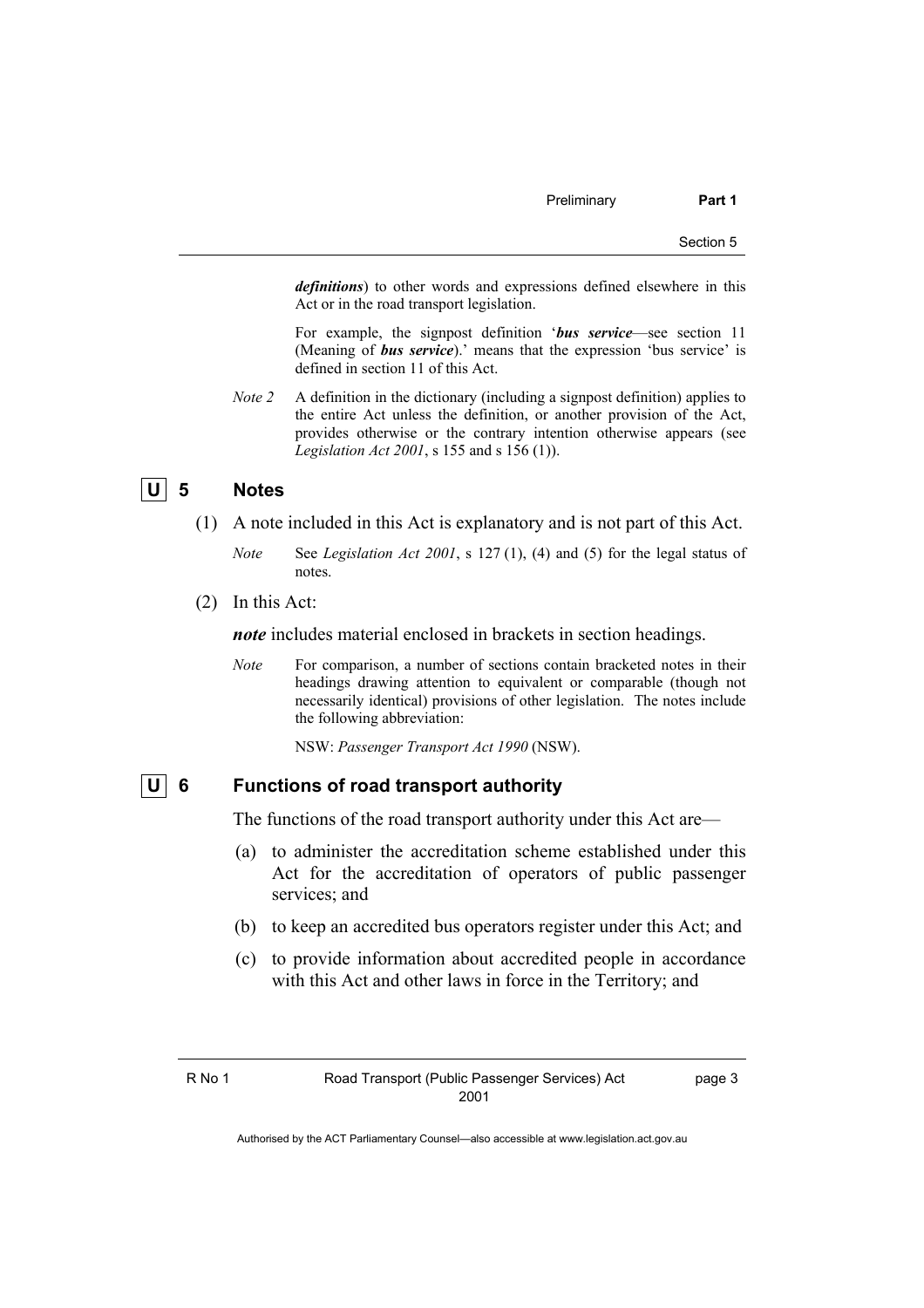#### **Part 1** Preliminary

#### Section 7

- (d) to administer service contracts for regular route services entered into under this Act; and
- (e) to exercise any other functions given to the authority under this Act.

# **U 7 Register of accredited people**

- (1) The accredited bus operators register may include information given to the road transport authority under this Act and any other information the authority considers appropriate.
	- *Note* Section 6 (b) requires a register of accredited bus service operators to be kept.
- (2) The register may be kept in the form of, or as part of, 1 or more computer databases or in any other form the road transport authority considers appropriate.
- (3) The road transport authority may correct any mistake, error or omission in the register subject to the requirements (if any) of the regulations.
- (4) This section does not limit the functions of the road transport authority in relation to the register.

# **U 8 Disclosure of information in registers**

The road transport authority must ensure that information in the accredited bus operators register that is of a personal nature or has commercial sensitivity for a person about whom it is kept is released only in accordance with this Act or another law in force in the Territory.

# **9 Trade Practices Act authorisation**

For the *Trade Practices Act 1974* (Cwlth) and the Competition Code of the Australian Capital Territory, the following are authorised by this Act:

R No 1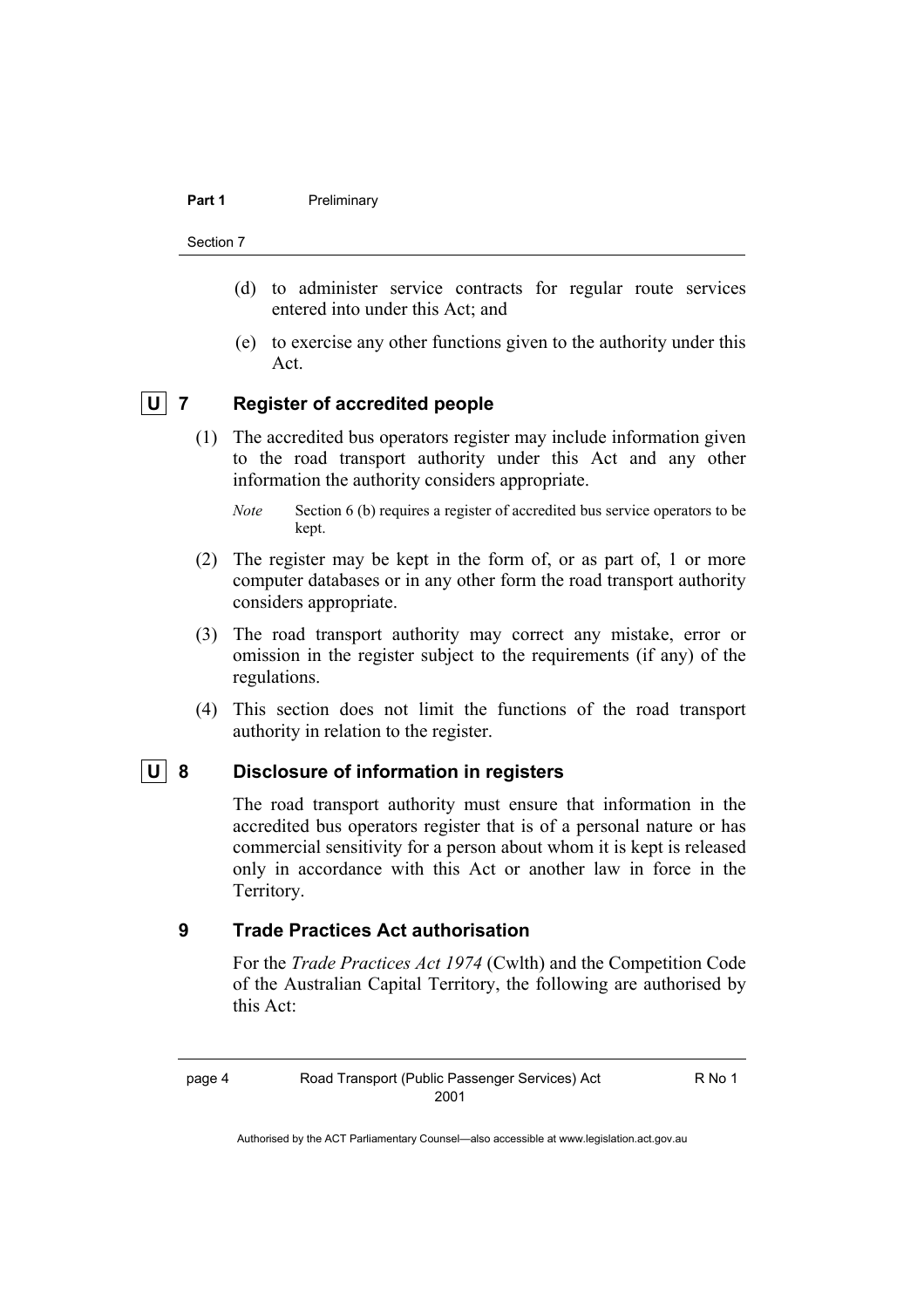- (a) everything done under this Act;
- (b) all service contracts made under this Act;
- (c) everything done under a service contract, or a provision of a service contract, authorised by this Act.
- *Note 1* For the Competition Code of the Australian Capital Territory, see the *Competition Policy Reform Act 1996*, s 5 and s 10.
- *Note 2* A reference to an Act includes a reference to statutory instruments made or in force under the Act, including regulations (see *Legislation Act 2001*, s 104).

# **U 9A Combinations of accreditations and licences**

# **10 What is a** *public passenger service***?**

A *public passenger service* is a service for the transport of passengers for a fare or other consideration by public passenger vehicles along a road or road related area.

page 5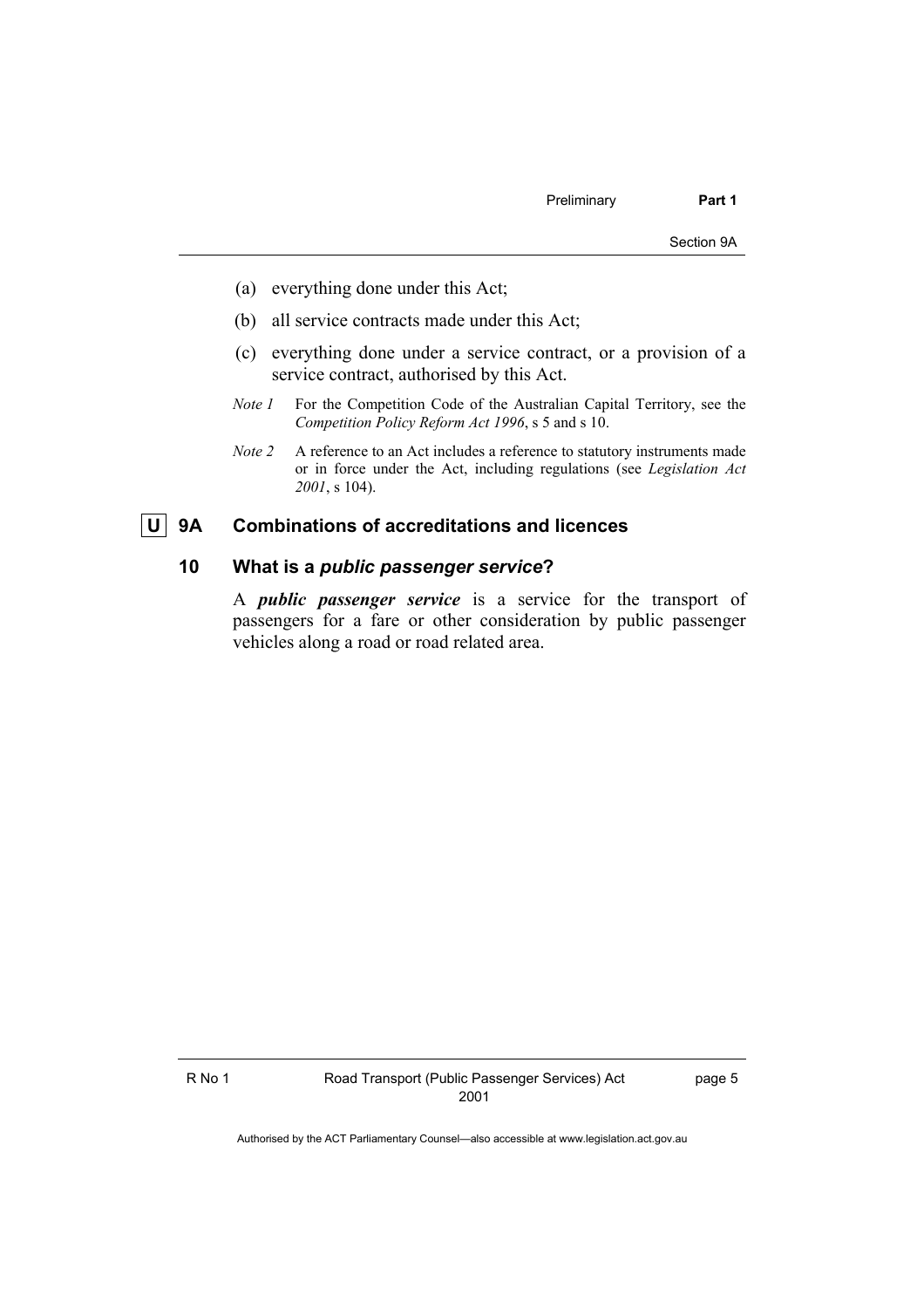**Part 2** Bus services<br> **Division 2.1** Basic concer **Basic concepts** Section 11

# **Part 2 Bus services**

# **Division 2.1** Basic concepts

# **11 Meaning of** *bus service* (NSW s 3, def of *regular passenger service*)

A *bus service* is a service for the transport of passengers for a fare or other consideration by a bus along a road or road related area.

# **12 What is a** *regular route service***?**  (NSW s 3, def of *regular passenger service*)

A bus service is a *regular route service* if it is conducted according to regular routes and timetables, but does not include—

- (a) a bus service designed mainly to transport tourists; or
- (b) a long-distance service.

# **13 What is a** *tour and charter service***?**

A bus service is a *tour and charter service* if the bus service is not a regular route service or a long-distance service.

# **14 What is a** *long-distance service***? (NSW s 3, def of long-distance service)**

A bus service is a *long-distance service* if—

- (a) it is conducted according to regular routes and timetables; and
- (b) each passenger travels at least 40km.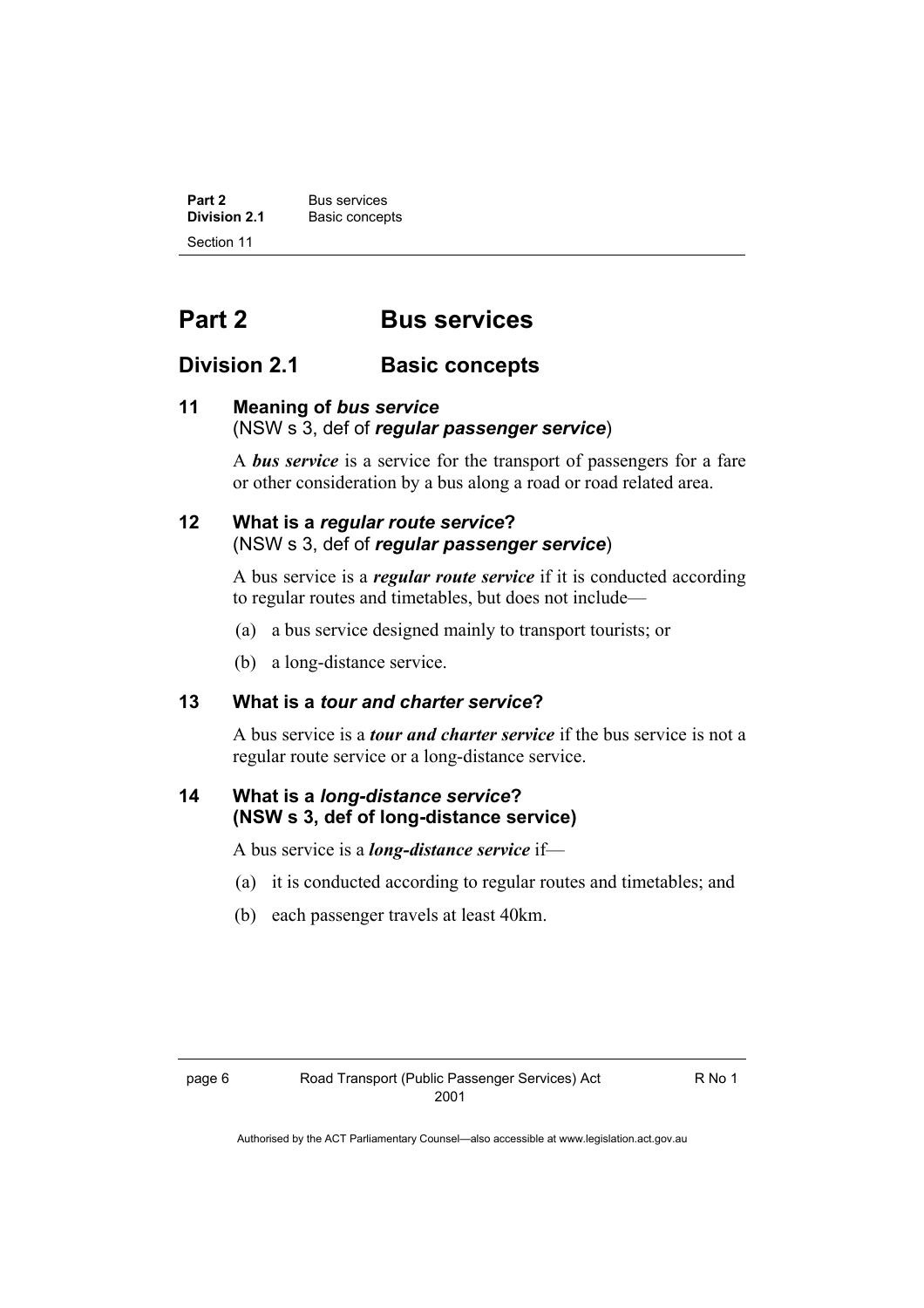# **Division 2.2 Accreditation of bus service operators**

# **15 Bus operators—purposes of accreditation** (NSW s 7 (2))

 The purpose of accreditation under the regulations to operate a bus service is to ensure that—

- (a) the accredited person has the financial capacity to meet the service standards for the service; and
- (b) the accredited person, and each person who is concerned with, or takes part in, the management of the service, are suitable people to operate the service; and
- (c) the accredited person, and each person who is concerned with, or takes part in, the management of the service, have demonstrated the capacity to comply with the relevant regulations and, in particular, the regulations about—
	- (i) the safety of passengers and the public; and
	- (ii) the maintenance of public buses.

# **16 Regulations about accreditation system**

- (1) The regulations are to provide a system for the accreditation of operators of bus services, including, for example—
	- (a) the kinds of accreditations; and
	- (b) the bus services that a person who holds a kind of accreditation is entitled to operate; and
	- (c) the conditions of accreditations; and
	- (d) matters relating to the giving, refusal or surrender of accreditations; and
	- (e) the action that may be taken in relation to accreditations in circumstances prescribed under the regulations, including—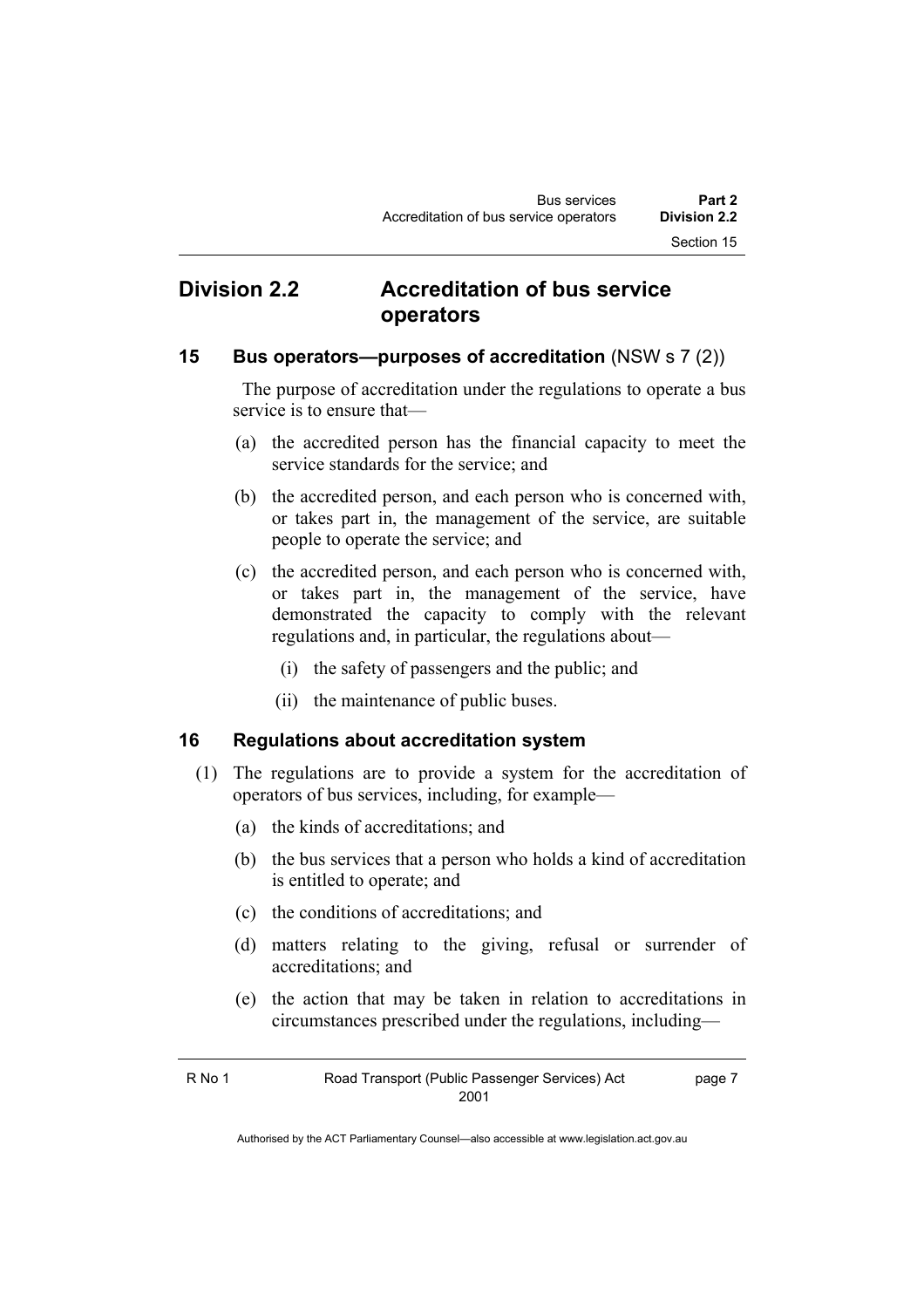- (i) the suspension or cancellation of an accreditation; and
- (ii) the imposition of a condition on, or the amendment of a condition of, an accreditation; and
- (iii) an order that an accredited person pay to the Territory an amount of not more than—
	- (A) for an individual—\$5 000; or
	- (B) for a corporation—\$25 000; and
- (iv) the reprimanding of an accredited person.
- (2) The regulations may make provision in relation to the accreditation of people to operate bus services, including, for example—
	- (a) requirements about the suitability of the applicant and each person who will be concerned with, or take part in, the management of the network; and
	- (b) capacity to meet service standards; and
	- (c) financial viability.
- (3) For subsection (1) (a), the regulations must provide for the accreditation of people to operate the following kinds of bus services:
	- (a) regular route services;
	- (b) tour and charter services.
- (4) However, this section does not require the regulations to provide an accreditation system for all kinds of bus services.

R No 1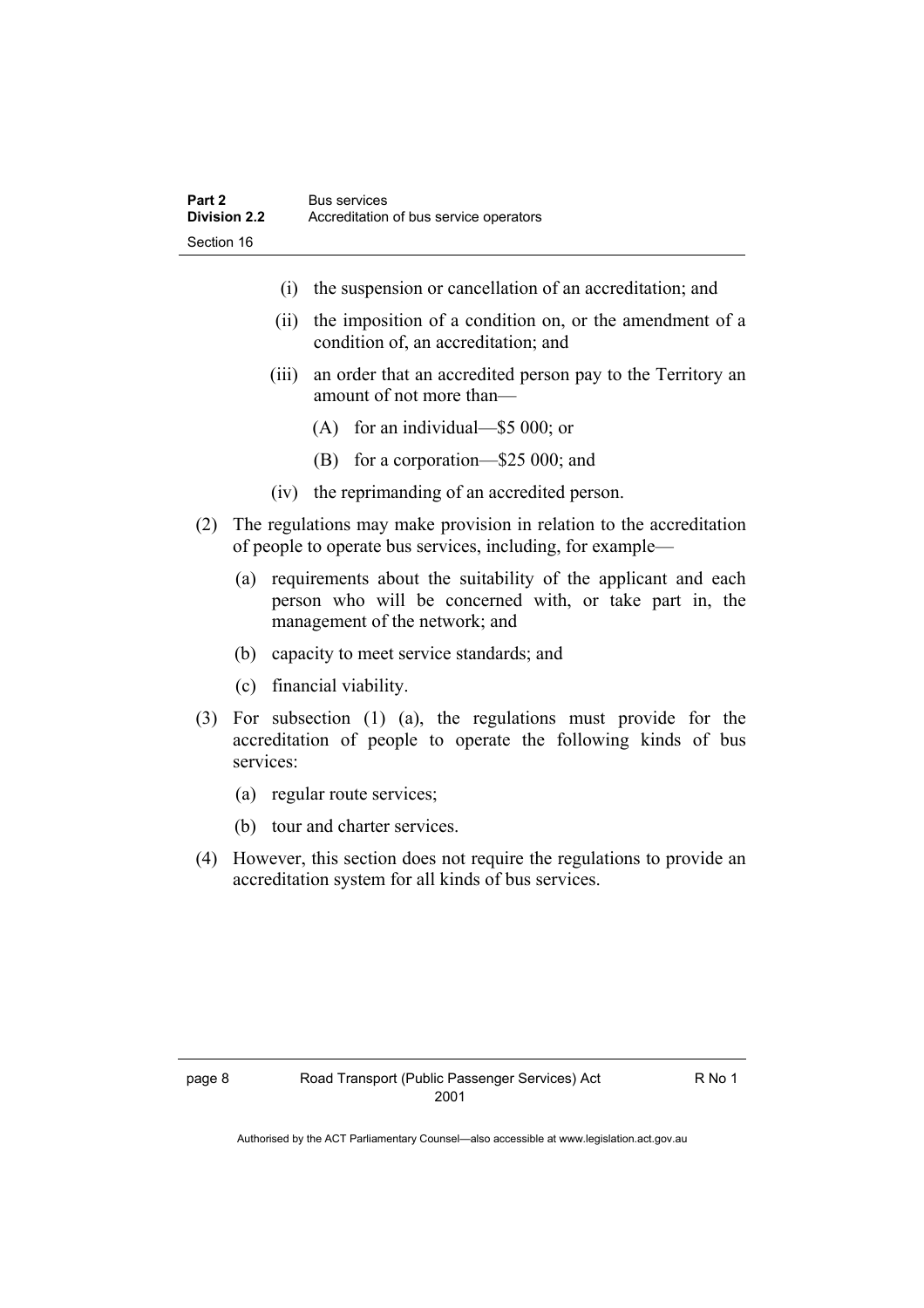# **Division 2.3 Service contracts for regular route services**

# **17 Service contracts (NSW s 16 (1), s 17, s 21 (3), (5))**

- (1) The road transport authority may, on behalf of the Territory, enter into a contract (a service contract) for the operation of a regular route service with a person accredited to operate regular route services.
- (2) A service contract must state whether the right given under the contract to operate a route is an exclusive right to operate the route or a stated part of the route.
- (3) A service contract may make provision for or with respect to the operation of a regular route service and the administration of the contract, including, for example—
	- (a) service requirements under the contract; and
	- (b) the transfer, suspension, cancellation and surrender of the contract; and
	- (c) the fees (if any) payable under the contract; and
	- (d) the adjustment of payments and refunds in relation to any contract fees; and
	- (e) financial or other penalties for breaches of the contract; and
	- (f) the records (including accounts) to be made and kept by the holder of the contract, how they are to be made and kept, and their inspection; and
	- (g) the provision by the holder of the contract of information and reports about the regular route service and the verification of the information and reports; and
	- (h) the publication and the collection of fares payable by passengers; and

page 9

Authorised by the ACT Parliamentary Counsel—also accessible at www.legislation.act.gov.au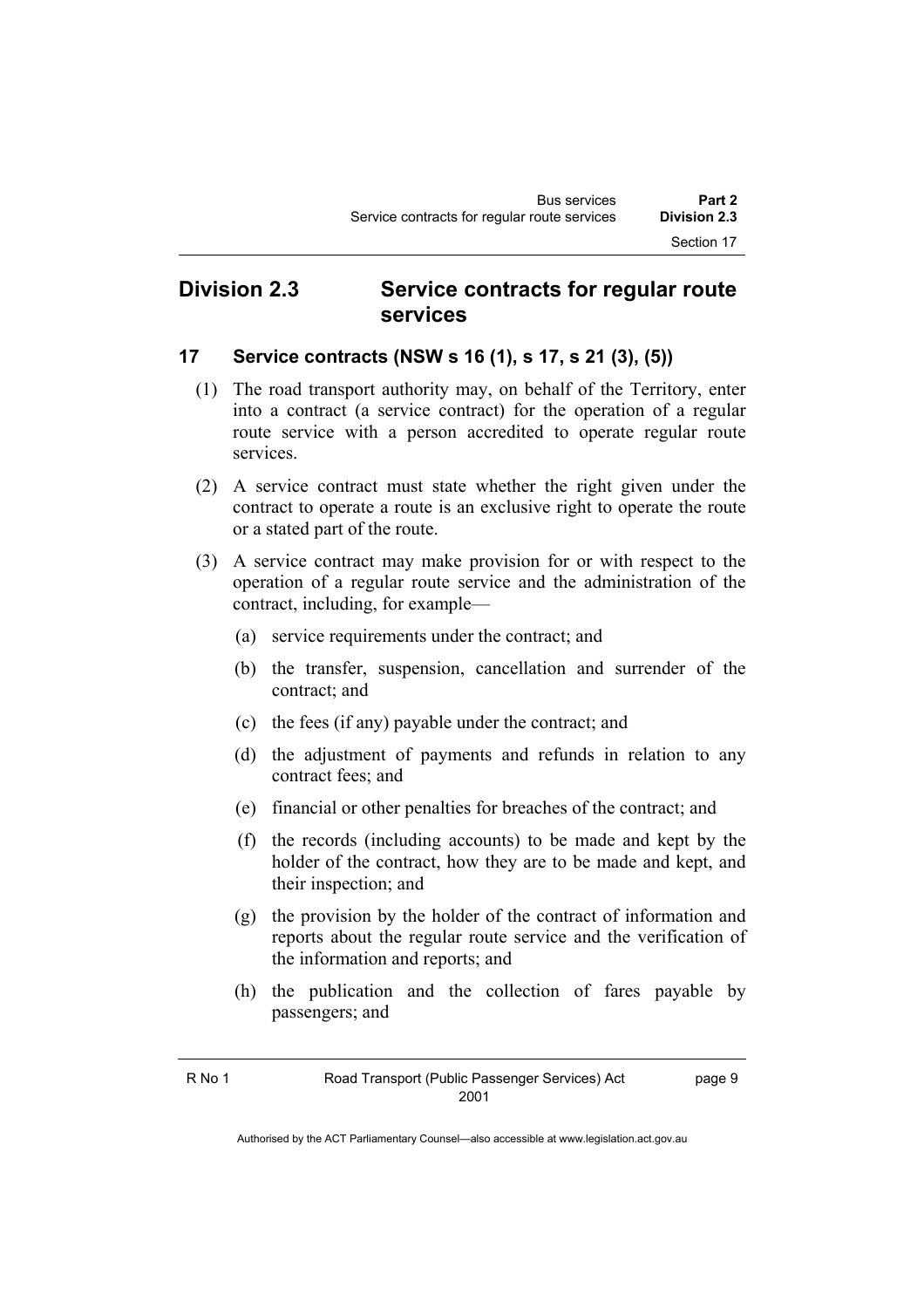- (i) the sale of tickets and the conditions under which tickets must be sold; and
- (j) free or reduced fares for travel; and
- (k) the issue and acceptance of free or concession passes.
- (4) Subsection (3) does not limit the matters about which a service contract may make provision.

# **Division 2.4 Entitlement to operate certain bus services**

# **18 Entitlement to operate regular route services**

A person is entitled to operate a regular route service, within or partly within the ACT, if—

- (a) the person is accredited under the regulations to operate regular route services; and
- (b) the person holds a service contract for the service.

# **19 Entitlement to operate tour and charter services**

A person is entitled to operate a tour and charter service, within or partly within the ACT, if the person is accredited under the regulations to operate tour and charter services.

# **20 Unaccredited operators not to operate certain bus services** (NSW s 7 (1))

 (1) A person must not operate, within or partly within the ACT, a regular route service unless the person is accredited under the regulations to operate regular route services.

Maximum penalty: 50 penalty units.

R No 1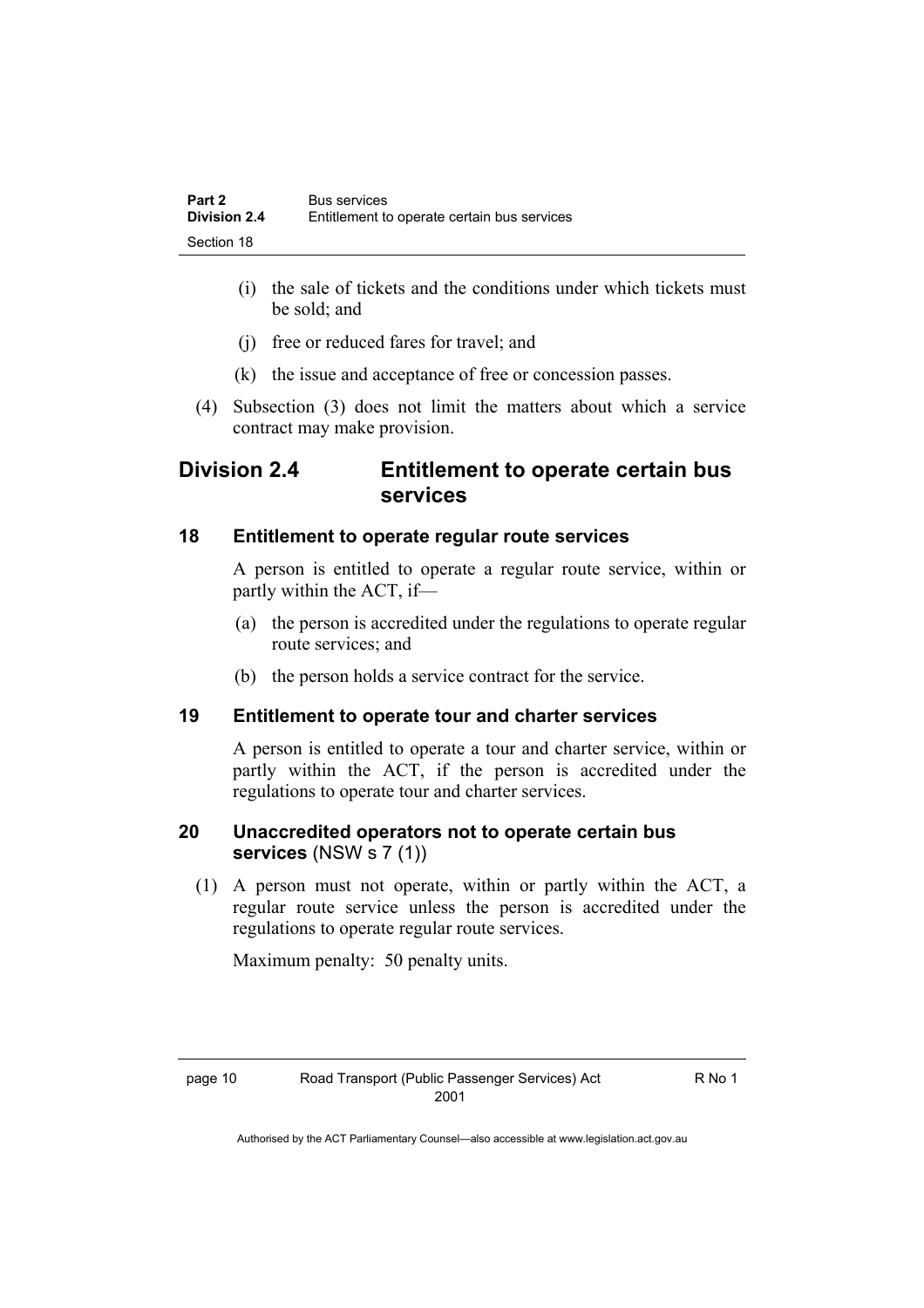(2) A person must not operate, within or partly within the ACT, a tour and charter service unless the person is accredited under the regulations to operate tour and charter services.

Maximum penalty: 50 penalty units.

# **21 Pretending to be accredited**

A person must not pretend to be accredited.

Maximum penalty: 30 penalty units.

# **22 Operators of regular route services to hold service contracts** (NSW s 16 (3))

 (1) A person must not operate, within or partly within the ACT, a regular route service unless the person holds a service contract for the service.

Maximum penalty: 50 penalty units.

 (2) However, if a regular route service is discontinued because of a variation or termination of a service contract, the road transport authority may make arrangements with an appropriately accredited person to operate a temporary regular route service to replace the discontinued service even though the person does not hold a service contract for the replacement service.

# **Division 2.5 Regulation of bus services**

# **23 Regular route services—power to determine maximum fares**

 (1) The Minister may determine maximum fares, and ways of calculating maximum fares, payable by passengers on regular route services.

page 11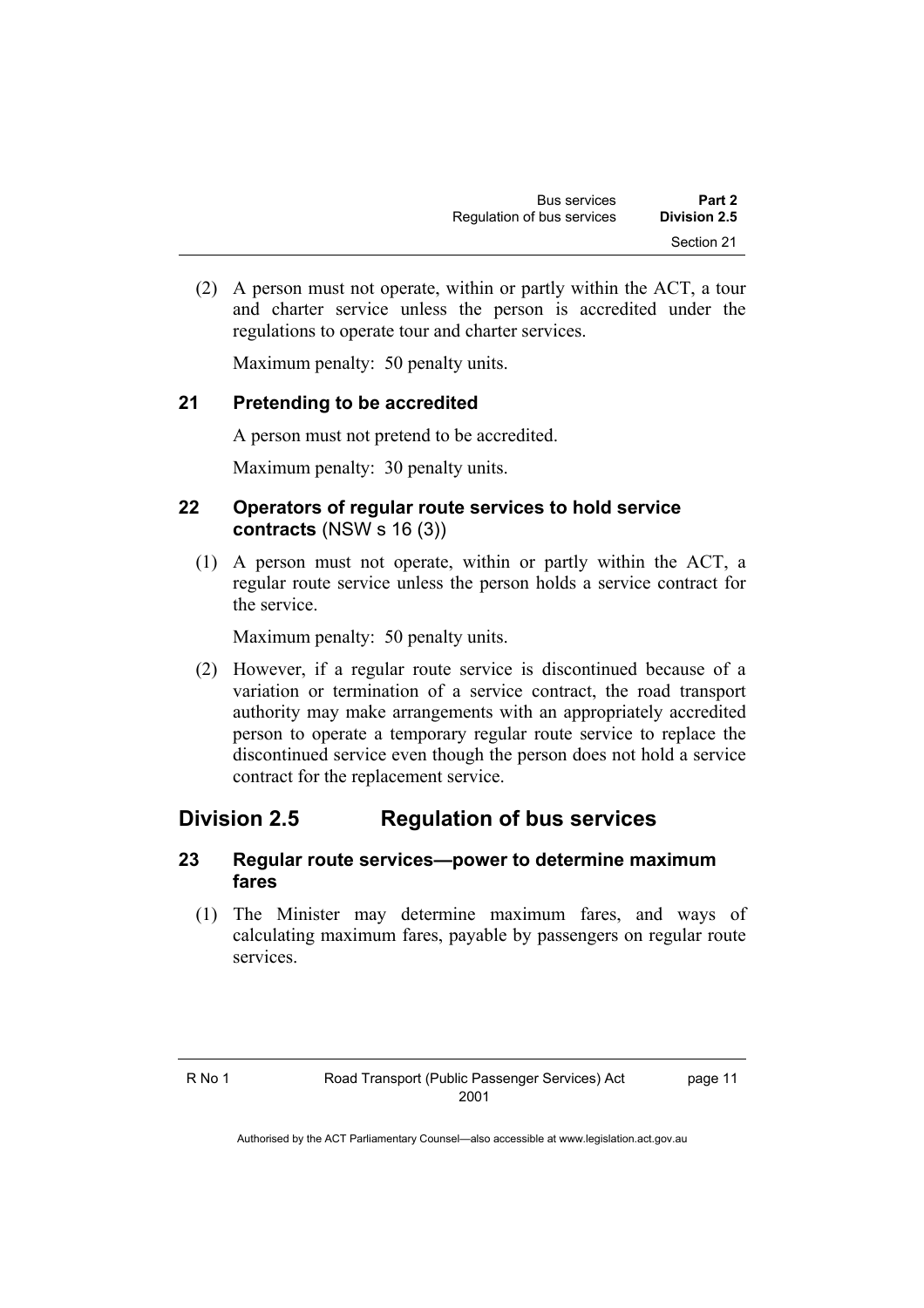| Part 2       | <b>Bus services</b>        |
|--------------|----------------------------|
| Division 2.5 | Regulation of bus services |
| Section 24   |                            |

- (2) A determination is a disallowable instrument.
	- *Note* A disallowable instrument must be notified and presented to the Legislative Assembly, under the *Legislation Act 2001*.

# **24 Regulations about operation of bus services by accredited people**

The regulations may make provision in relation to the operation of bus services by accredited bus service operators, including, for example—

- (a) the conduct of bus services, including, for example—
	- (i) the safety of passengers and the public; and
	- (ii) the qualifications, training and experience of bus drivers and other people providing services on behalf of accredited bus service operators; and
	- (iii) maximum driving times and minimum rest times of bus drivers; and
	- (iv) insurance; and
	- (v) the issue of tickets; and
	- (vi) customer complaints and inquiries; and
- (b) the preparation and publication of, and compliance with, timetables for regular route services; and
- (c) the obligations of drivers of public buses and other people providing services on behalf of accredited bus service operators; and
- (d) the requirements that public buses, and their equipment and fittings (internal and external), must comply with; and
- (e) the maintenance and cleaning of public buses; and
- (f) maintenance, parking and other facilities for public buses; and

R No 1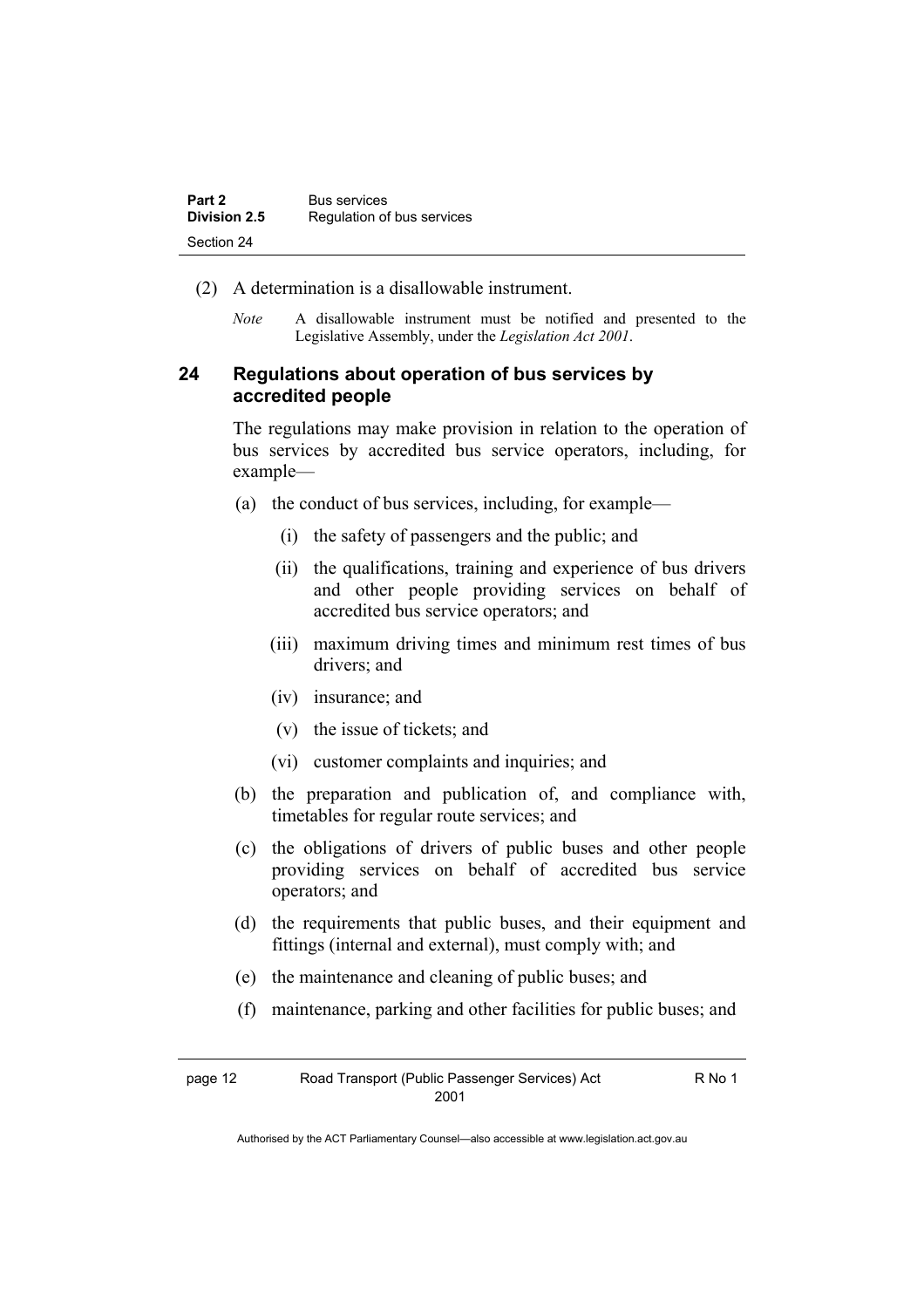- (g) the making and keeping of records and their inspection; and
- (h) the auditing of records and systems; and
- (i) the provision of information and reports to the road transport authority.

# **25 Regulations about operation of public buses**

The regulations may make provision in relation to the operation of public buses, including, for example—

- (a) the regulation or prohibition of the use of public buses on certain roads or road related areas; and
- (b) the picking-up and dropping-off of passengers and other matters relating to the transport of passengers; and
- (c) the records to be made and kept by drivers, how they are to be made and kept, and their inspection; and
- (d) the transport of passengers' luggage or other goods, and animals; and
- (e) the regulation or prohibition of the transportation of passengers standing in or on any part of a public bus; and
- (f) the maximum speed of public buses; and
- (g) the prohibition of anyone from soliciting for passengers or for a hiring; and
- (h) the design, equipment and fittings (internal or external) of public buses; and
- (i) the sections, terminal points and bus stops on bus routes; and
- (j) the regulation or prohibition of notices, signs and advertisements inside or on the outside of public buses.

page 13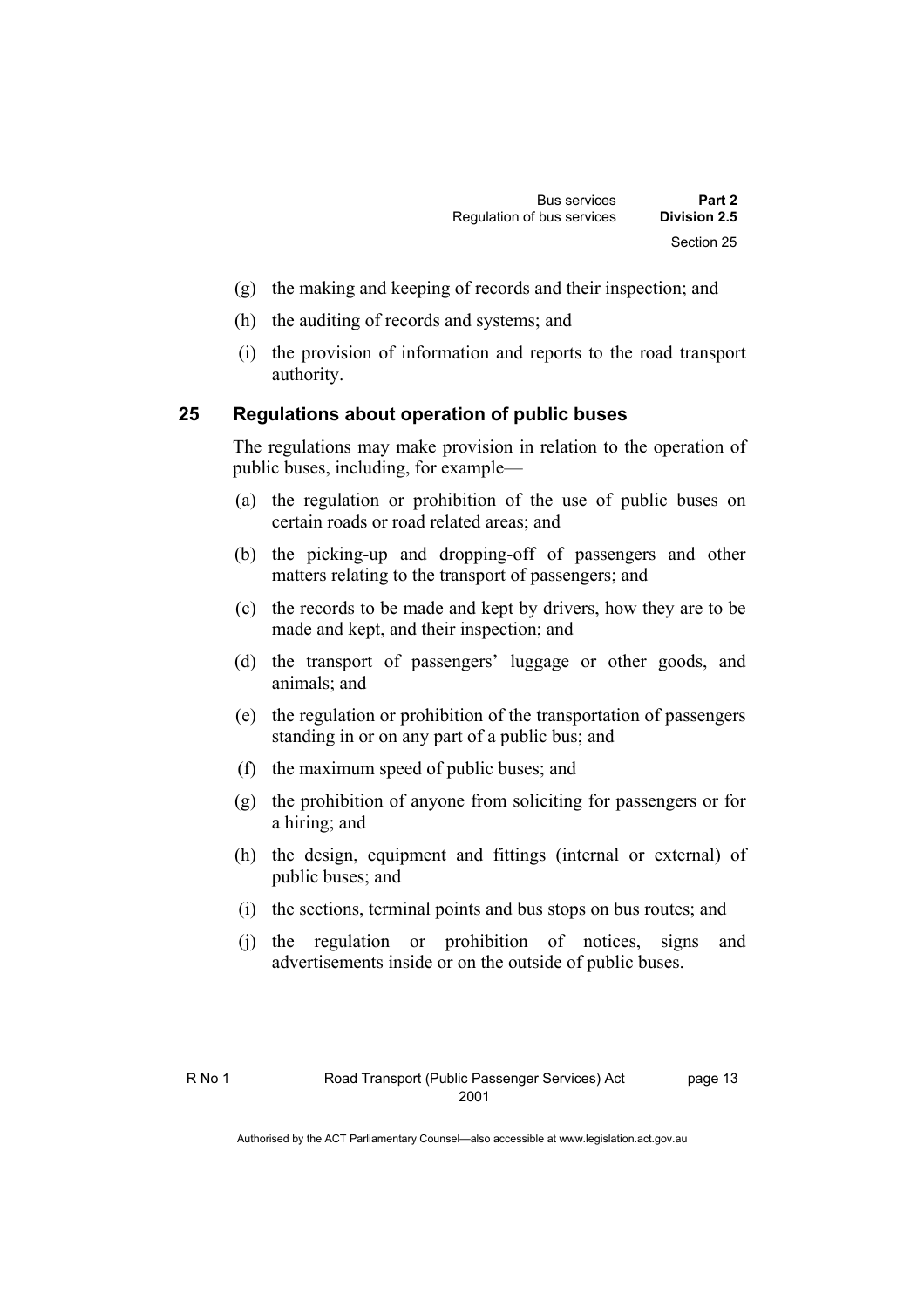| Part 2       | <b>Bus services</b>        |
|--------------|----------------------------|
| Division 2.5 | Regulation of bus services |
| Section 26   |                            |

# **26 Regulations about bus drivers**

The regulations may make provision for or with respect to drivers of public buses, including, for example—

- (a) the powers, duties and conduct of drivers; and
- (b) how drivers must dress.

# **27 Regulations about conduct of passengers**

The regulations may make provision for or with respect to the conduct of passengers on public buses, including, for example—

- (a) the regulation or prohibition of eating and drinking; and
- (b) the authority of public bus drivers, police officers and authorised people to direct people contravening a regulation to leave a bus and to remove them if they fail to leave.

# **U 28 Regulations about enforcement**

The regulations may make provision for or with respect to the powers and duties of police officers and authorised officers in relation to bus services, including, for example, in relation to buses, drivers of public buses and passengers.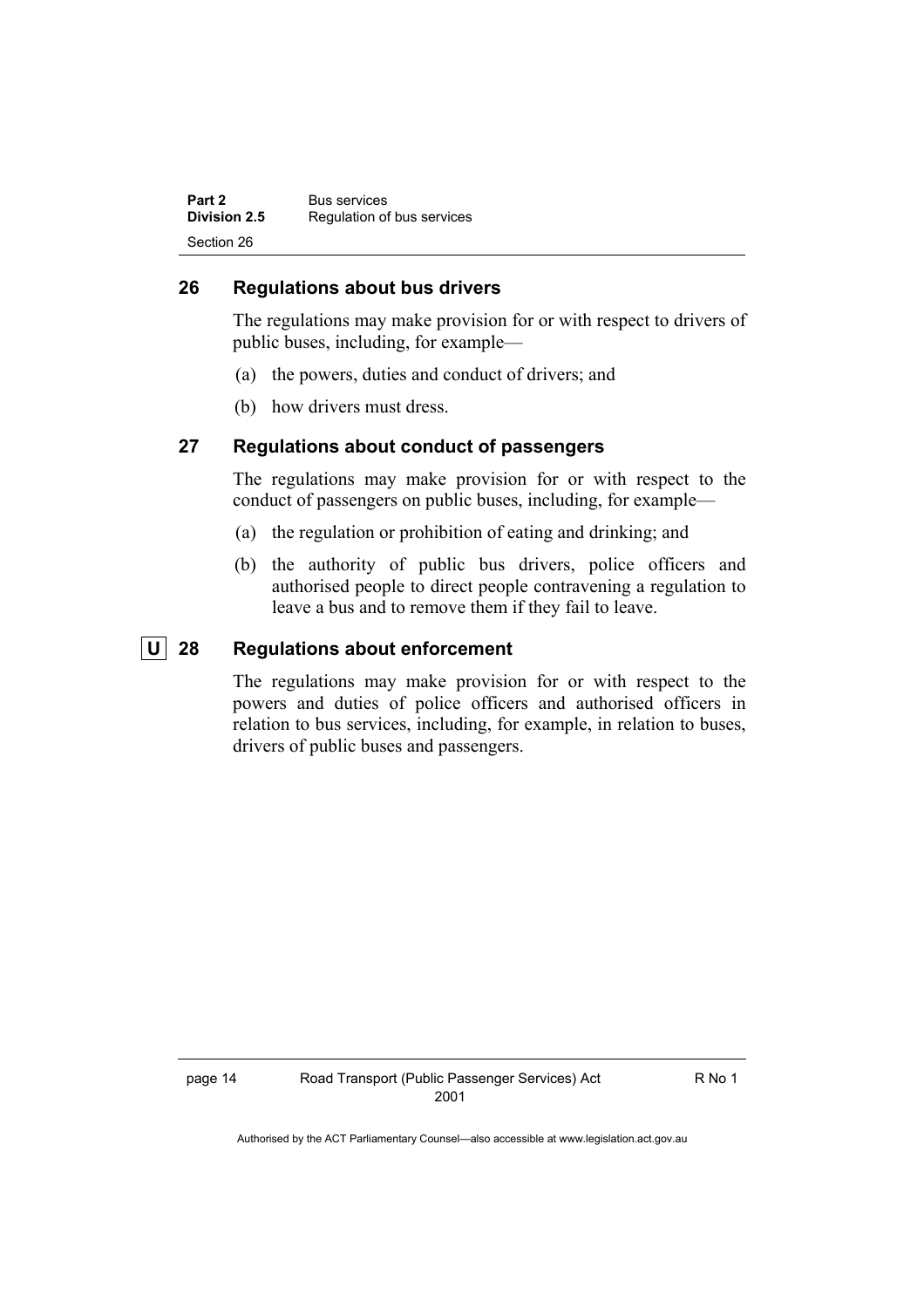# **Part 3** Miscellaneous

### **U 29 Regulation-making power** (NSW s 63 (1), (4))

(1) The Executive may make regulations for this Act.

*Note* Regulations must be notified and presented to the Legislative Assembly, under the *Legislation Act 2001*.

 (2) The regulations may create offences for contraventions of the regulations and prescribe maximum penalties of not more than 20 penalty units for offences against the regulations.

# **U** 30 Regulations may apply certain documents etc

The regulations may apply, adopt or incorporate (with or without change) an instrument, or a provision of an instrument, as in force from time to time.

- *Note I* A statutory instrument may also apply, adopt or incorporate (with or without change) a law or instrument (or a provision of a law or instrument) as in force at a particular time (see *Legislation Act 2001*, s 47 (1)).
- *Note 2* If a statutory instrument applies, adopts or incorporates a law or instrument (or a provision of a law or instrument), the law, instrument or provision may be taken to be a notifiable instrument that must be notified under the *Legislation Act 2001* (see s 47 (2)-(6)).

# **U 31 Minister may exclude vehicles and people from Act**

- (1) The Minister may, in writing, exempt a vehicle or person from this Act (or a stated provision of this Act).
- (2) An exemption is a disallowable instrument.
	- *Note* A disallowable instrument must be notified and presented to the Legislative Assembly, under the *Legislation Act 2001*.

page 15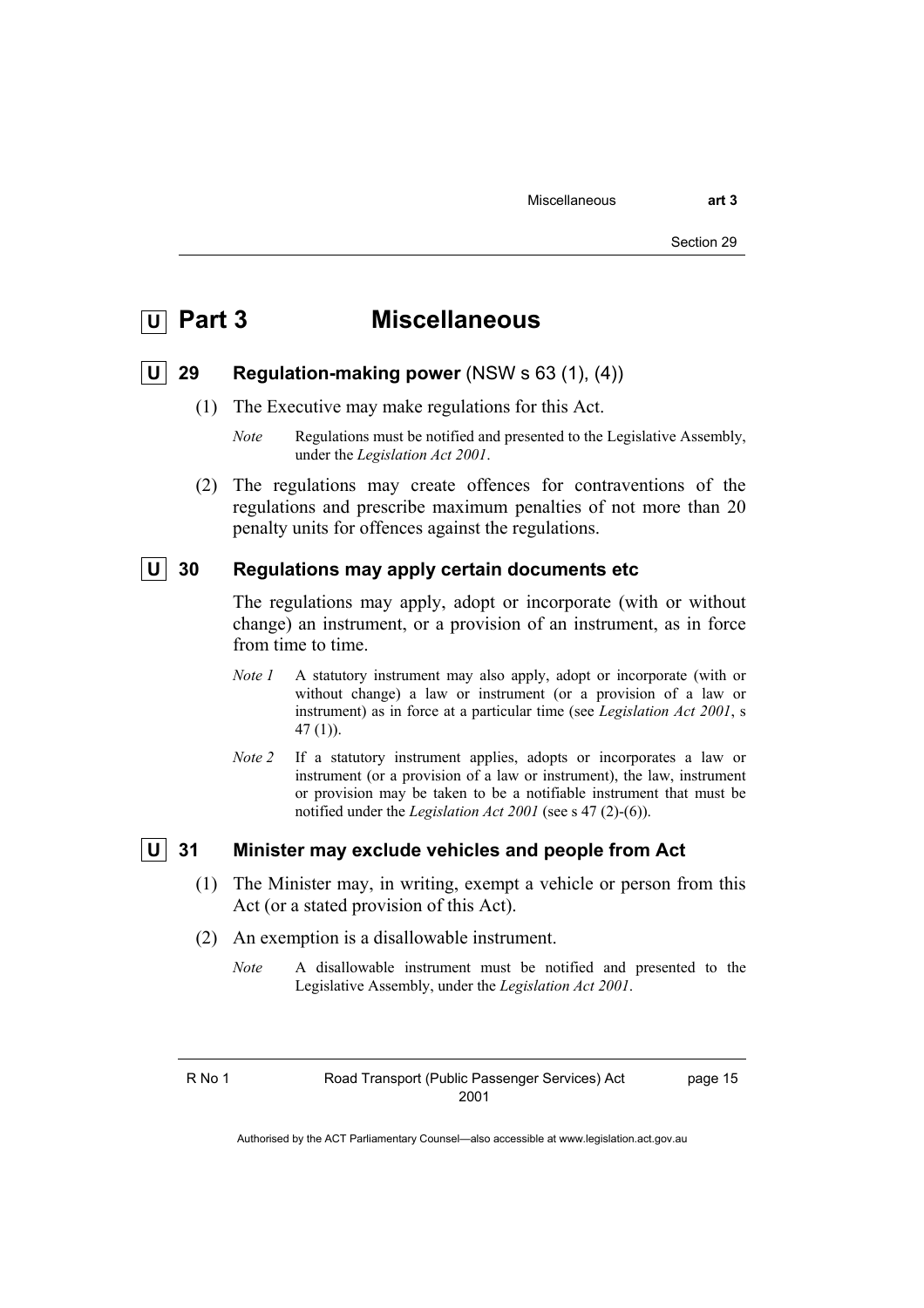| 3 |  |  |  |
|---|--|--|--|
|   |  |  |  |

Section 32

# **U 32 Regulations may exclude vehicles and people from Act**  (NSW s 63 (3))

- (1) The regulations may—
	- (a) exempt a vehicle or person, or a kind of vehicle or person, prescribed under the regulations from this Act (or a stated provision of this Act); or
	- (b) authorise the road transport authority to exempt a vehicle or person, or a kind of vehicle or person, prescribed under the regulations from this Act (or a stated provision of this Act).
- (2) An exemption given under a regulation mentioned in subsection (1) may be conditional.
- (3) The regulations may provide for the road transport authority to—
	- (a) suspend the operation of a regulation mentioned in subsection  $(1)$  (a) in the way and circumstances prescribed under the regulations; or
	- (b) suspend the operation of an exemption given by the authority to a vehicle or person in the way and circumstances prescribed under the regulations.

# *<u>U</u>* Part 4 **Licensing of taxi vehicles**

- **U Part 5 Taxi services**
- **U Part 6 Miscellaneous**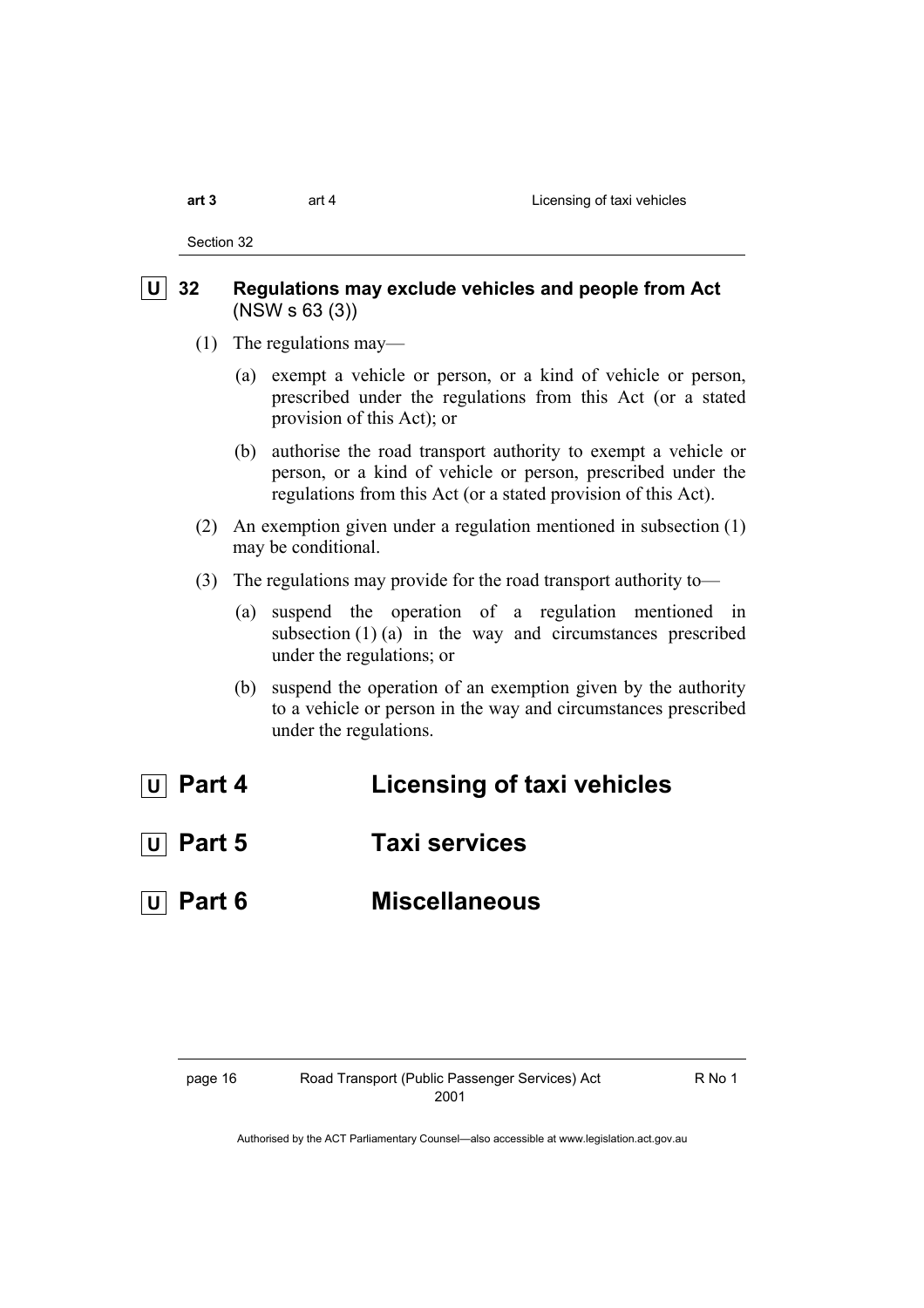**U Part 4 Transitional provisions** 

# **U Division 4.1 General**

# **U** 33 Definitions for pt 4

In this part:

*bus operator's licence*—see the General Act, section 138 (1).

*bus service licence*—see the General Act, section 142 (1).

*commencement* means the commencement of this part.

*General Act* means the *Road Transport (General) Act 1999*.

*Motor Omnibus Act* means the *Motor Omnibus Services Act 1955*.

*motor omnibus service* means a motor omnibus service conducted under the Motor Omnibus Act.

# **34 Transitional regulations**

- (1) The regulations may prescribe savings or transitional matters necessary or convenient to be prescribed because of the enactment of this Act.
- (2) Without limiting the scope of subsection (1), the regulations may prescribe matters necessary or convenient to be prescribed for carrying out or giving effect to the provisions of this Act.
- (3) Regulations made for this section must not be taken to be inconsistent with—
	- (a) this Act as far as they can operate concurrently with this Act; or
	- (b) any other provision of the road transport legislation as far as they can operate concurrently with the provision.

page 17

Authorised by the ACT Parliamentary Counsel—also accessible at www.legislation.act.gov.au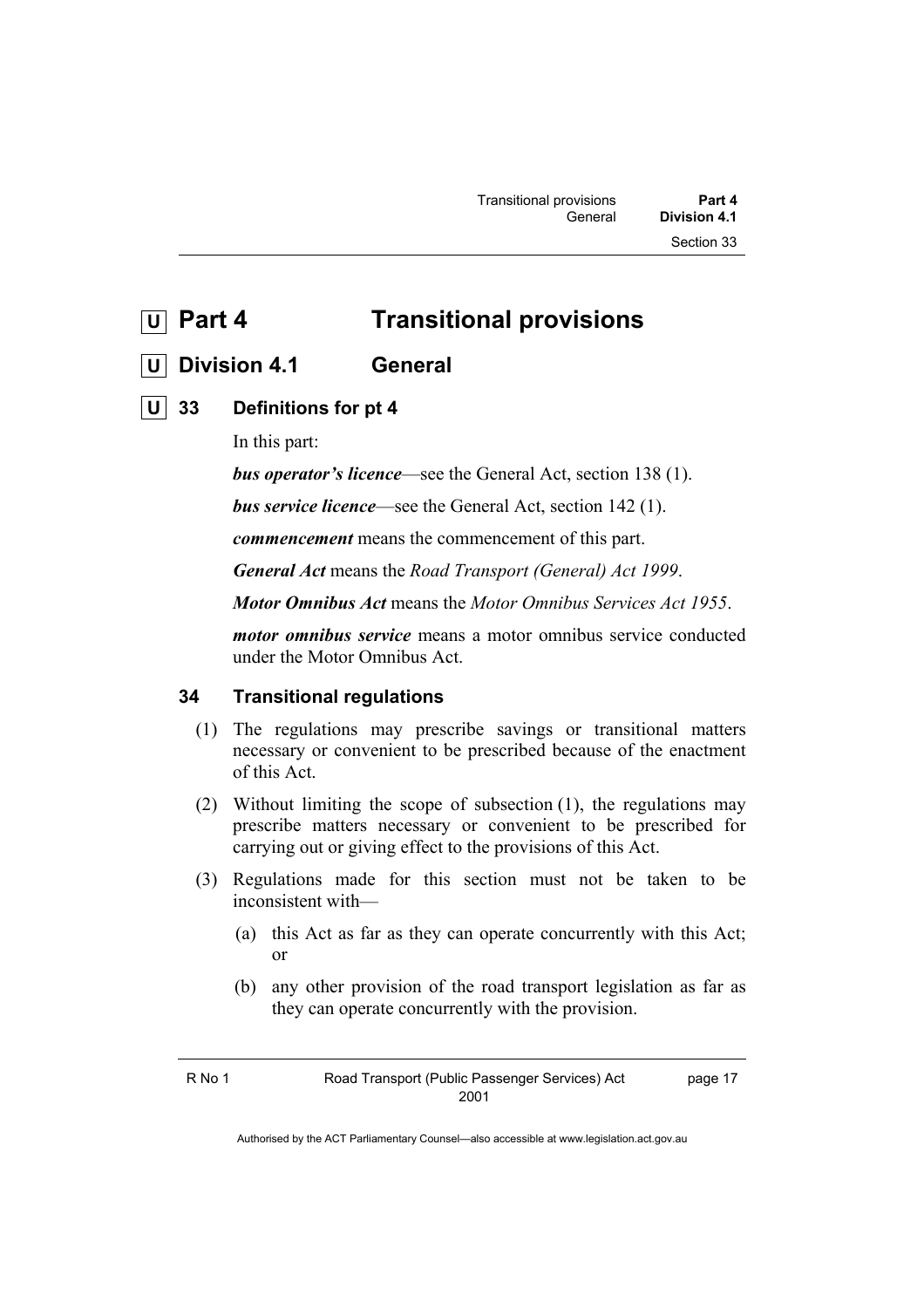| Part 4      | <b>Transitional provisions</b>       |
|-------------|--------------------------------------|
| ivision 4.2 | Bus services under Motor Omnibus Act |
| Section 35  |                                      |

(4) This section is additional to, and does not limit, section 35.

# **35 Modification of pt 4's operation**

The regulations may modify the operation of this part to make provision with respect to any matter that is not, or not adequately, dealt with in this part.

# **36 Expiry of div 4.1**

This division expires 18 months after it commences.

# **U Division 4.2 Bus services under Motor Omnibus Act**

# **37 Existing bus services operated under the Motor Omnibus Act**

- (1) The section applies to motor omnibus services conducted under the Motor Omnibus Act immediately before the commencement.
- (2) The Minister is taken, after the commencement—
	- (a) to be accredited under the regulations to operate regular route services; and
	- (b) to hold a service contract with the road transport authority for the operation of the motor omnibus services mentioned in subsection (1) as regular route services.
- (3) The contract the Minister is taken to hold under subsection (2) (b) may be varied or ended by the road transport authority.
- (4) Without limiting subsection (3), the contract may be varied to give the Minister an exclusive right to operate a route or a stated part of a route.
- (5) The accreditation and, if the contract has not been ended under subsection (3), the contract expire 12 months after this section commences.

| page 18 | Road Transport (Public Passenger Services) Act | R No 1 |
|---------|------------------------------------------------|--------|
|         | 2001                                           |        |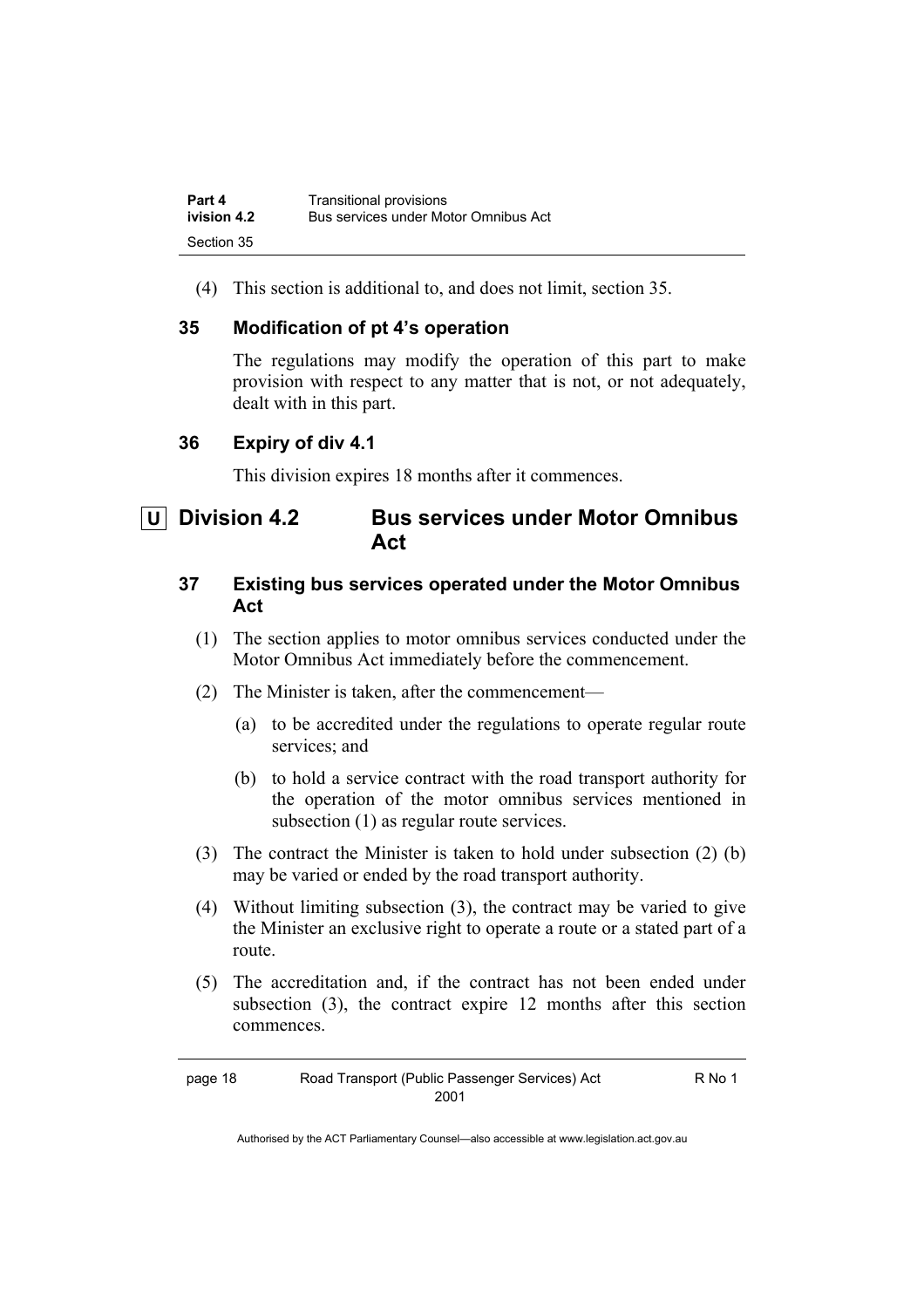(6) For subsection (2) (b) and section 17 (2) (Service contracts) does not apply to the contract.

# **38 Fares, concession cards and refunds under Motor Omnibus Act**

- (1) A determination under the Motor Omnibus Act, section 4 in force immediately before the commencement continues to apply, after the commencement, in relation to the bus services mentioned in section 37 despite the repeal of the Act.
- (2) A notification of a class of concession cards or documents under the Motor Omnibus Act, section 4BA (2) (a) in force immediately before the commencement continues to apply, after the commencement, in relation to the bus services mentioned in section 37 despite the repeal of the Act.
- (3) The Minister may make arrangements for the refund of tickets sold for travel on a bus service mentioned in section 37.

# **39 Expiry of div 4.2**

This division expires 12 months after it commences.

# **U** Division 4.3 Infringement notices under **Motor Omnibus Act**

# **40 Existing infringement notices**

An infringement notice served on a person in accordance with the Motor Omnibus Act, section 12 (Infringement notices) is taken, after the commencement, to be an infringement notice served on the person in accordance with the General Act, section 24 (Service of infringement notices generally).

# **41 Existing final notices**

A final notice served on a person in accordance with the Motor Omnibus Act, section 13 (Final infringement notices) is taken, after

R No 1 Road Transport (Public Passenger Services) Act 2001 page 19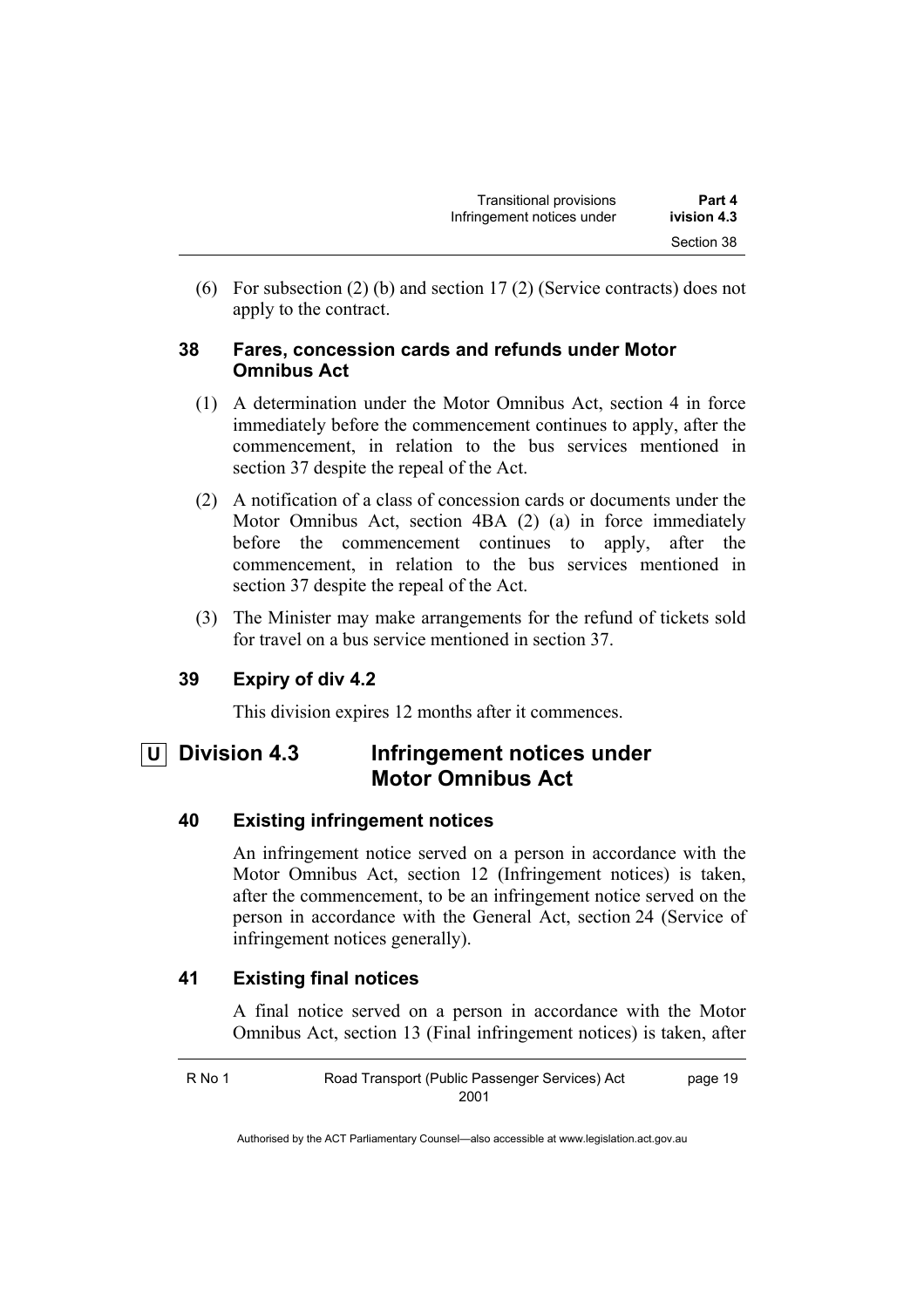| Part 4      | Transitional provisions    |
|-------------|----------------------------|
| ivision 4.3 | Infringement notices under |
| Section 42  |                            |

the commencement, to be a reminder notice served on a person in accordance with the General Act, section 33 (Reminder notices).

# **42 Existing notices disputing liability under infringement notices**

An application lodged by a person in accordance with the Motor Omnibus Act, section 16 is taken, after the commencement, to be a notice given by the person in accordance with the General Act, section 51 (Disputing liability for an infringement notice offence).

# **43 Existing applications for extension of time**

An application lodged by a person in accordance with the Motor Omnibus Act, section 18 is taken, after the commencement, to be an application given by the person in accordance with the General Act, section 52 (Extension of time to dispute liability).

# **44 Suspension of concession card in force under Motor Omnibus Act**

- (1) The suspension of a concession card under the Motor Omnibus Act, section 4BB continues, after the commencement, in relation to the bus services mentioned in section 37 (Existing bus services operated under the Motor Omnibus Act), despite the repeal of the Act, until—
	- (a) the amounts payable under the infringement notice are paid; or
	- (b) the institution of a proceeding to prosecute the person for the offence.
- (2) A person whose concession card was suspended under the Motor Omnibus Act, section 4BB is not entitled to apply for the issue of another concession card while the suspension is in force.

# **45 Expiry of div 4.3**

This division expires 6 months after it commences.

R No 1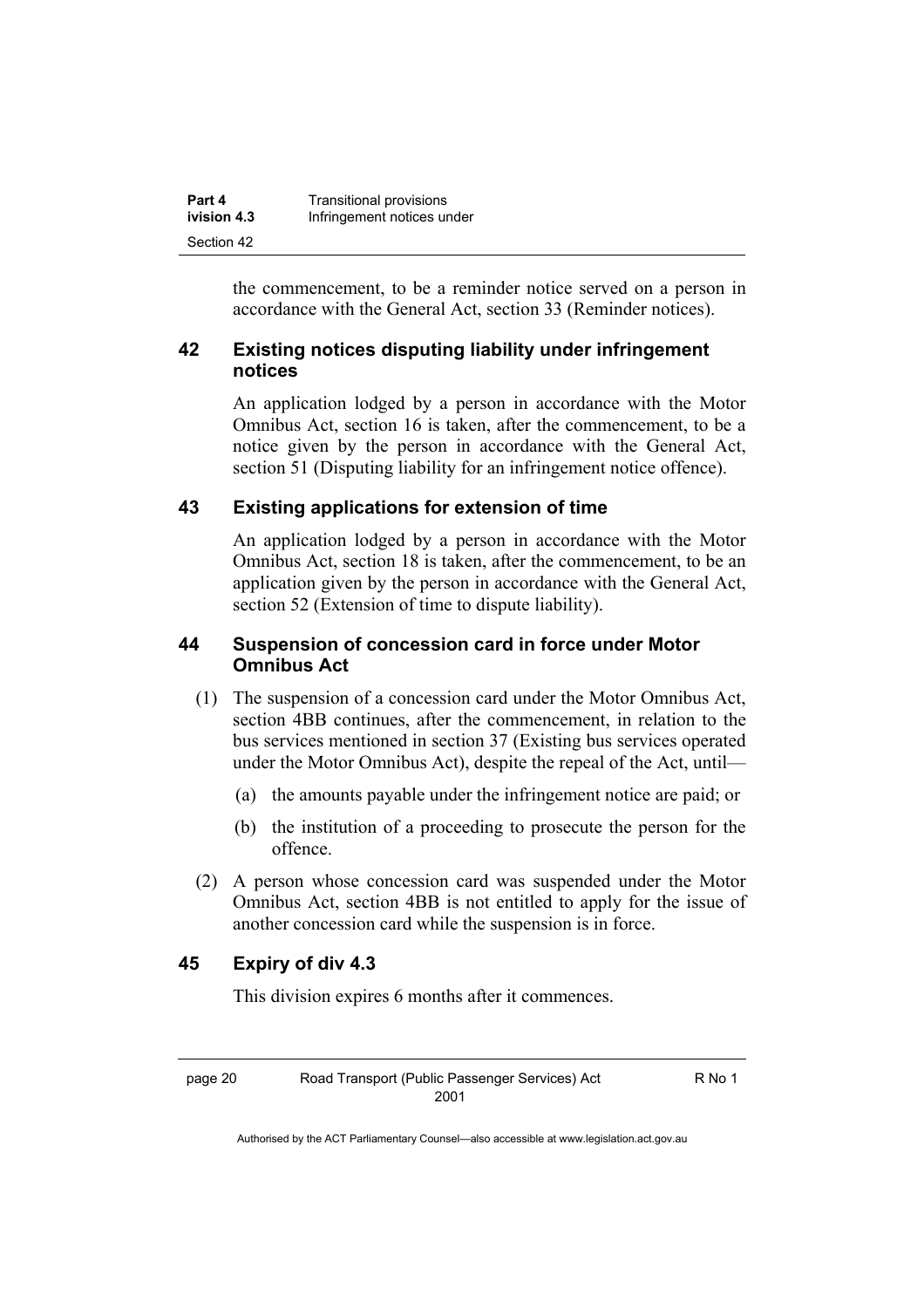# **U Division 4.4 Bus operator's licences**

# **46 Existing bus operator's licences**

- (1) This section applies to a person who, immediately before the commencement, was the holder of—
	- (a) a bus operator's licence (including a licence that is taken under the General Act, section 271 to be a bus operator's licence); or
	- (b) if the person operates a bus service designed mainly to transport tourists—a bus service licence.
- (2) The person is taken, after the commencement, to be accredited under the regulations to operate a tour and charter service.
- (3) The accreditation the person is taken to hold under subsection (2) may be varied or ended by the road transport authority in accordance with the regulations.
- (4) If the accreditation the person is taken to hold under subsection (2) has not been ended in accordance with the regulations, the accreditation expires 12 months after this section commences.

# **47 Expiry of div 4.4**

This division expires 12 months after it commences.

# **U Division 4.5 Bus service licences**

# **48 Existing bus service licences**

- (1) This section applies to a person (other than a person who operates a bus service designed mainly to transport tourists) who, immediately before the commencement, was the holder of a bus service licence (including a licence that is taken under the General Act, section 274 to be a bus service licence).
- (2) The person is taken, after the commencement—

page 21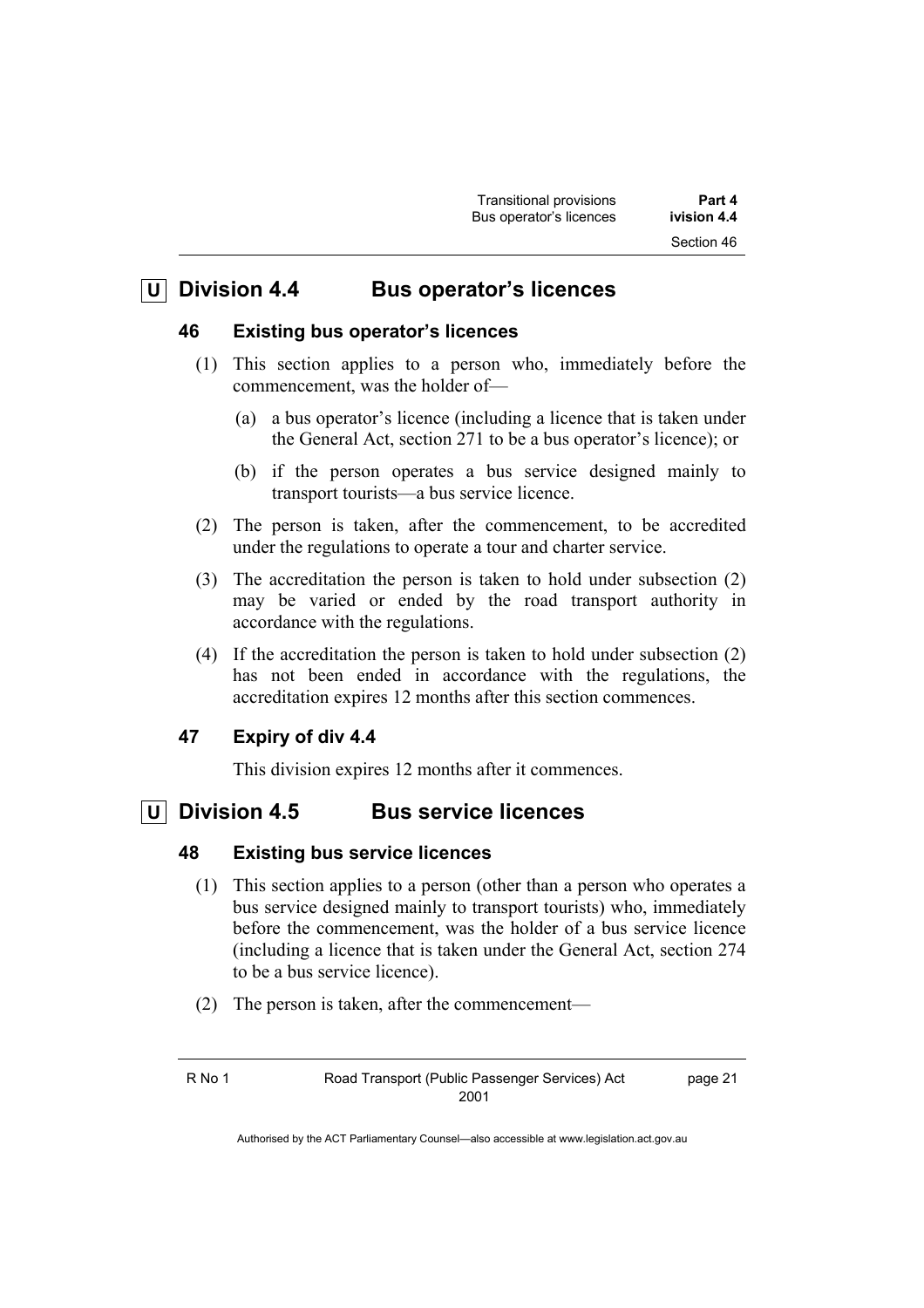| Part 4       | Transitional provisions |
|--------------|-------------------------|
| Division 4.6 | Small buses             |
| Section 49   |                         |

- (a) to be accredited under the regulations to operate a regular route service; and
- (b) to hold a service contract for the operation of the service as a regular route service.
- (3) If the bus service licence held by the person was issued subject to conditions, the accreditation the person is taken to hold under subsection (2) (a) is taken to be subject to the conditions.
- (4) The accreditation the person is taken to hold under subsection  $(2)$  (a) may be varied or ended by the road transport authority in accordance with the regulations.
- (5) If the accreditation the person is taken to hold under subsection (2) (a) has not been ended in accordance with the regulations, the accreditation expires 12 months after this section commences.
- (6) The contract the person is taken to hold under subsection (2) (b) may be varied or ended by agreement between the road transport authority and the person.
- (7) If the contract the person is taken to hold under subsection (2) (b) has not been ended in accordance with subsection (6), the contract expires 12 months after this section commences.

# **49 Expiry of div 4.5**

This division expires 12 months after it commences.

# **U Division 4.6 Small buses**

# **50 Existing small buses**

 (1) This section applies to a person who, immediately before the commencement, operated a registered vehicle built mainly to carry people that seated up to 9 adults (including the driver) and had a distinguishing registration number with the letters 'MO' followed by 1 to 3 numerals.

R No 1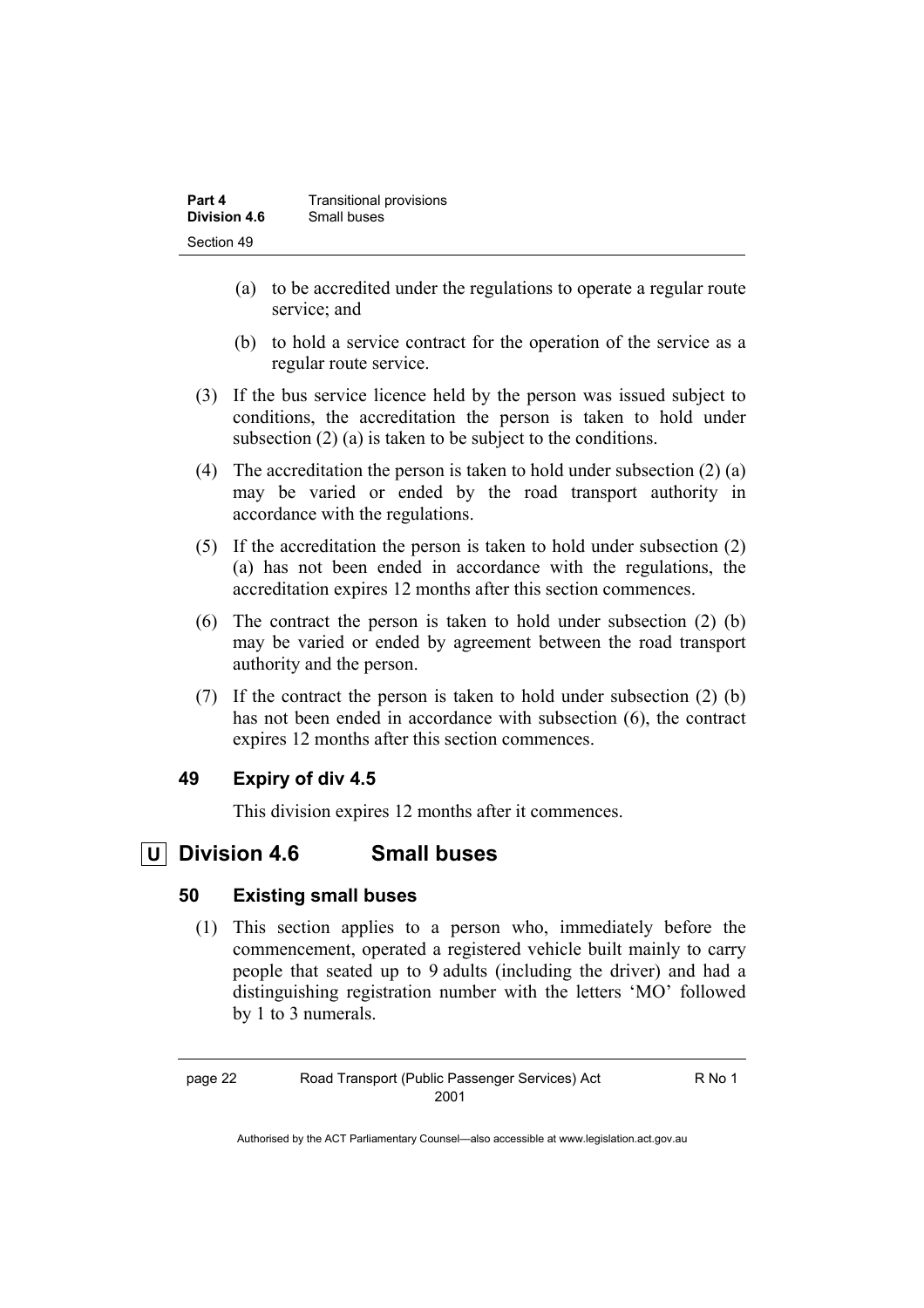| Part 4       | Transitional provisions |  |
|--------------|-------------------------|--|
| Division 4.6 | Small buses             |  |
| Section 51   |                         |  |

- (2) The person is taken, after the commencement, to be accredited under the regulations to operate a tour and charter service.
- (3) The accreditation the person is taken to hold under subsection (2) may be varied or ended by the road transport authority in accordance with the regulations.
- (4) If the accreditation the person is taken to hold under subsection (2) has not been ended in accordance with the regulations, the accreditation expires 18 months after it commences.

# **51 Expiry of div 4.6**

This division expires 18 months after it commences.

 **U Division 7.7 Taxis** 

page 23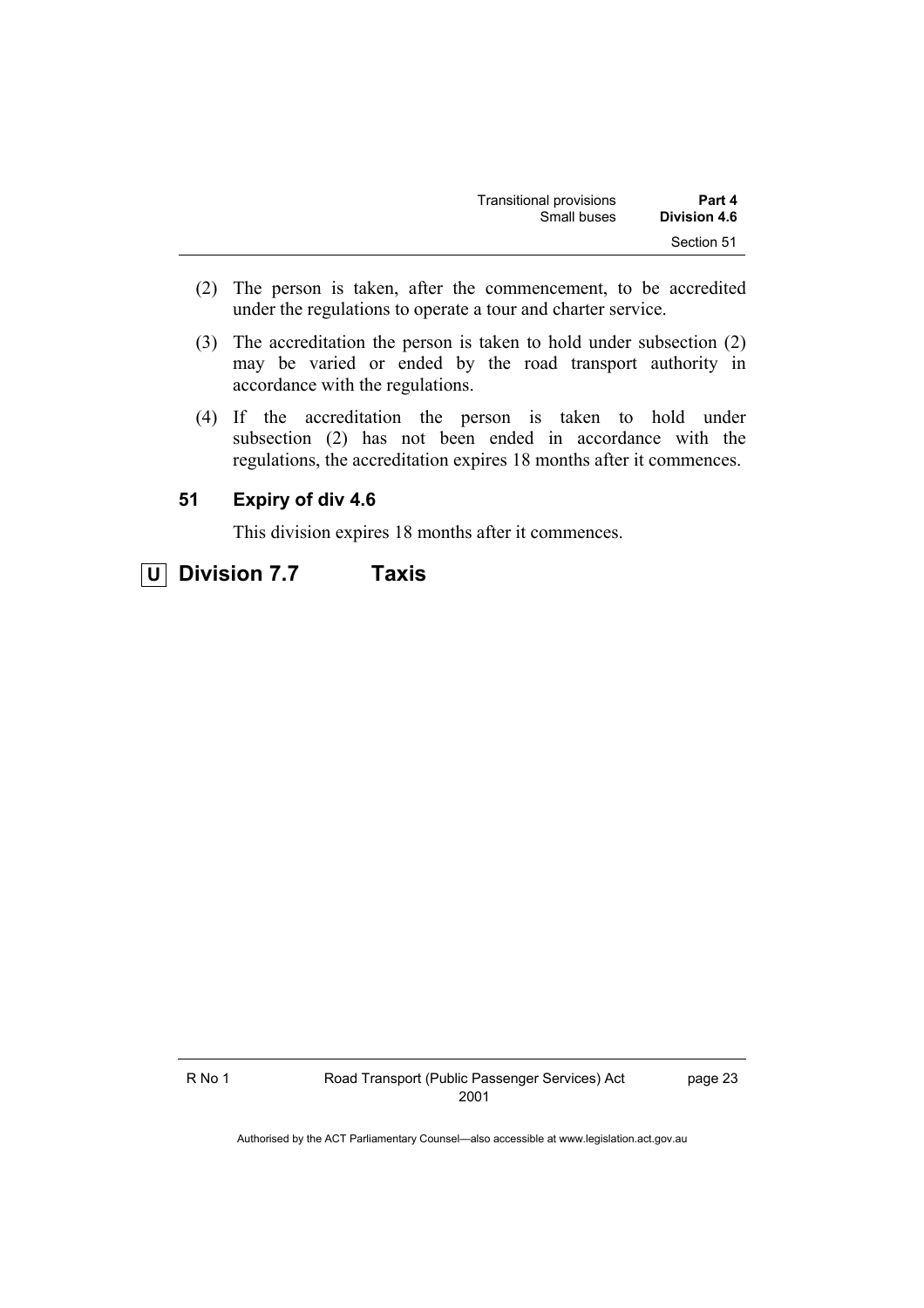# **U Dictionary**

(see s 4)

*accredited*, in relation to a person, means accredited under the regulations to operate a bus service.

*accredited bus operators register* means the register required to be kept under section 6 (b) (Functions of road transport authority).

*another jurisdiction* means a jurisdiction other than the ACT.

*authority*—see *road transport authority*.

*bus* means a motor vehicle built mainly to carry people that seats over 9 adults (including the driver).

*bus service*—see section 11 (Meaning of *bus service*).

*fare* means the amount payable by passengers for transport, or for the transport of passengers' luggage or other goods, on public passenger vehicles.

*function* includes power.

*holder*, of a service contract, means the person who (apart from the road transport authority) is a party to the contract.

*jurisdiction* means a State, the Commonwealth or an internal Territory, including the ACT.

*long-distance service*—see section 14 (What is a *long-distance service*?).

*motor vehicle* means a vehicle built to be propelled by a motor that forms part of the vehicle.

*public bus* means a bus used to provide a bus service.

*public passenger service*—see section 10 (What is a *public passenger service*?).

page 24 Road Transport (Public Passenger Services) Act 2001

R No 1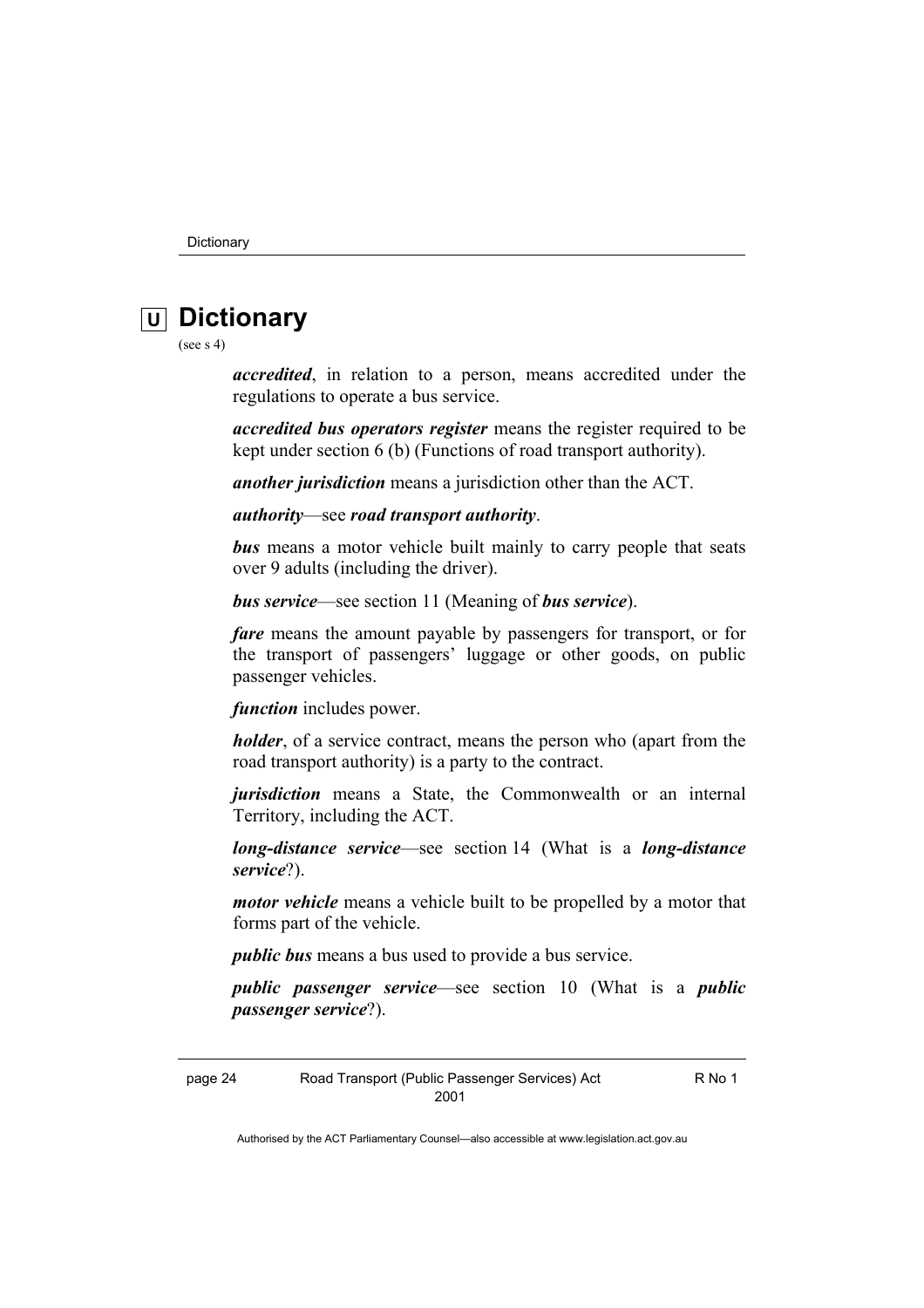### *public passenger vehicle* means a bus.

*regular route service*—see section 12 (What is a *regular route service*?).

*road* means an area that is open to or used by the public and is developed for, or has as 1 of its main uses, the driving or riding of motor vehicles, but does not include an area that would otherwise be a road so far as an order under the *Road Transport (General) Act 1999*, section 15 (Power to include or exclude areas in road transport legislation) declares that this Act does not apply to the area.

# *road related area* means—

- (a) an area that divides a road; or
- (b) a footpath or nature strip adjacent to a road; or
- (c) an area that is open to the public and is designated for use by cyclists or animals; or
- (d) an area that is not a road and that is open to or used by the public for driving, riding or parking vehicles; or
- (e) a shoulder of a road; or
- (f) any other area that is open to or used by the public so far as an order under the *Road Transport (General) Act 1999*, section 15 (Power to include or exclude areas in road transport legislation) declares that this Act applies to the area;

but does not include an area that would otherwise be a road related area so far as an order under that section declares that this Act does not apply to the area.

*road transport authority* (or *authority*) means the Australian Capital Territory Road Transport Authority.

*Note* The chief executive of the department responsible for the *Road Transport (General) Act 1999* is the road transport authority (see *Road Transport (General) Act 1999*, s 16).

| Road Transport (Public Passenger Services) Act<br>R No 1 |      | page 25 |
|----------------------------------------------------------|------|---------|
|                                                          | 2001 |         |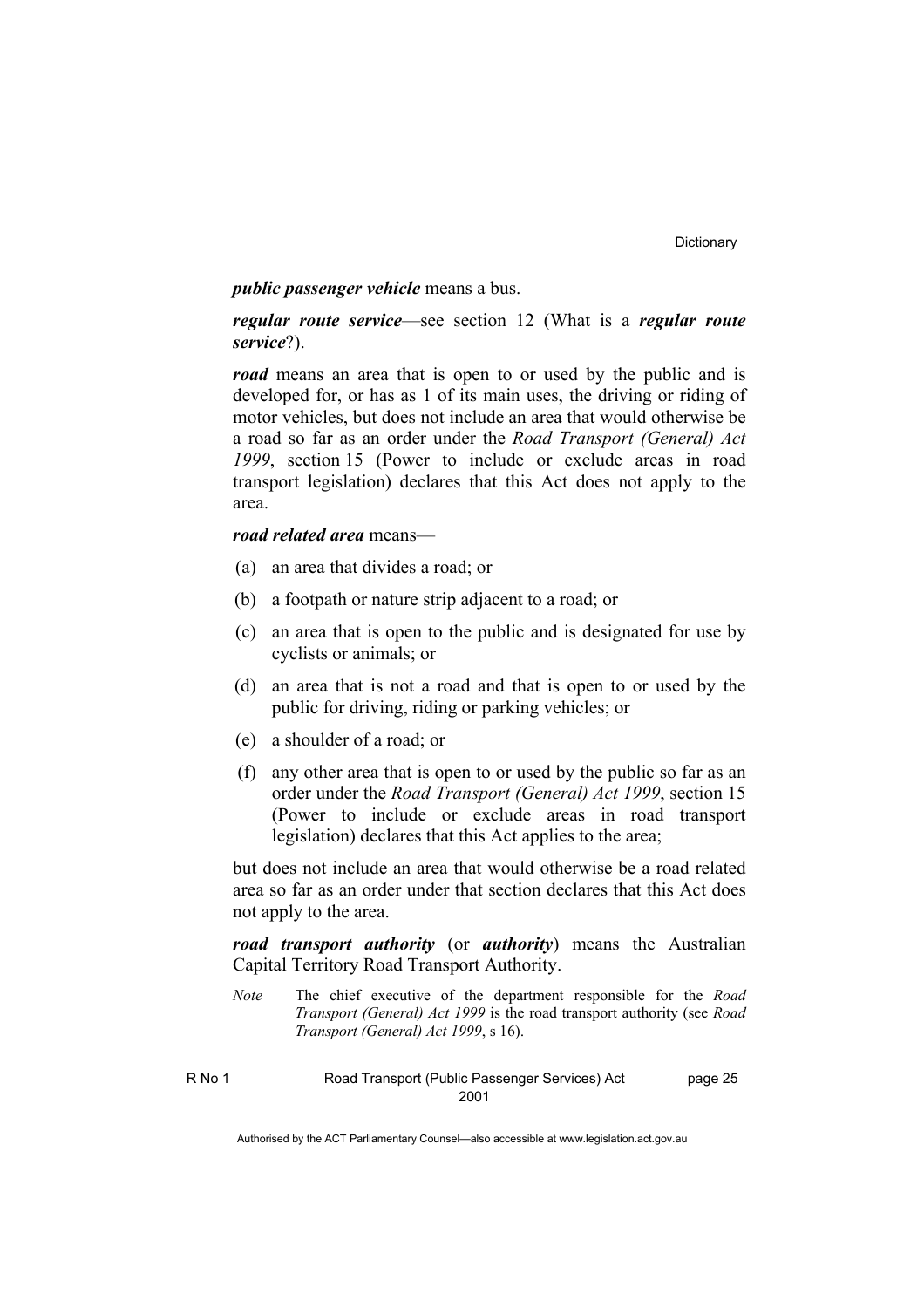*service contract*—see section 17 (Service contracts).

*tour and charter service*—see section 13 (What is a *tour and charter service*?).

*vehicle* means—

- (a) any description of vehicle on wheels, other than a vehicle used on railways or tramways; or
- (b) any other vehicle prescribed under the regulations;

and includes anything else that, under the regulations, is to be treated as a vehicle.

R No 1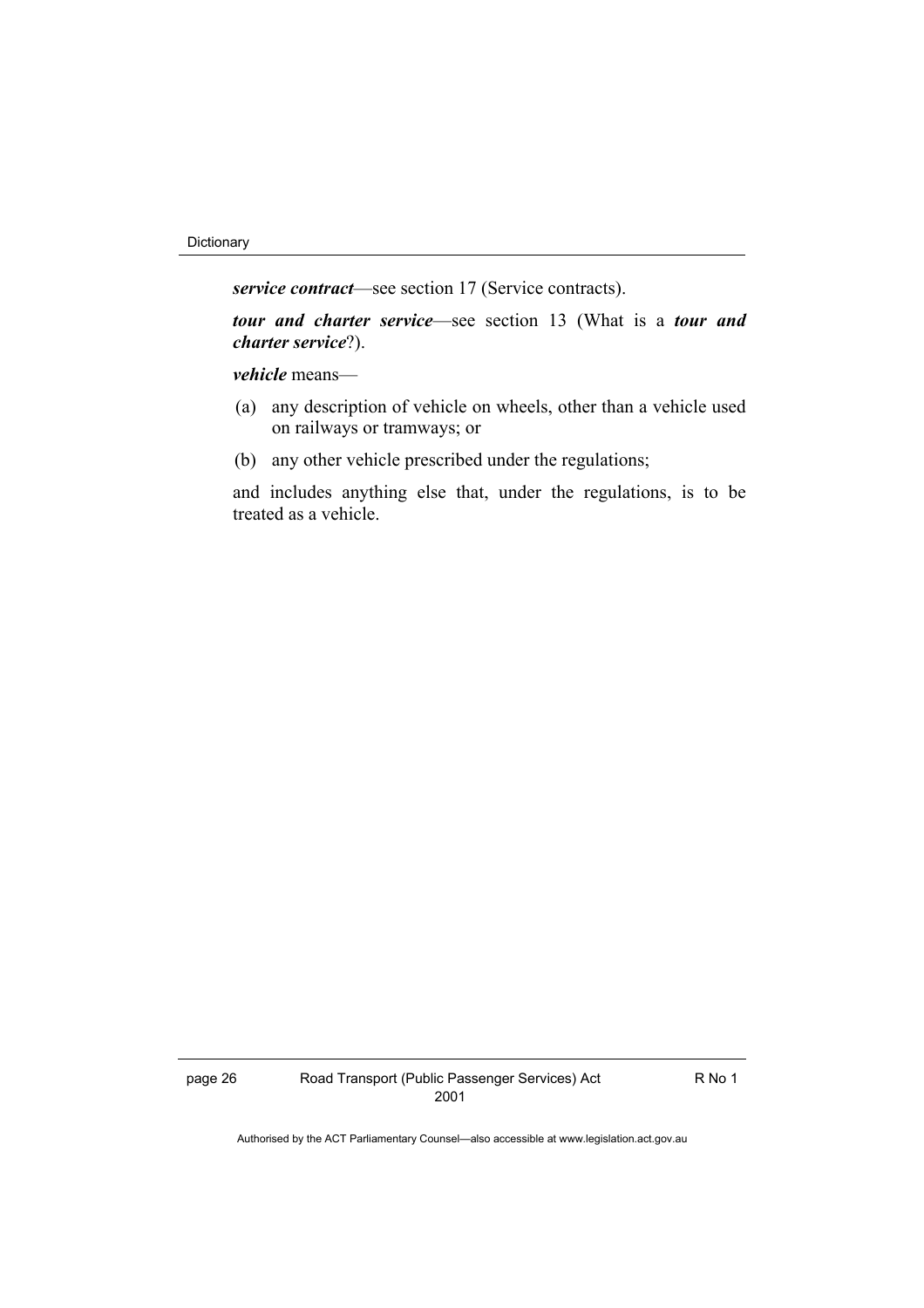# **Endnotes**

### **1 About the endnotes**

Amending and modifying laws are annotated in the legislation history and the amendment history. Current modifications are not included in the republished law but are set out in the endnotes.

Not all editorial amendments made under the *Legislation Act 2001*, part 11.3 are annotated in the amendment history. Full details of any amendments can be obtained from the Parliamentary Counsel's Office.

Uncommenced amending laws are listed in the legislation history and the amendment history. These details are underlined. Uncommenced provisions and amendments are not included in the republished law but are set out in the last endnotes.

If all the provisions of the law have been renumbered, a table of renumbered provisions gives details of previous and current numbering.

The endnotes also include a table of earlier republications.

If the republished law includes penalties, current information about penalty unit values appears on the republication inside front cover.

### **2 Abbreviation key**

| $am = amended$                             | $ord = ordinance$                         |
|--------------------------------------------|-------------------------------------------|
| $amdt = amendment$                         | $orig = original$                         |
| $ch = chapter$                             | $p = page$                                |
| $cl = clause$                              | par = paragraph                           |
| $def = definition$                         | pres = present                            |
| $dict = dictionary$                        | $prev = previous$                         |
| disallowed = disallowed by the Legislative | $(\text{prev})$ = previously              |
| Assembly                                   | $prov = provision$                        |
| $div = division$                           | $pt = part$                               |
| $exp = expires/expired$                    | $r = rule/subrule$                        |
| Gaz = Gazette                              | $reg = regulation/subregulation$          |
| $hda =$ heading                            | $remum = renumbered$                      |
| ins = inserted/added                       | reloc = relocated                         |
| $LA =$ Legislation Act 2001                | $R[X]$ = Republication No                 |
| $LR =$ legislation register                | s = section/subsection                    |
| LRA = Legislation (Republication) Act 1996 | $sch = schedule$                          |
| $mod = modified / modified$                | $sdiv = subdivision$                      |
| $No = number$                              | $sub =$ substituted                       |
| $o = order$                                | SL = Subordinate Law                      |
| om = omitted/repealed                      | underlining = whole or part not commenced |

R No 1 Road Transport (Public Passenger Services) Act 2001

page 27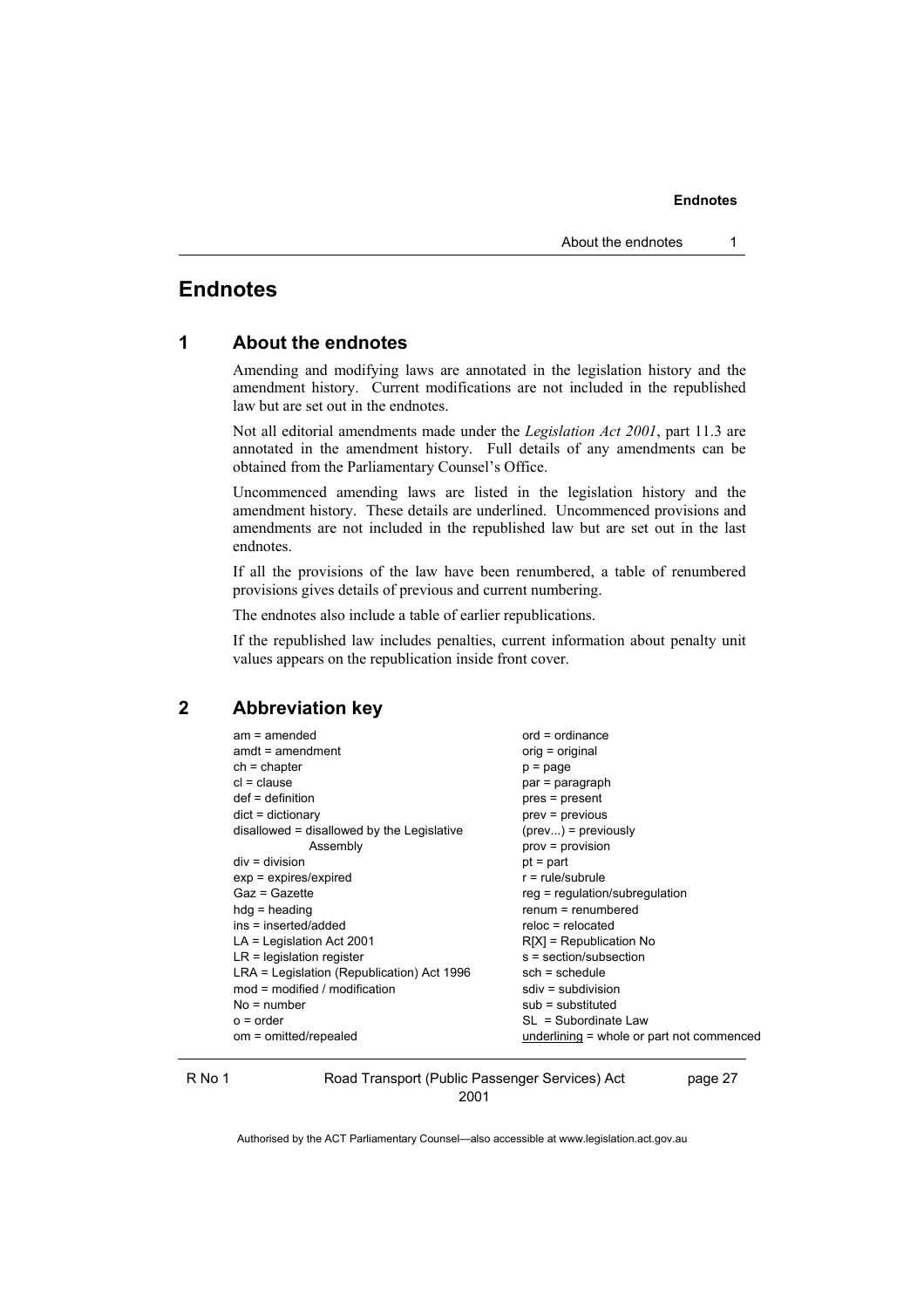```
3 Legislation history
```
# **3 Legislation history**

```
Road Transport (Public Passenger Services) Act 2001 No 62 
notified 10 September 2001 (Gaz 2001 No S66) 
s 1, s 2 commenced 10 September 2001 (IA s 10B) 
remainder (ss 3-51) commenced 1 December 2001 (s 2 and CN 2001
```
No 2)

as amended by

### **Road Transport (Public Passenger Services) Amendment Act 2001 No 94**

notified LR 27 September 2001 s 1, s 2 commenced 27 September 2001 (LA s 75) remainder (ss 3-17) awaiting commencement (s 2)

# **4 Amendment history**

| Commencement<br>s <sub>2</sub>       | om R1 LA (s 89 (4))                                                                         |
|--------------------------------------|---------------------------------------------------------------------------------------------|
| <b>Objects</b><br>s <sub>3</sub>     | sub 2001 No 94 s 4                                                                          |
| <b>Notes</b>                         |                                                                                             |
| s 5                                  | sub 2001 No 94 s 5<br>$(2)$ , $(3)$ and section heading notes exp 30 June 2002 (s 5 $(3)$ ) |
|                                      | <b>Functions of road transport authority</b>                                                |
| s 6                                  | sub 2001 No 94 s 5                                                                          |
|                                      | <b>Registers of accredited people and licences</b>                                          |
| s <sub>7</sub>                       | sub 2001 No 94 s 5                                                                          |
|                                      | Disclosure of information in registers                                                      |
| s 8                                  | sub 2001 No 94 s 5                                                                          |
|                                      | <b>Combinations of accreditations and licences</b>                                          |
| <u>s 9A</u>                          | ins 2001 No 94 s 6                                                                          |
| <b>Regulations about enforcement</b> |                                                                                             |
| s 28                                 | om 2001 No 94 s 7                                                                           |
| Taxi networks                        |                                                                                             |
| pt 3                                 | sub 2001 No 94 s 8                                                                          |
| <b>Basic concepts</b>                |                                                                                             |
| div 3.1 hdg                          | ins 2001 No 94 s 8                                                                          |
|                                      |                                                                                             |

page 28 Road Transport (Public Passenger Services) Act 2001

R No 1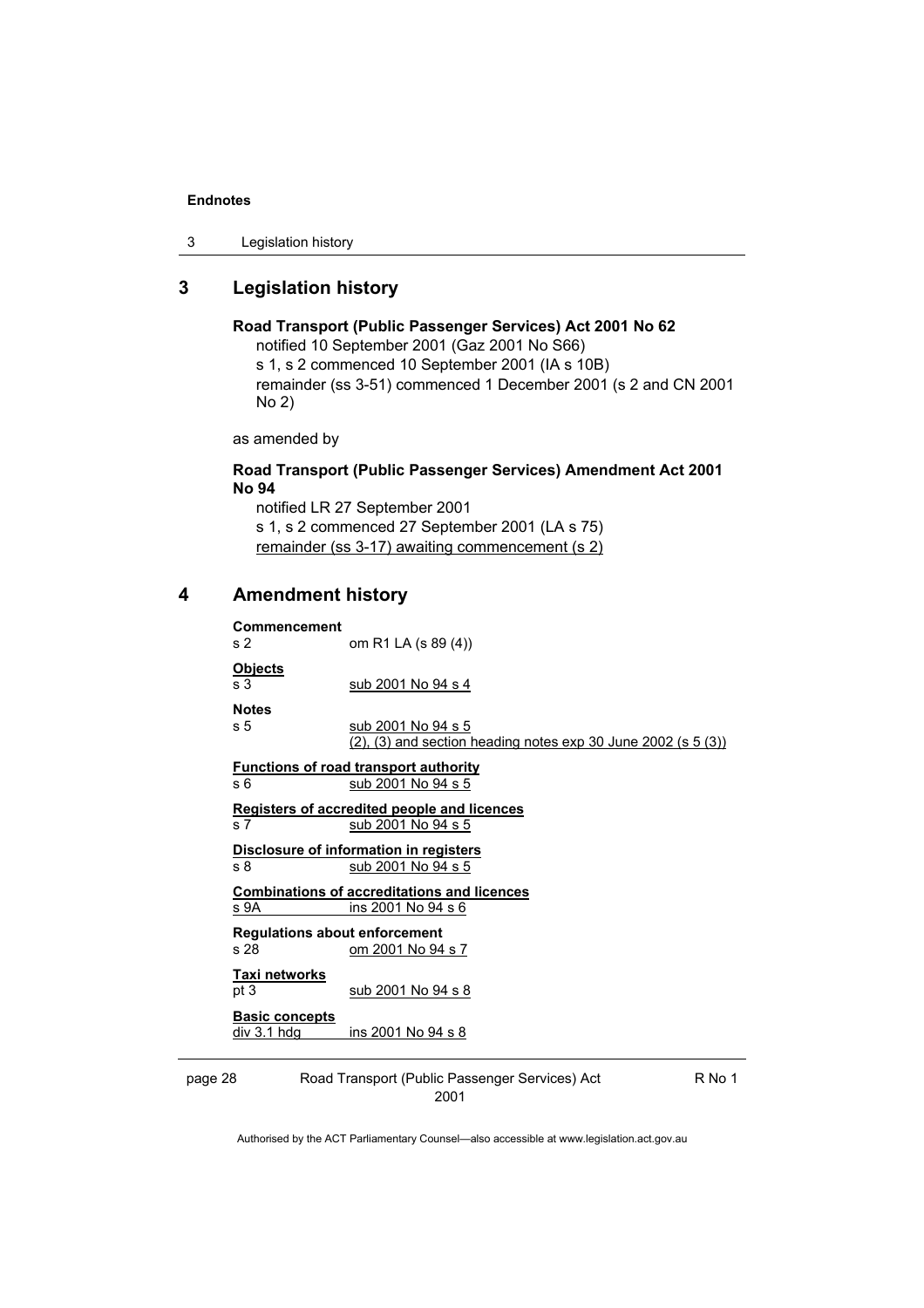Amendment history 4

**Meaning of** *taxi network* s 29 sub 2001 No 94 s 8 **Meaning of** *taxi booking service* s 29A ins 2001 No 94 s 8 **Accreditation of taxi network providers** div 3.2 hdg ins 2001 No 94 s 8 **Taxi network providers—purposes of accreditation** s 29B ins 2001 No 94 s 8 **Taxi network providers—regulations about accreditation system** ins 2001 No 94 s 8 **Entitlement to operate taxi networks** div 3.3 hdg ins 2001 No 94 s 8 **Entitlement to operate taxi networks** s 29D ins 2001 No 94 s 8 **Unaccredited persons not to operate taxi network** s 29E ins 2001 No 94 s 8 **Pretending to be an accredited taxi network provider**<br> $\frac{1}{5}$  29F ins 2001 No 94 s 8 ins 2001 No 94 s 8 **Regulation of taxi networks** div 3.4 hdg ins 2001 No 94 s 8 **Regulations about operation of taxi networks by accredited people** s 29G ins 2001 No 94 s 8 **Regulations about operation of taxi networks** s 29H ins 2001 No 94 s 8 **Licensing of taxi vehicles** pt 4 hdg orig pt 4 hdg renum as pt 7 ins 2001 No 94 s 8 **Basic concepts**<br>div 4.1 hdg orig div 4.1 hdg renum as div 7.1 hdg ins 2001 No 94 s 8 **Meaning of** *taxi licence* s 30 sub 2001 No 94 s 8 **Meaning of** *restricted taxi licence* s 30A ins 2001 No 94 s 8 **Taxi licences**  $\overline{div 4.2}$  hdg  $\overline{div 4.2}$  hdg renum as div 7.2 hdg ins 2001 No 94 s 8

R No 1 Road Transport (Public Passenger Services) Act 2001

page 29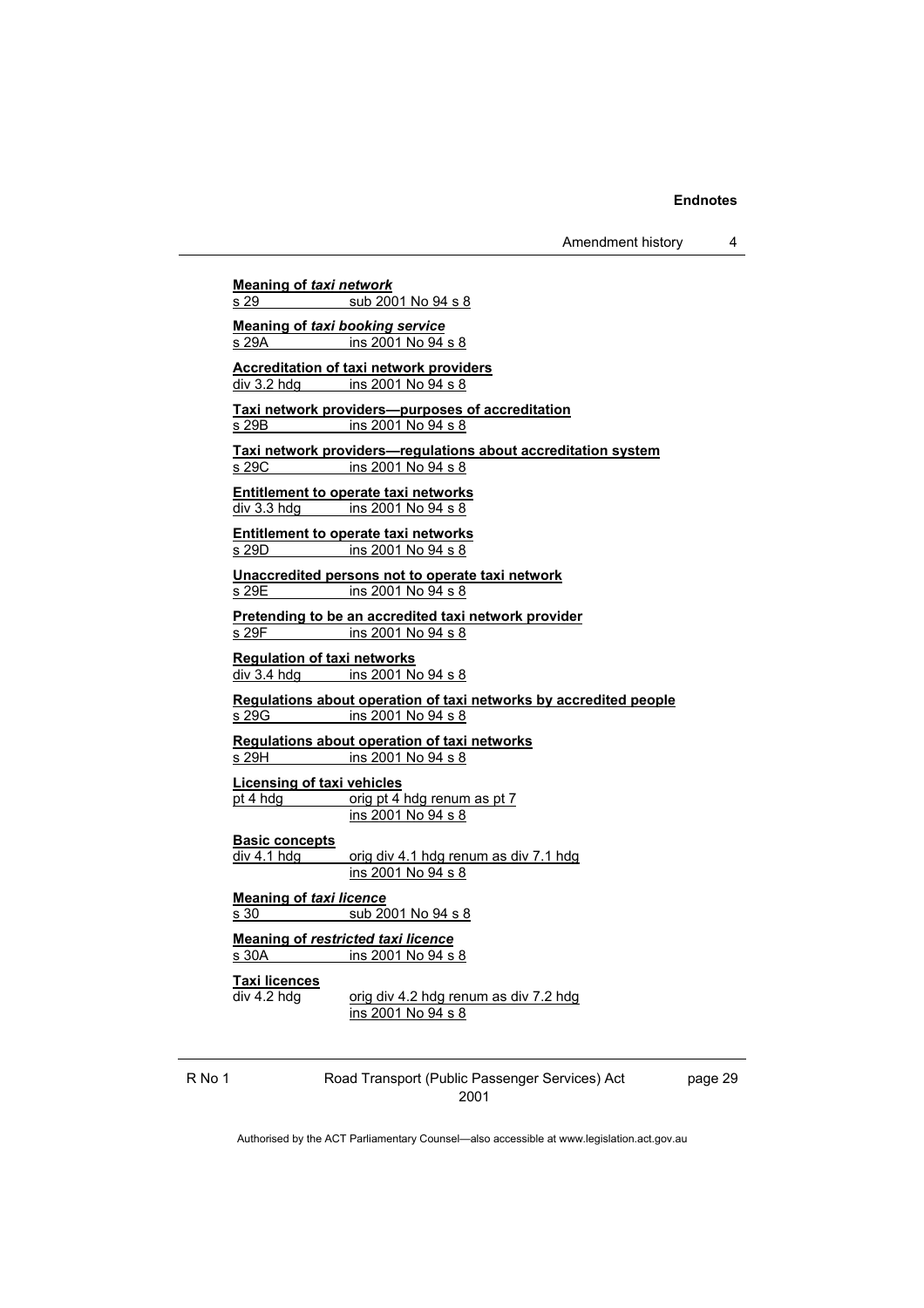| Amendment history<br>4 |  |
|------------------------|--|
|------------------------|--|

**Maximum numbers of taxi licences** s 30B ins 2001 No 94 s 8 **Issue of taxi licences** s 30C ins 2001 No 94 s 8 **Transferability of taxi licences** s 30D ins 2001 No 94 s 8 **Use of vehicles as taxis** s 30E ins 2001 No 94 s 8 **Pretending vehicles are licensed taxis**<br>s 30F ins 2001 No 94 s 8 ins 2001 No 94 s 8 **Regulations about taxi licences** s 30G ins 2001 No 94 s 8 **Infringement notices under Motor Omnibus Act**  renum as div 7.3 hdg **Bus operator's licences**  div 4.4 hdg renum as div 7.4 hdg **Bus service licences**  div 4.5 hdg renum as div 7.5 hdg **Small buses**  renum as div 7.6 hdg **Taxi services**  pt 5 hdg orig pt 5 hdg om R1 LA (s 89 (3)) but see s 54 ins 2001 No 94 s 8 **Basic concepts**<br>div 5.1 hdg ins 2001 No 94 s 8 **Meaning of** *taxi* s 31 sub 2001 No 94 s 8 **Meaning of** *restricted taxi* s 31A ins 2001 No 94 s 8 **Meaning of** *taxi service* s 31B ins 2001 No 94 s 8 **Meaning of** *restricted taxi service* s 31C ins 2001 No 94 s 8 **Accreditation of taxi service operators** div 5.2 hdg ins 2001 No 94 s 8 **Taxi service operators—purposes of accreditation** s 31D ins 2001 No 94 s 8

page 30 Road Transport (Public Passenger Services) Act 2001

R No 1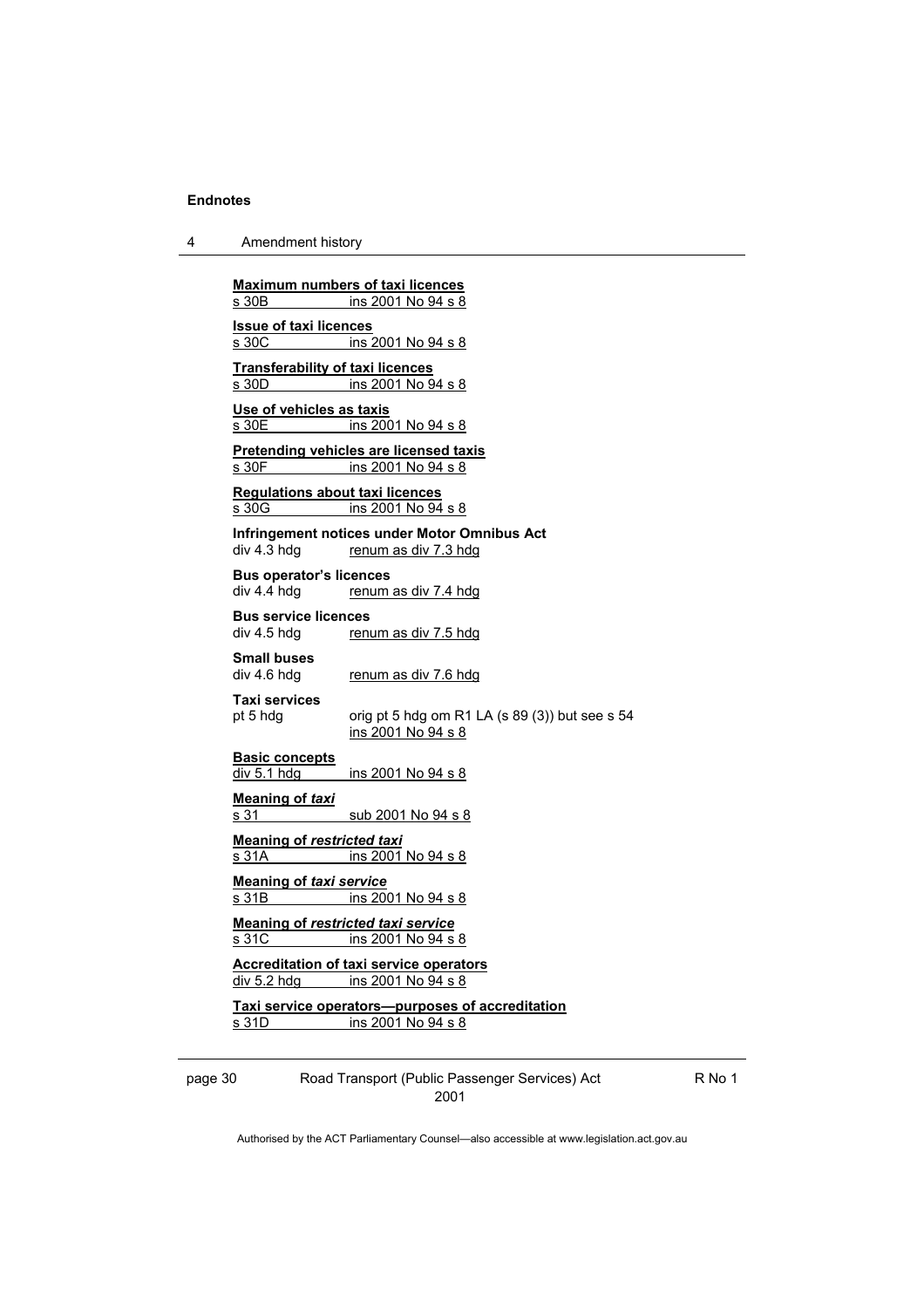Amendment history 4

R No 1 Road Transport (Public Passenger Services) Act 2001 **Taxi service operators—regulations about accreditation system** s 31E ins 2001 No 94 s 8 **Entitlement to operate taxi services** div 5.3 hdg ins 2001 No 94 s 8 **Entitlement to operate taxi services** s 31F ins 2001 No 94 s 8 **Unaccredited operators not to operate taxi services** s 31G ins 2001 No 94 s 8 **Pretending to be an accredited taxi service operator** ins 2001 No 94 s 8 **Taxi service operators to be affiliated with taxi network** s 31I ins 2001 No 94 s 8 **Pretending to be affiliated with taxi network** s 31J ins 2001 No 94 s 8 **Regulation of taxi services** div 5.4 hdg ins 2001 No 94 s 8 **Regulations about operation of taxi services by accredited people** s 31K ins 2001 No 94 s 8 **Regulations about operation of taxis** s 31L ins 2001 No 94 s 8 **Regulations about taxi drivers** s 31M ins 2001 No 94 s 8 **Regulations about conduct of taxi passengers** s 31N ins 2001 No 94 s 8 **Power to determine maximum taxi fares** s 310 ins 2001 No 94 s 8 **Miscellaneous** pt 6 ins 2001 No 94 s 8 **Regulation-making power** s 32 sub 2001 No 94 s 8 **Regulations may apply certain documents etc** s 32A ins 2001 No 94 s 8 **Regulations about enforcement** s 32B ins 2001 No 94 s 8 **Minister may exempt vehicles and people from Act** s 32C ins 2001 No 94 s 8

page 31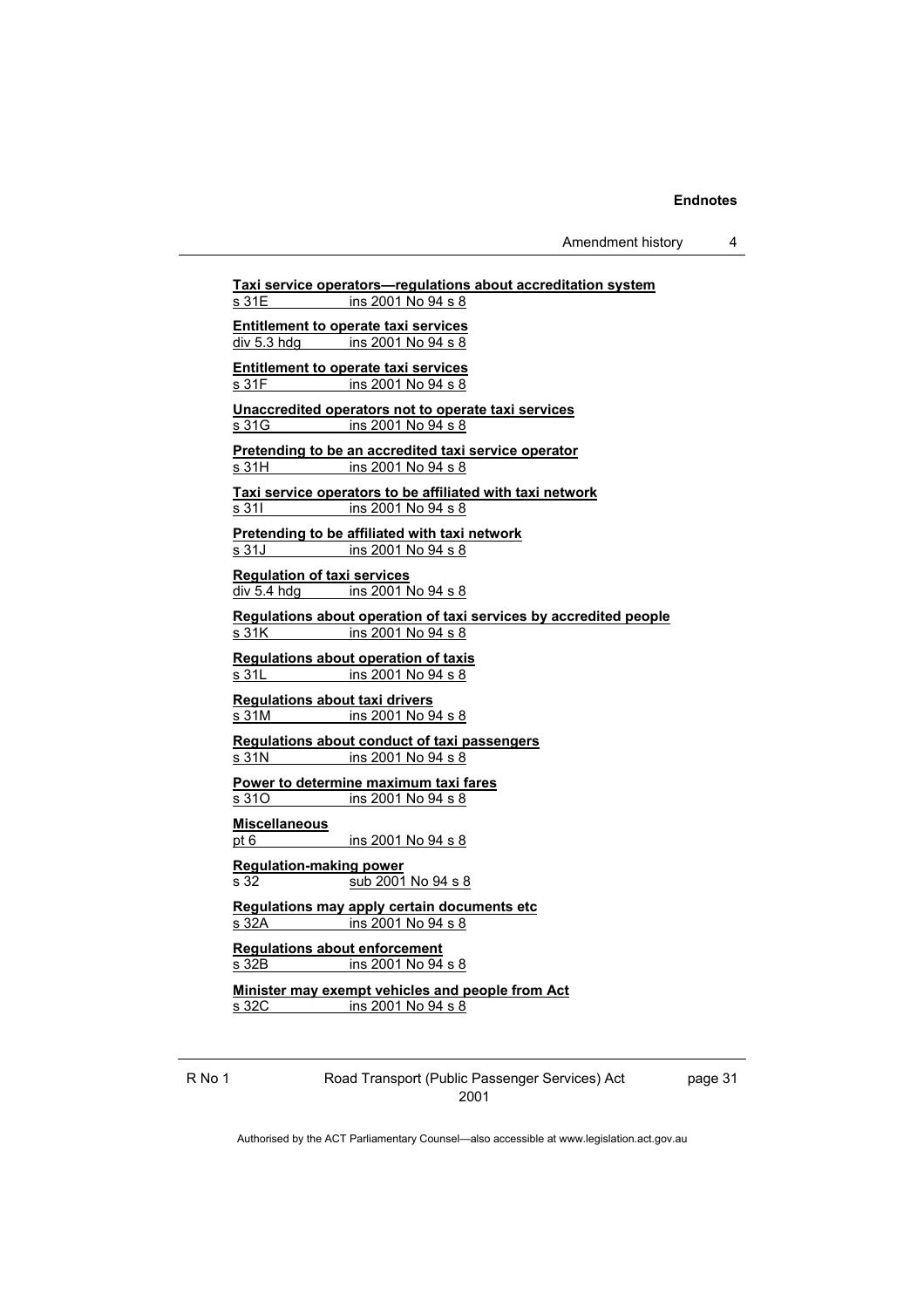4 Amendment history

| s 32D                            | ins 2001 No 94 s 8                                                                                            |        |
|----------------------------------|---------------------------------------------------------------------------------------------------------------|--------|
| <b>Transitional Provisions</b>   |                                                                                                               |        |
| pt 7 hdg                         | (prev pt 4 hdg) renum as pt 7 hdg 2001 No 94 s 9                                                              |        |
| General                          |                                                                                                               |        |
| div 7.1 hdg                      | (prev div 4.1 hdg) renum as div 7.1 hdg 2001 No 94 s 9                                                        |        |
|                                  | exp 1 June 2003 (s 36)                                                                                        |        |
| Definitions for pt 4             |                                                                                                               |        |
| s 33                             | am 2001 No 94 s 10                                                                                            |        |
|                                  | exp 1 June 2003 (s 36)                                                                                        |        |
| <b>Transitional regulations</b>  |                                                                                                               |        |
| s 34                             | exp 1 June 2003 (s 36)                                                                                        |        |
|                                  | Modification of pt 4's operation                                                                              |        |
| s 35                             | exp 1 June 2003 (s 36)                                                                                        |        |
| <b>Expiry of div 7.1</b>         |                                                                                                               |        |
| s 36                             | exp 1 June 2003 (s 36)                                                                                        |        |
|                                  | <b>Bus services under Motor Omnibus Act</b>                                                                   |        |
| div 7.2 hdg                      | (prev div 4.2 hdg) renum as div 7.2 hdg 2001 No 94 s 9                                                        |        |
|                                  | exp 1 December 2002 (s 39)                                                                                    |        |
|                                  | Existing bus services operated under the Motor Omnibus Act                                                    |        |
| s 37                             | exp 1 December 2002 (s 39)                                                                                    |        |
|                                  | Fares, concession cards and refunds under Motor Omnibus Act                                                   |        |
| s 38                             | exp 1 December 2002 (s 39)                                                                                    |        |
|                                  |                                                                                                               |        |
| <b>Expiry of div 7.2</b><br>s 39 | exp 1 December 2002 (s 39)                                                                                    |        |
|                                  |                                                                                                               |        |
| div 7.3 hdg                      | <b>Infringement notices under Motor Omnibus Act</b><br>(prev div 4.3 hdg) renum as div 7.3 hdg 2001 No 94 s 9 |        |
|                                  | exp 1 June 2002 (s 45)                                                                                        |        |
|                                  |                                                                                                               |        |
| s 40                             | <b>Existing infringement notices</b><br>exp 1 June 2002 (s 45)                                                |        |
|                                  |                                                                                                               |        |
| <b>Existing final notices</b>    |                                                                                                               |        |
| s 41                             | exp 1 June 2002 (s 45)                                                                                        |        |
|                                  | Existing notices disputing liability under infringement notices                                               |        |
| s <sub>42</sub>                  | exp 1 June 2002 (s 45)                                                                                        |        |
|                                  | Existing applications for extension of time                                                                   |        |
| s <sub>43</sub>                  | exp 1 June 2002 (s 45)                                                                                        |        |
|                                  | Suspension of concession card in force under Motor Omnibus Act                                                |        |
| s 44                             | exp 1 June 2002 (s 45)                                                                                        |        |
|                                  |                                                                                                               |        |
| page 32                          | Road Transport (Public Passenger Services) Act                                                                | R No 1 |
|                                  |                                                                                                               |        |

2001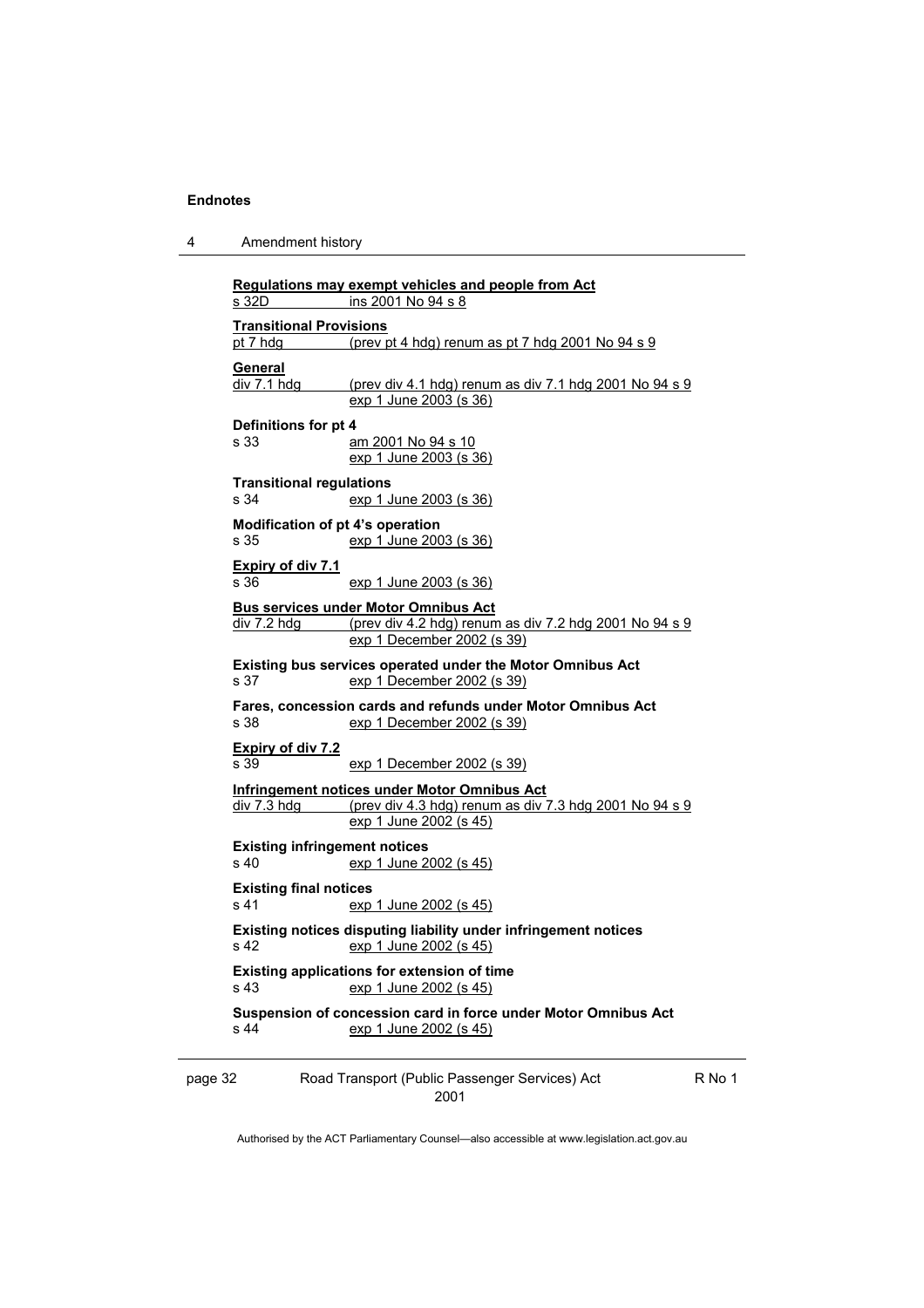Amendment history 4

**Expiry of div 7.3** s 45 exp 1 June 2002 (s 45) **Bus operator's licences**  $div 7.4$  hdg (prev div 4.4 hdg) renum as div 7.4 hdg 2001 No  $94 \text{ s } 9$  exp 1 December 2002 (s 47) **Existing bus operator's licences**  s 46 exp 1 December 2002 (s 47) **Expiry of div 7.4** s 47 exp 1 December 2002 (s 47) **Bus service licences**  $div 7.5$  hdg (prev div 4.5 hdg) renum as div 7.5 hdg 2001 No 94 s 9 exp 1 December 2002 (s 49) **Existing bus service licences**  s 48 exp 1 December 2002 (s 49) **Expiry of div 7.5** s 49 exp 1 December 2002 (s 49) **Small buses**  $div 7.6$  hdg (prev div 4.6 hdg) renum as div 7.6 hdg 2001 No 94 s 9 exp 1 June 2003 (s 51) **Existing small buses**  s 50 exp 1 June 2003 (s 51) **Expiry of div 7.6** s 51 exp 1 June 2003 (s 51) **Taxis** div 7.7 hdg ins 2001 No 94 s 11 exp 1 year after commencement (s 51H) **Existing approved taxi networks** s 51A **ins 2001 No 94 s 11** exp 1 year after commencement (s 51H) **Existing taxi licences and restricted taxi licences** s 51B ins 2001 No 94 s 11 exp 1 year after commencement (s 51H) **Interim accreditation of existing taxi operators** s 51C ins 2001 No 94 s 11 exp 1 year after commencement (s 51H) **Determination about maximum number of taxi licences**

s 51D ins 2001 No 94 s 11 exp 1 year after commencement (s 51H)

R No 1 Road Transport (Public Passenger Services) Act 2001

page 33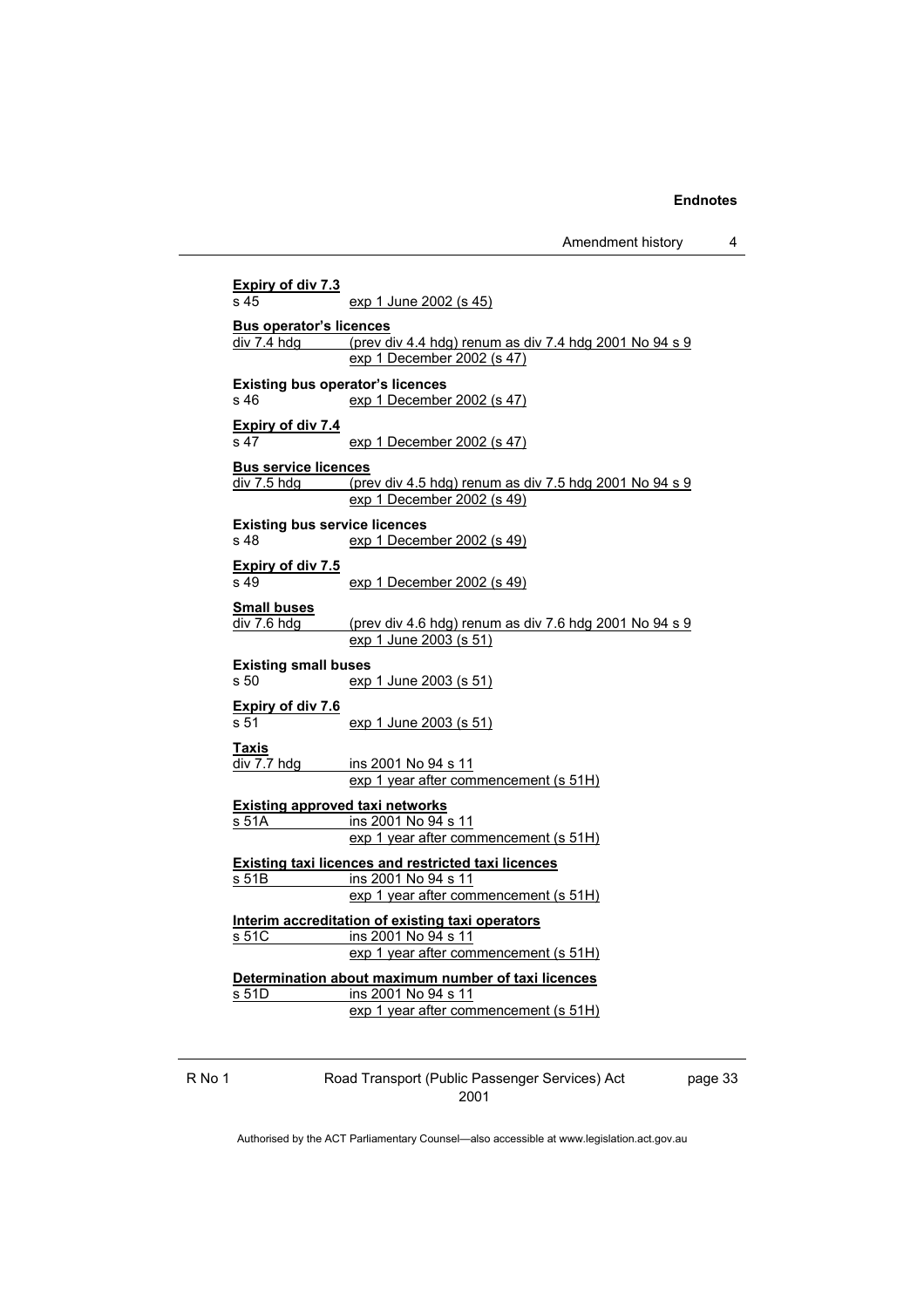# 4 Amendment history

|                                 | Determination about maximum number of restricted taxi licences |
|---------------------------------|----------------------------------------------------------------|
| s 51E                           | ins 2001 No 94 s 11                                            |
|                                 | exp 1 year after commencement (s 51H)                          |
|                                 | <b>Application to transfer taxi licence</b>                    |
| s 51F                           | ins 2001 No 94 s 11                                            |
|                                 | exp 1 year after commencement (s 51H)                          |
|                                 | Determination about maximum taxi fares                         |
| s 51G                           | ins 2001 No 94 s 11                                            |
|                                 | exp 1 year after commencement (s 51H)                          |
| Expiry of div 7.7               |                                                                |
| s 51H                           | ins 2001 No 94 s 11                                            |
|                                 | exp 1 year after commencement (s 51H)                          |
| <b>Consequential amendments</b> |                                                                |
| sch 1                           | om R1 LA (s 89 (3)) but see s 54                               |
| <b>Dictionary</b>               |                                                                |
| dict                            | def <i>accredited</i> sub 2001 No 94 s 12                      |
|                                 | def accredited bus operators register om 2001 No 94 s 13       |
|                                 | def accredited taxi network provider ins 2001 No 94 s 13       |
|                                 | def accredited taxi service operator ins 2001 No 94 s 13       |
|                                 | def <i>affiliated</i> ins 2001 No 94 s 13                      |
|                                 | def <i>holder</i> sub 2001 No 94 s 12                          |
|                                 | def licence ins 2001 No 94 s 13                                |
|                                 | def <i>public passenger vehicle</i> sub 2001 No 94 s 12        |
|                                 | def <i>public vehicle licence</i> ins 2001 No 94 s 13          |
|                                 | def restricted taxi ins 2001 No 94 s 13                        |
|                                 | def restricted taxi licence ins 2001 No 94 s 13                |
|                                 | def restricted taxi service ins 2001 No 94 s 13                |
|                                 | def taxi ins 2001 No 94 s 13                                   |
|                                 | def taxi booking service ins 2001 No 94 s 13                   |
|                                 | def taxi driver ins 2001 No 94 s 13                            |
|                                 | def taxi licence ins 2001 No 94 s 13                           |
|                                 | def taxi network ins 2001 No 94 s 13                           |
|                                 | def taxi service ins 2001 No 94 s 13                           |
|                                 | def taxi zone ins 2001 No 94 s 13                              |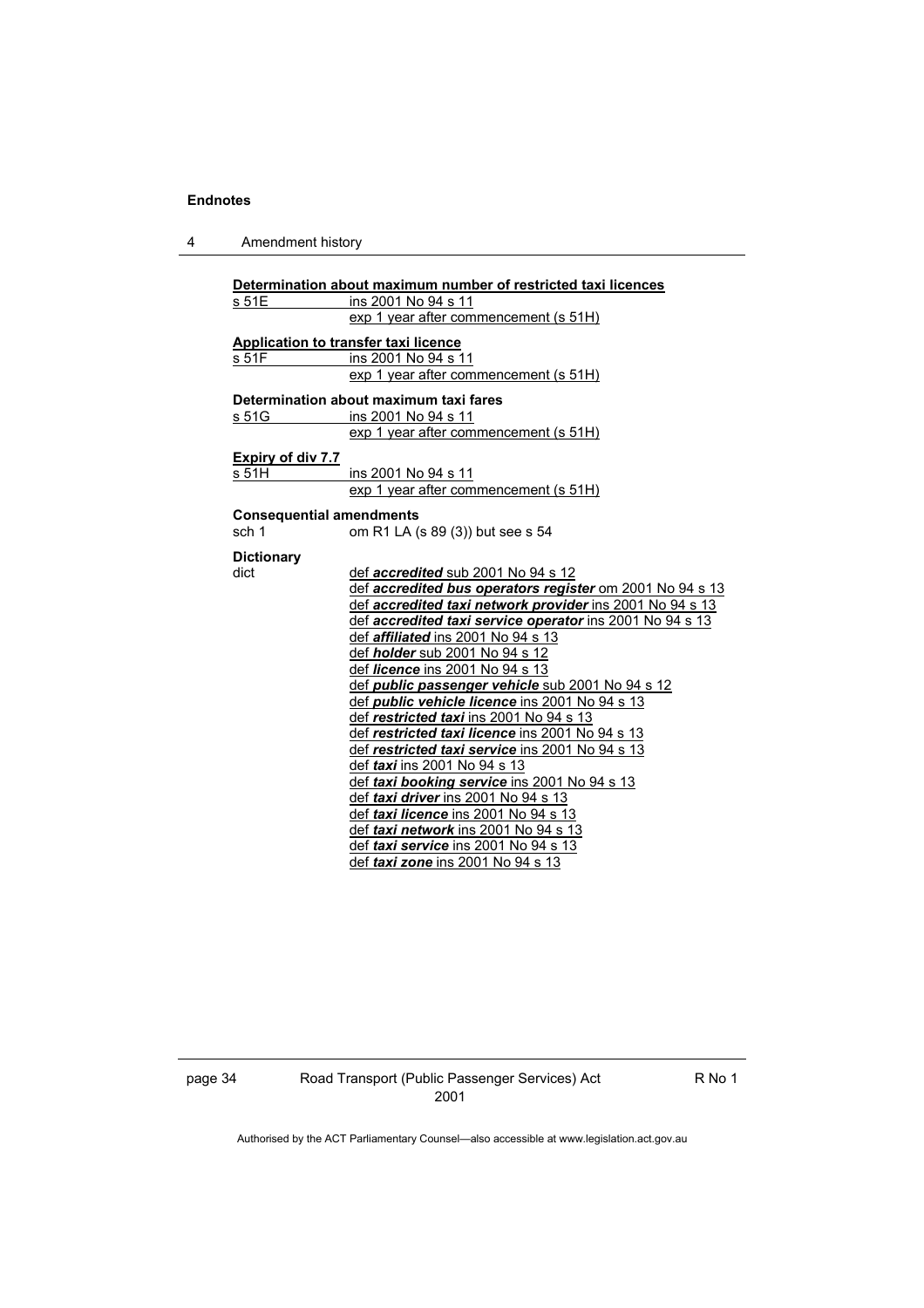### **5 Uncommenced amendments**

The following amendments have not been included in this republication because they were uncommenced at the republication date:

### **Road Transport (Public Passenger Services) Amendment Act 2001 No 94 (ss 4-14)**

#### **4 Section 3**

*substitute* 

# **3 Objects** (NSW s 4)

The objects of this Act include—

- (a) to provide for the accreditation of the operators of public passenger services and taxi networks that operate within or partly within the ACT; and
- (b) to provide for the licensing of vehicles used as taxis within or partly within the ACT; and
- (c) to encourage public passenger services that meet the reasonable expectations of the community for safe, reliable and efficient public passenger services.

### **5 Sections 5 to 8**

*substitute* 

#### **5 Notes**

(1) A note included in this Act is explanatory and is not part of this Act.

*Note* See *Legislation Act 2001*, s 127 (1), (4) and (5) for the legal status of notes.

(2) In this Act:

*note* includes material enclosed in brackets in section headings.

*Note* For comparison, a number of sections contain bracketed notes in their headings drawing attention to equivalent or comparable (though not

R No 1 Road Transport (Public Passenger Services) Act 2001 page 35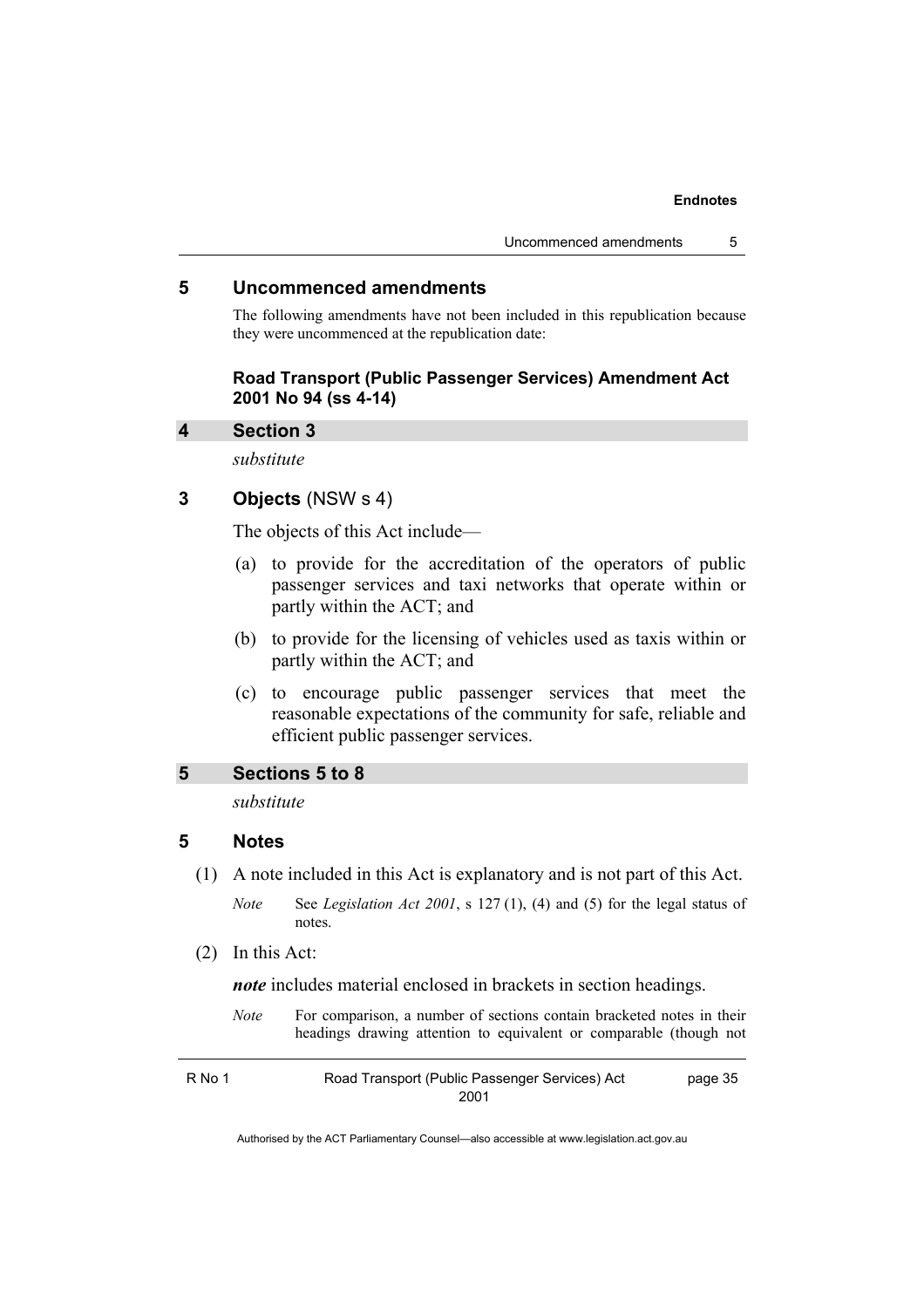necessarily identical) provisions of other legislation. The notes include the following abbreviations:

- ACT: *Road Transport (General) Act 1999*
- ACT Taxi: *Road Transport (Taxi Services) Regulations 2000*
- NSW: *Passenger Transport Act 1990* (NSW).
- (3) Subsection (2), the notes mentioned in subsection (2) and this subsection expire on 30 June 2002.

# **6 Functions of road transport authority**

The functions of the road transport authority under this Act are—

- (a) to administer the accreditation schemes established under this Act for the accreditation of the operators of public passenger services and taxi networks; and
- (b) to administer the licensing schemes established under this Act for the licensing of taxis; and
- (c) to keep registers of accreditations given, and licences issued, under this Act; and
- (d) to provide information about accredited and licensed people in accordance with this Act and other laws in force in the Territory; and
- (e) to exercise any other functions given to the authority under this Act.

# **7 Registers of accredited people and licences**

 (1) A register of accreditations given, and licences issued, under this Act may include information given to the road transport authority under this Act and any other information the authority considers appropriate.

*Note* Section 6 (c) requires registers for the following to be kept:

• accredited bus service operators;

| page 36 | Road Transport (Public Passenger Services) Act | R No 1 |
|---------|------------------------------------------------|--------|
|         | 2001                                           |        |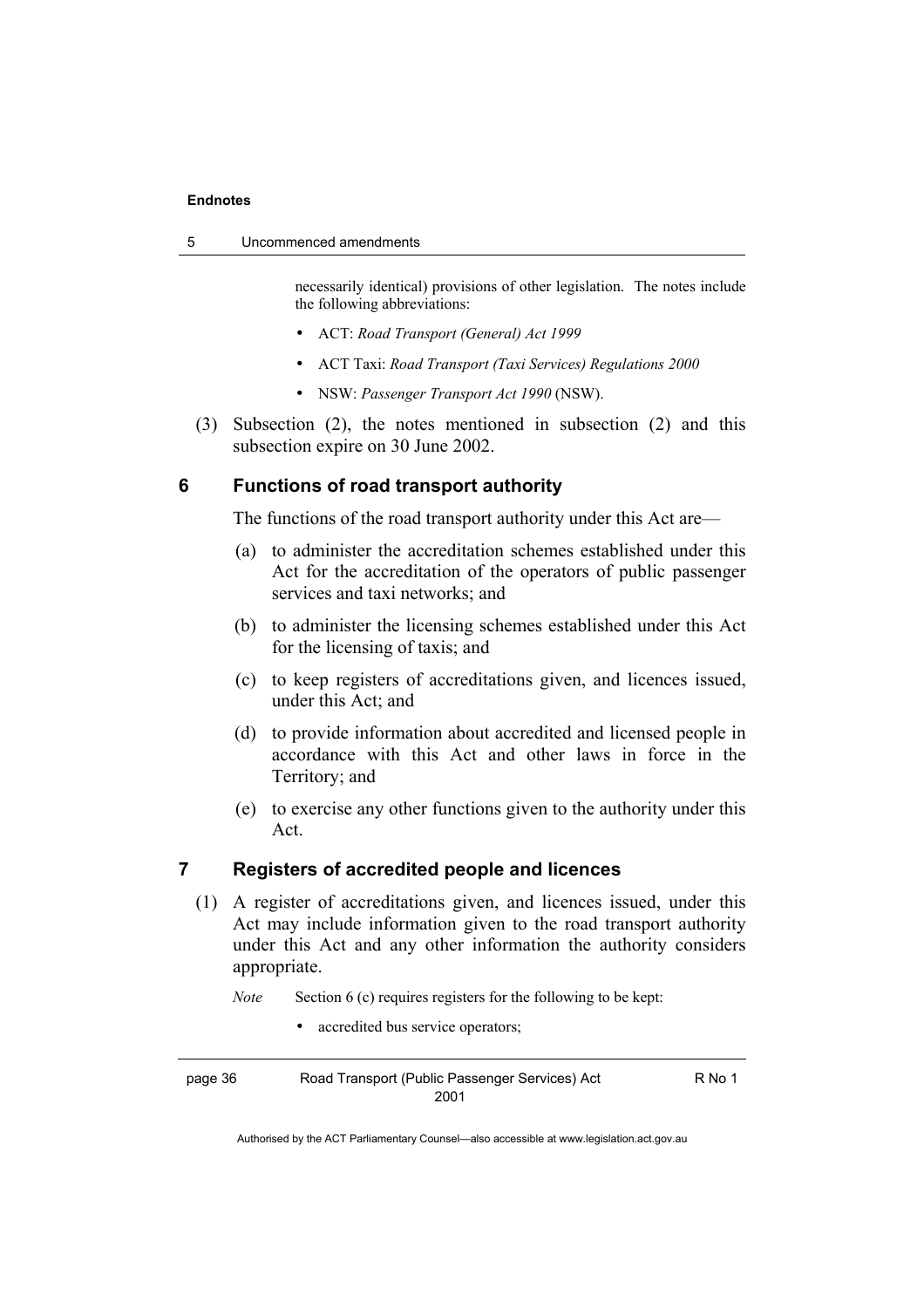- accredited taxi service operators;
- accredited taxi network providers;
- taxi licences:
- restricted taxi licences.
- (2) A register may be kept in the form of, or as part of, 1 or more computer databases or in any other form the road transport authority considers appropriate.
- (3) The road transport authority may correct any mistake, error or omission in a register subject to the requirements (if any) of the regulations.
- (4) This section does not limit the functions of the road transport authority in relation to a register.

# **8 Disclosure of information in registers**

The road transport authority must ensure that information in a register of accreditations or licences that is of a personal nature or has commercial sensitivity for a person about whom it is kept is released only in accordance with this Act or another law in force in the Territory.

# **6 New section 9A**

*insert* 

# **9A Combinations of accreditations and licences**

This Act does not prevent a person from holding any combination of accreditations and licences under this Act.

```
7 Regulations about enforcement 
   Section 28
```
*omit* 

page 37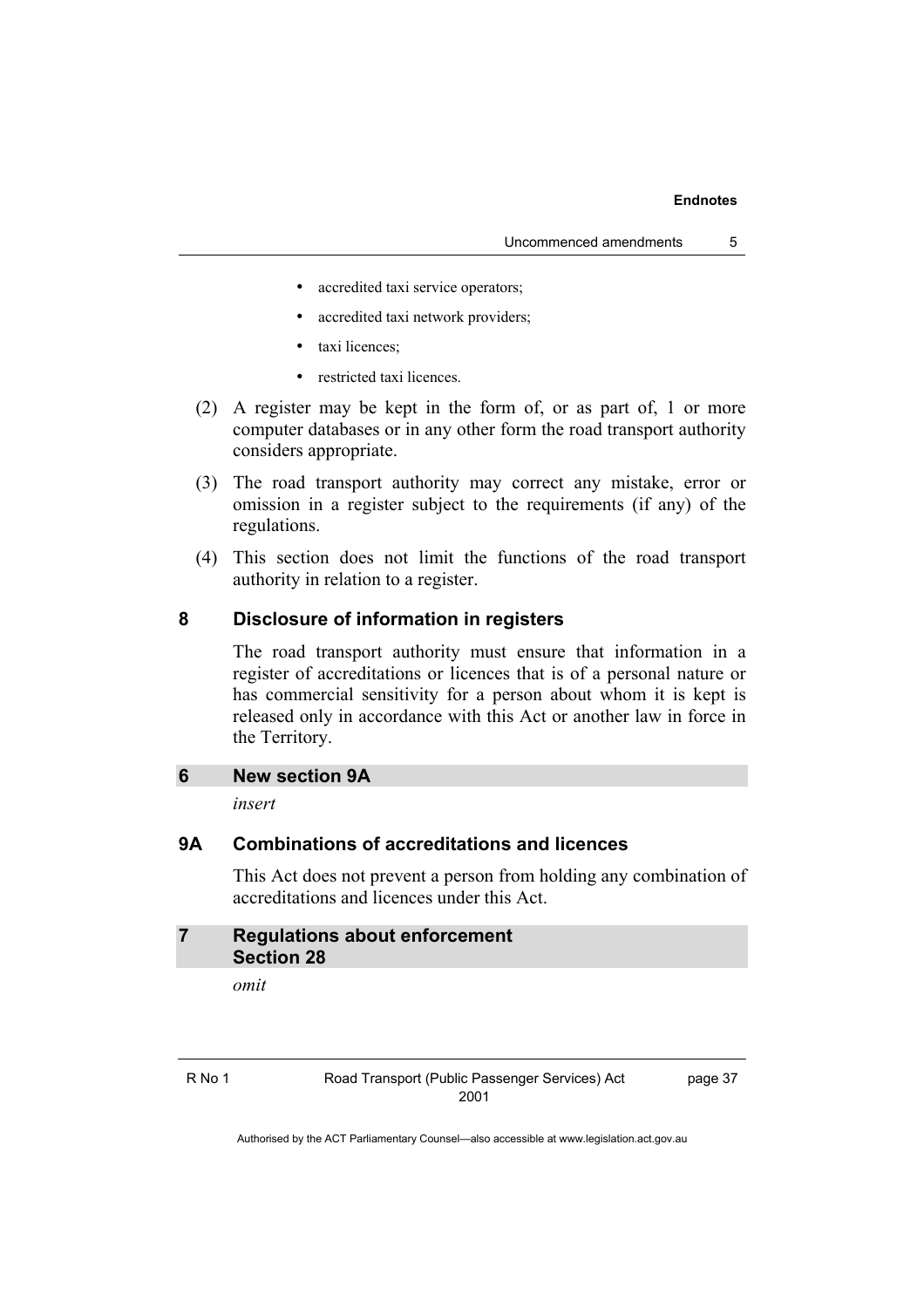- 5 Uncommenced amendments
- **8 Part 3**

*substitute* 

# **Part 3 Taxi networks**

# **Division 3.1 Basic concepts**

# **29 Meaning of** *taxi network* (ACT Taxi reg, dict, def of *taxi network*, NSW s 29A, def of *taxi-cab network*)

A *taxi network* is an entity that provides taxi related services to affiliated accredited taxi service operators, including providing (directly or through another entity) a taxi booking service for the network.

# **29A Meaning of** *taxi booking service* (ACT Taxi reg, dict, def of *booking service*, NSW s 29A, def of *taxi-cab booking service*)

A *taxi booking service* is a service provided by or for an accredited taxi network provider that—

- (a) accepts bookings for taxis from people; and
- (b) sends messages about bookings to taxi drivers by electromagnetic energy to equipment in taxis that can receive such messages.

# **Division 3.2 Accreditation of taxi network providers**

**29B Taxi network providers—purposes of accreditation**  (NSW s 34 (3))

> The purpose of accreditation under the regulations to operate a taxi network is to ensure that—

> > $No<sub>1</sub>$

| page 38 | Road Transport (Public Passenger Services) Act |  |
|---------|------------------------------------------------|--|
|         | 2001                                           |  |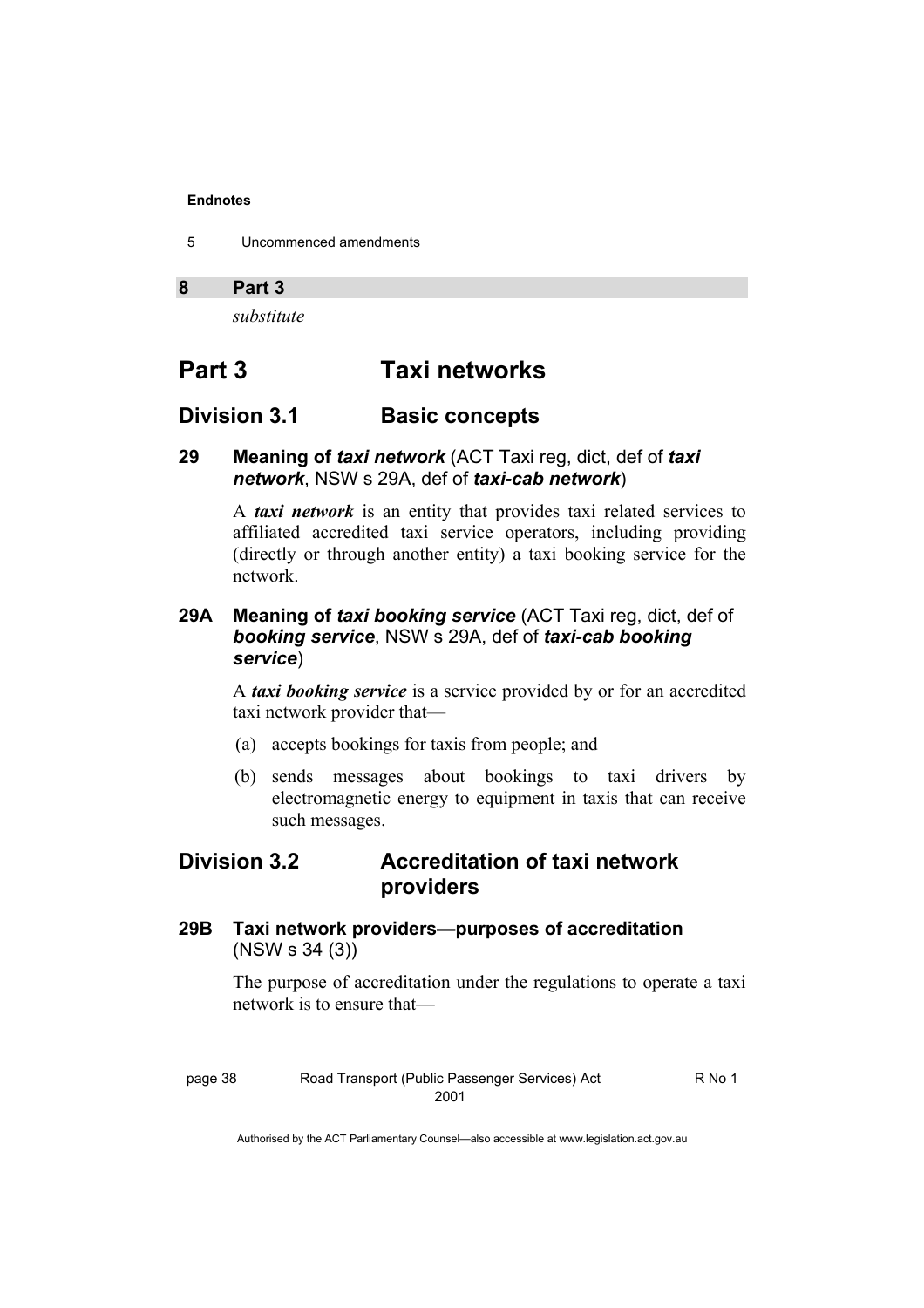- (a) the accredited person has the financial capacity to meet the service standards for the network; and
- (b) the accredited person, and each person who is concerned with, or takes part in, the management of the network, are suitable people to operate the network; and
- (c) the accredited person, and each person who is concerned with, or takes part in, the management of the network, have demonstrated the capacity to comply with the relevant regulations and, in particular, the regulations about—
	- (i) the operation of the network; and
	- (ii) the supervision and monitoring of affiliated accredited taxi service operators and drivers of taxis operated by affiliated accredited taxi service operators.

# **29C Taxi network providers—regulations about accreditation system** (NSW s 34 (4) (a), 34E (6))

- (1) The regulations are to provide a system for the accreditation of people to operate taxi networks, including, for example—
	- (a) the kind or kinds of taxi services in relation to which an accredited person is entitled to provide taxi related services; and

*Note* For kinds of taxi services, see s 31B and s 31C.

- (b) the conditions of an accreditation; and
- (c) matters relating to the giving, refusal or surrender of an accreditation; and
- (d) the action that may be taken in relation to an accredited person in circumstances prescribed under the regulations, including—
	- (i) the suspension or cancellation of an accreditation; and

page 39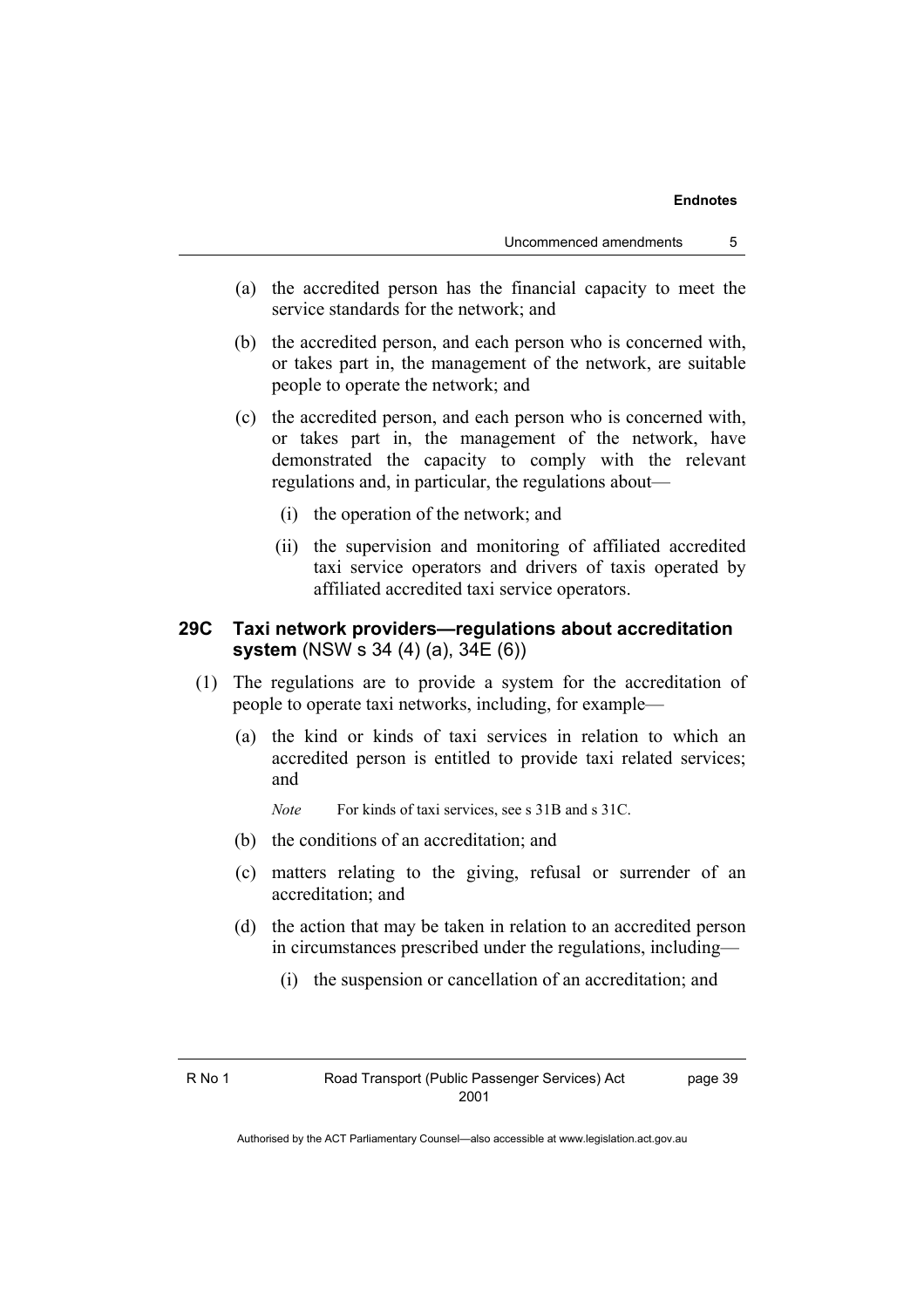| 5 | Uncommenced amendments |  |
|---|------------------------|--|
|   |                        |  |

- (ii) the imposition of a condition on, or the amendment of a condition of, an accreditation; and
- (iii) an order that an accredited person pay to the Territory an amount of not more than—
	- (A) for an individual—\$5,000; or
	- (B) for a corporation—\$25,000; and
- (iv) the reprimanding of an accredited person.
- (2) The regulations may make provision in relation to the accreditation of people to operate taxi networks, including, for example—
	- (a) requirements about the suitability of the applicant and each person who will be concerned with, or take part in, the management of the network; and
	- (b) capacity to meet service standards; and
	- (c) financial viability.

# **Division 3.3 Entitlement to operate taxi networks**

# **29D Entitlement to operate taxi networks**

A person is entitled to operate a taxi network, within or partly within the ACT, for a particular kind of taxi service if the person is accredited under the regulations to operate a taxi network for that kind of taxi service.

# **29E Unaccredited persons not to operate taxi network**  (NSW s 34 (2))

A person must not operate, within or partly within the ACT, a taxi network for a particular kind of taxi service unless the person is accredited under the regulations to operate a taxi network for that kind of taxi service.

page 40 Road Transport (Public Passenger Services) Act 2001

R No 1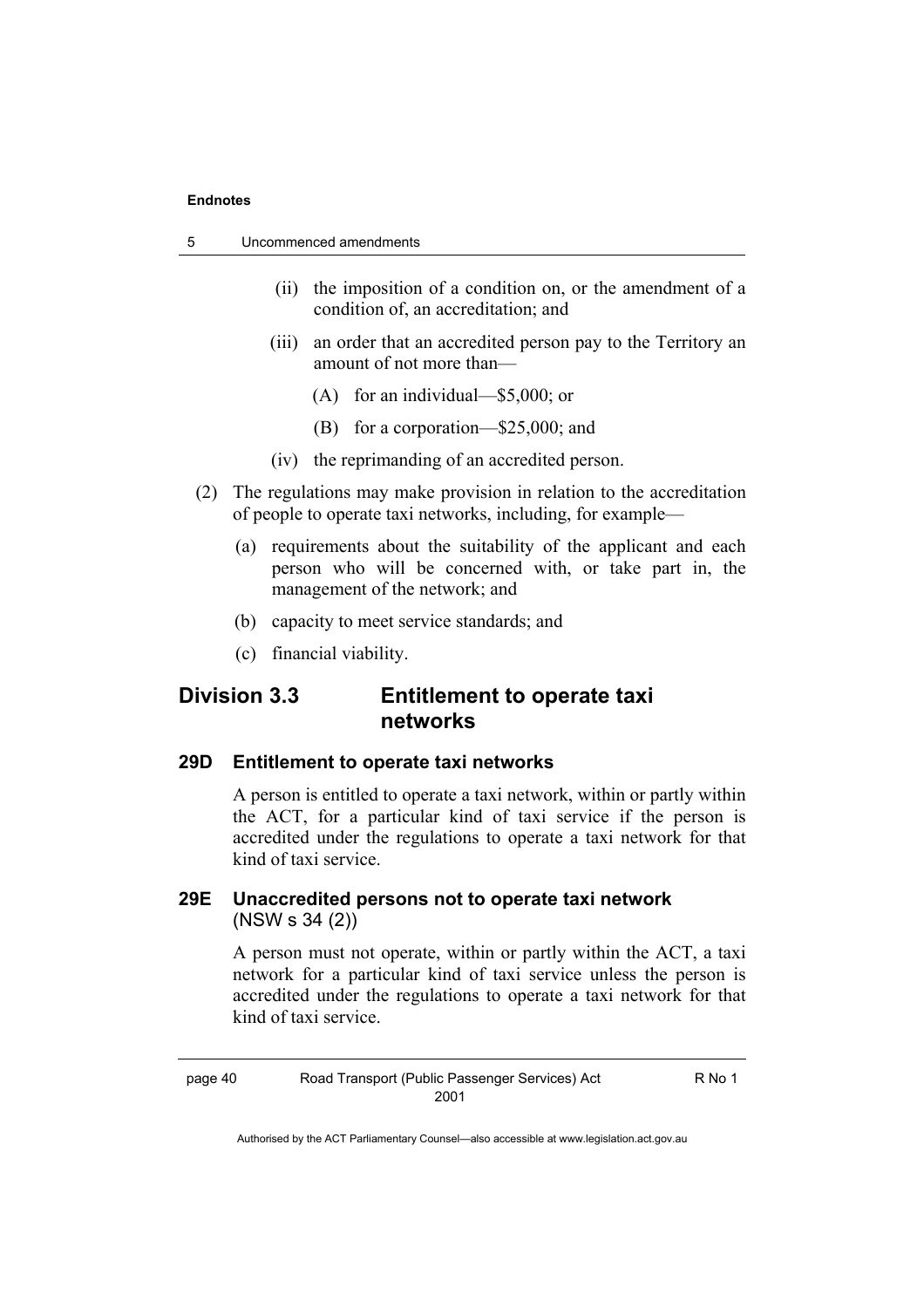Maximum penalty: 50 penalty units.

# **29F Pretending to be an accredited taxi network provider**

 (1) A person must not pretend to be accredited under the regulations to operate a taxi network.

Maximum penalty: 30 penalty units.

 (2) A person must not pretend to be accredited under the regulations to operate a taxi network for a particular kind of taxi service.

Maximum penalty: 30 penalty units.

# **Division 3.4 Regulation of taxi networks**

# **29G Regulations about operation of taxi networks by accredited people** (NSW s 34 (4) (b), 34E (4)-(5))

The regulations may make provision in relation to the operation of taxi networks by accredited people, including, for example—

- (a) the affiliation of accredited taxi service operators with networks; and
- (b) network rules for affiliated accredited taxi service operators and drivers of taxis operated by affiliated accredited taxi service operators; and
- (c) the specifications for equipment operated by or for networks for sending messages (including messages sent through a taxi booking service) to taxi drivers; and
- (d) the specifications for taximeters; and
- (e) the circumstances in which networks must accept applications for affiliation from, and maintain affiliation with, accredited taxi service operators; and
- (f) the operation of, and service standards for, taxi booking services operated by or for networks (including, for example,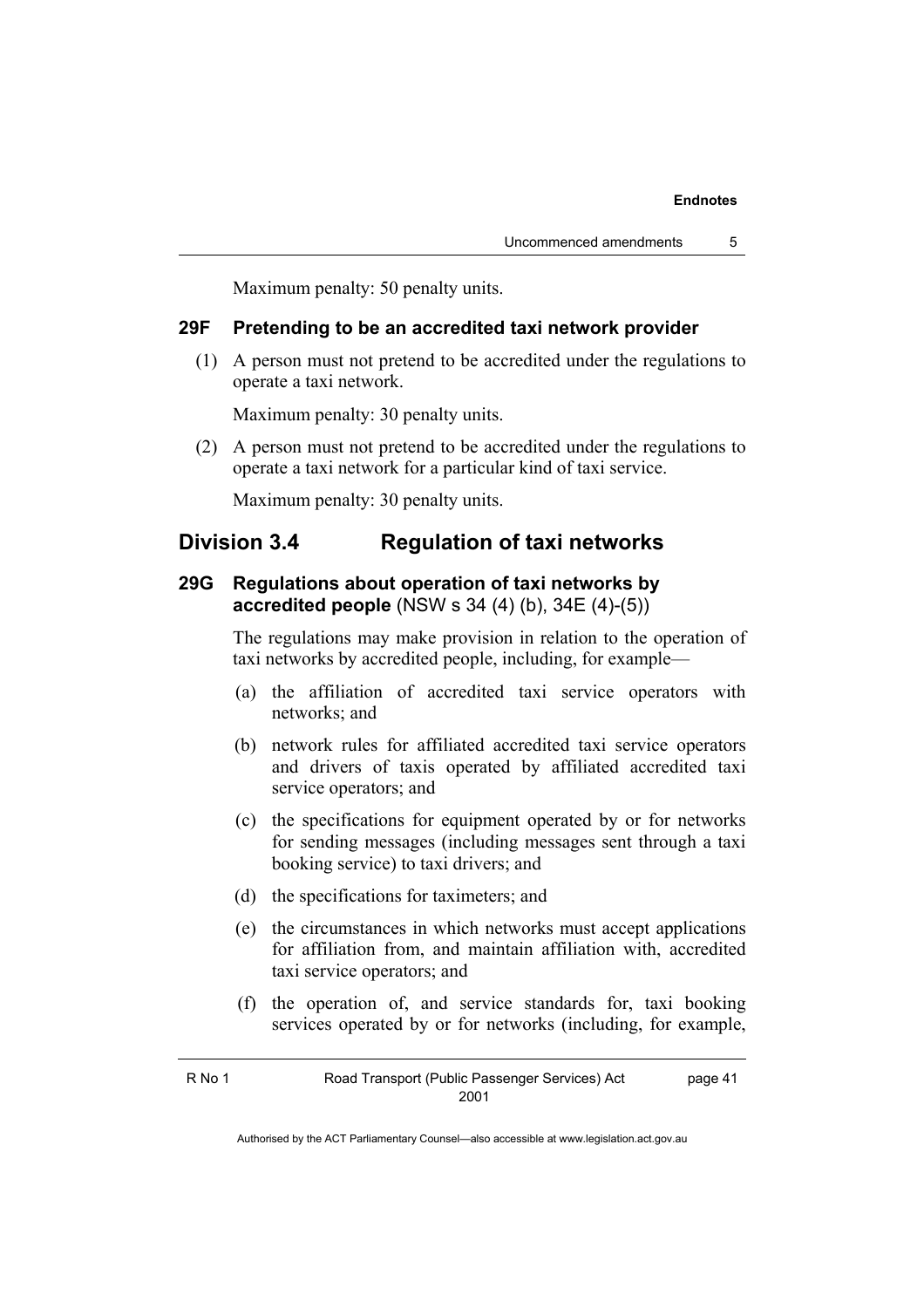service standards about when a booking must be transferred to another taxi or a taxi booking service for another taxi network); and

- (g) the numbers and kinds of taxis, and the numbers of taxis with particular equipment (including, for example, baby capsules), operated by affiliated accredited taxi service operators that are to be available at particular times and places; and
- (h) directions that networks may give to affiliated accredited taxi service operators and drivers of taxis operated by affiliated accredited taxi service operators; and
- (i) the supervision and monitoring of affiliated accredited taxi service operators, and drivers of taxis operated by affiliated accredited taxi service operators, for compliance with network service standards and other requirements and the responsibilities of networks in relation to a failure to comply with the standards; and
- (j) the management of particular kinds of taxis (including, for example, taxis with wheelchair access) and taxi services; and
- (k) customer complaints and inquiries; and
- (l) the making and keeping of records and their inspection; and
- (m) the auditing of records and systems; and
- (n) the provision of information and reports to the road transport authority.

# **29H Regulations about operation of taxi networks**

The regulations may make provision in relation to the obligations that an accredited taxi network provider must ensure that affiliated accredited taxi service operators, and drivers of taxis operated by affiliated accredited taxi service operators, must comply with, including, for example—

R No 1

Authorised by the ACT Parliamentary Counsel—also accessible at www.legislation.act.gov.au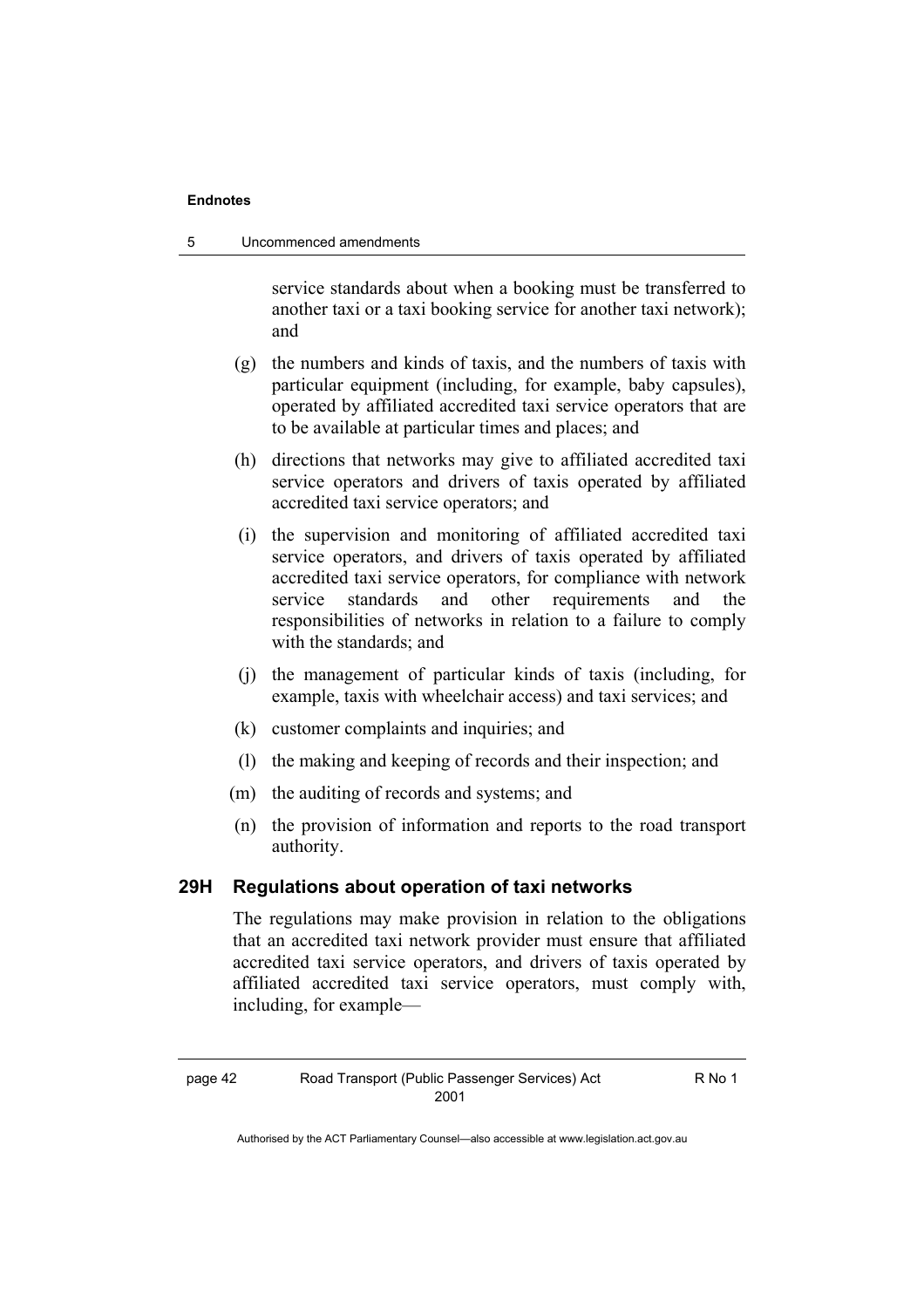- (a) service standards for booked taxis;
- (b) the safety of drivers and passengers (including, for example, particular kinds of security devices); and
- (c) the qualifications, training and experience of affiliated accredited taxi service operators, taxi drivers and other people providing services on behalf of networks; and
- (d) the operation of equipment for sending messages between a network (including messages sent through a taxi booking service) and taxi drivers; and
- (e) the maintenance and cleaning of taxis.

# **Part 4 Licensing of taxi vehicles**

# **Division 4.1 Basic concepts**

**30 Meaning of** *taxi licence* (ACT s 106 (1))

A *taxi licence* is a licence issued under the regulations to use a vehicle as a taxi.

*Note* References to *taxi licence* include *restricted taxi licence* unless the contrary intention otherwise appears (see *Legislation Act 2001*, s 155).

# **30A Meaning of** *restricted taxi licence* (ACT s 108 (1))

A *restricted taxi licence* is a licence issued under the regulations to use a vehicle as a restricted taxi.

# **Division 4.2 Taxi licences**

# **30B Maximum numbers of taxi licences** (ACT s 102 (3) (b), 107)

- (1) The Minister may, in writing, determine the number of taxi licences or restricted taxi licences.
- (2) A determination is a notifiable instrument.

| R No 1 | Road Transport (Public Passenger Services) Act | page 43 |
|--------|------------------------------------------------|---------|
|        | 2001                                           |         |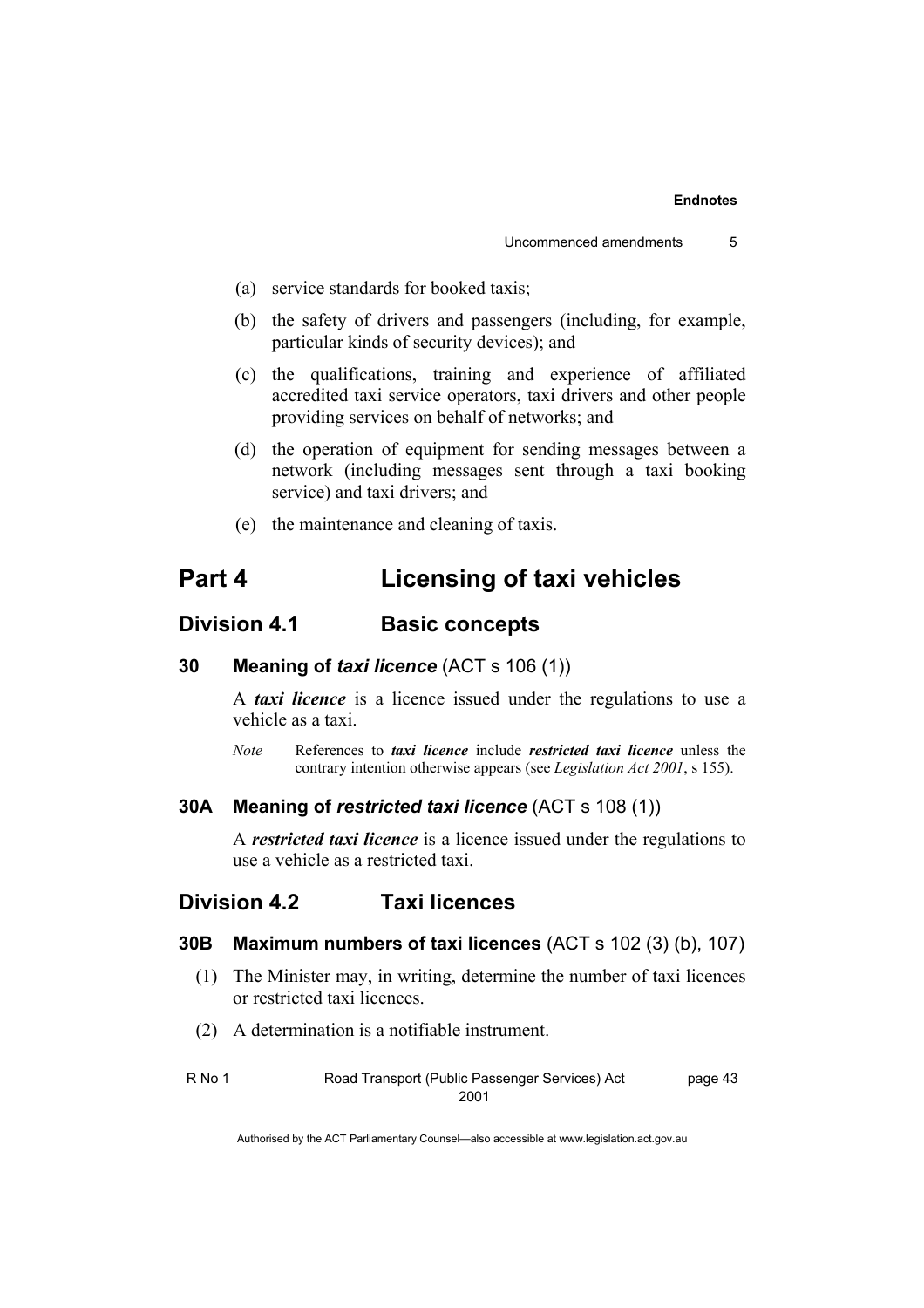#### 5 Uncommenced amendments

*Note* A notifiable instrument must be notified under the *Legislation Act 2001*.

# **30C Issue of taxi licences** (ACT s 106 (4), 108 (2))

The road transport authority must not issue a taxi licence or a restricted taxi licence if the number of taxi licences or restricted taxi licences (as appropriate) would exceed the relevant number determined by the Minister.

# **30D Transferability of taxi licences** (ACT s 108 (6), 109 (1)-(2))

- (1) If the holder of a taxi licence (other than a restricted taxi licence) asks the road transport authority to transfer the licence to someone else, the authority must transfer the licence to the person.
- (2) A restricted taxi licence is not transferable (including, for example, by hiring the licence to another person).

# **30E Use of vehicles as taxis** (ACT s 101)

 (1) A person must not use a vehicle as a taxi (other than a restricted taxi) unless the vehicle is licensed under the regulations as a taxi.

Maximum penalty: 50 penalty units.

 (2) A person must not use a vehicle as a restricted taxi unless the vehicle is licensed under the regulations as a restricted taxi.

Maximum penalty: 50 penalty units.

- (3) However, this section does not apply to a person who is using—
	- (a) a vehicle that is licensed as a taxi under the law of another jurisdiction if the vehicle completes in the ACT a hiring begun in another jurisdiction; or
	- (b) a substitute vehicle as a licensed taxi in accordance with the regulations.

### **30F Pretending vehicles are licensed taxis**

R No 1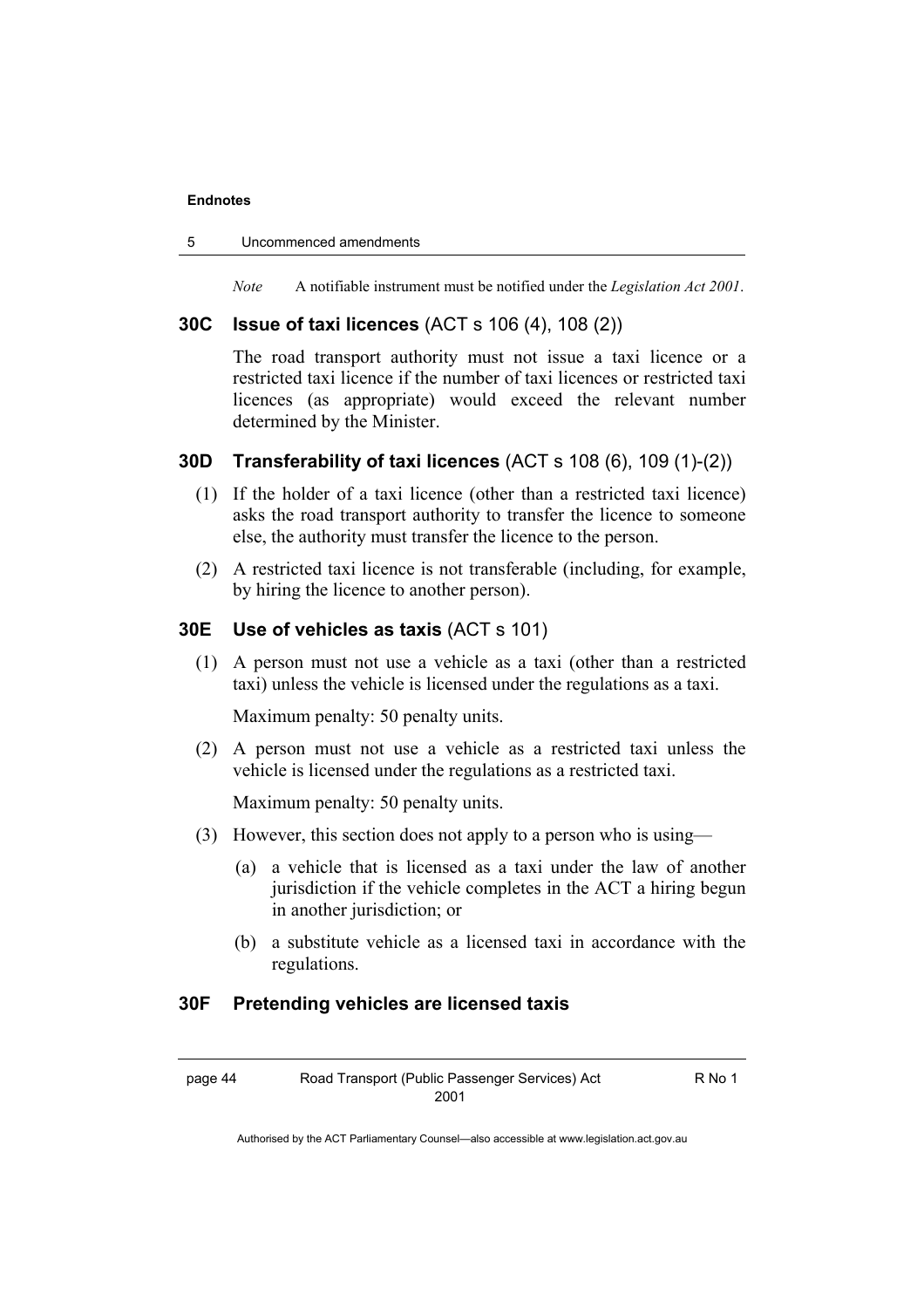(1) A person must not pretend that a vehicle is licensed under the regulations as a taxi (other than a restricted taxi).

Maximum penalty: 30 penalty units.

 (2) A person must not pretend that a vehicle is licensed under the regulations as a restricted taxi.

Maximum penalty: 30 penalty units.

# **30G Regulations about taxi licences**  (ACT s 157 (b), NSW s 32 (4), 32F (1) (a))

- (1) The regulations are to provide a system for the licensing of taxis and restricted taxis, including, for example—
	- (a) matters relating to the giving, refusal or surrender of licences; and
	- (b) the term of restricted taxi licences; and
	- (c) the conditions of licences; and
	- (d) the circumstances in which a substitute vehicle may be used as a licensed taxi; and
	- (e) the action that may be taken in relation to licences in circumstances prescribed under the regulations, including—
		- (i) the suspension or cancellation of a licence; and
		- (ii) the imposition of a condition on, or the amendment of a condition of, a licence; and
		- (iii) an order that the holder of a licence pay to the Territory an amount of not more than—
			- (A) for an individual—\$5,000; or
			- (B) for a corporation—\$25,000; and
		- (iv) the reprimanding of the holder of a licence.

| R No 1 | Road Transport (Public Passenger Services) Act |
|--------|------------------------------------------------|
|        | 2001                                           |

page 45

Authorised by the ACT Parliamentary Counsel—also accessible at www.legislation.act.gov.au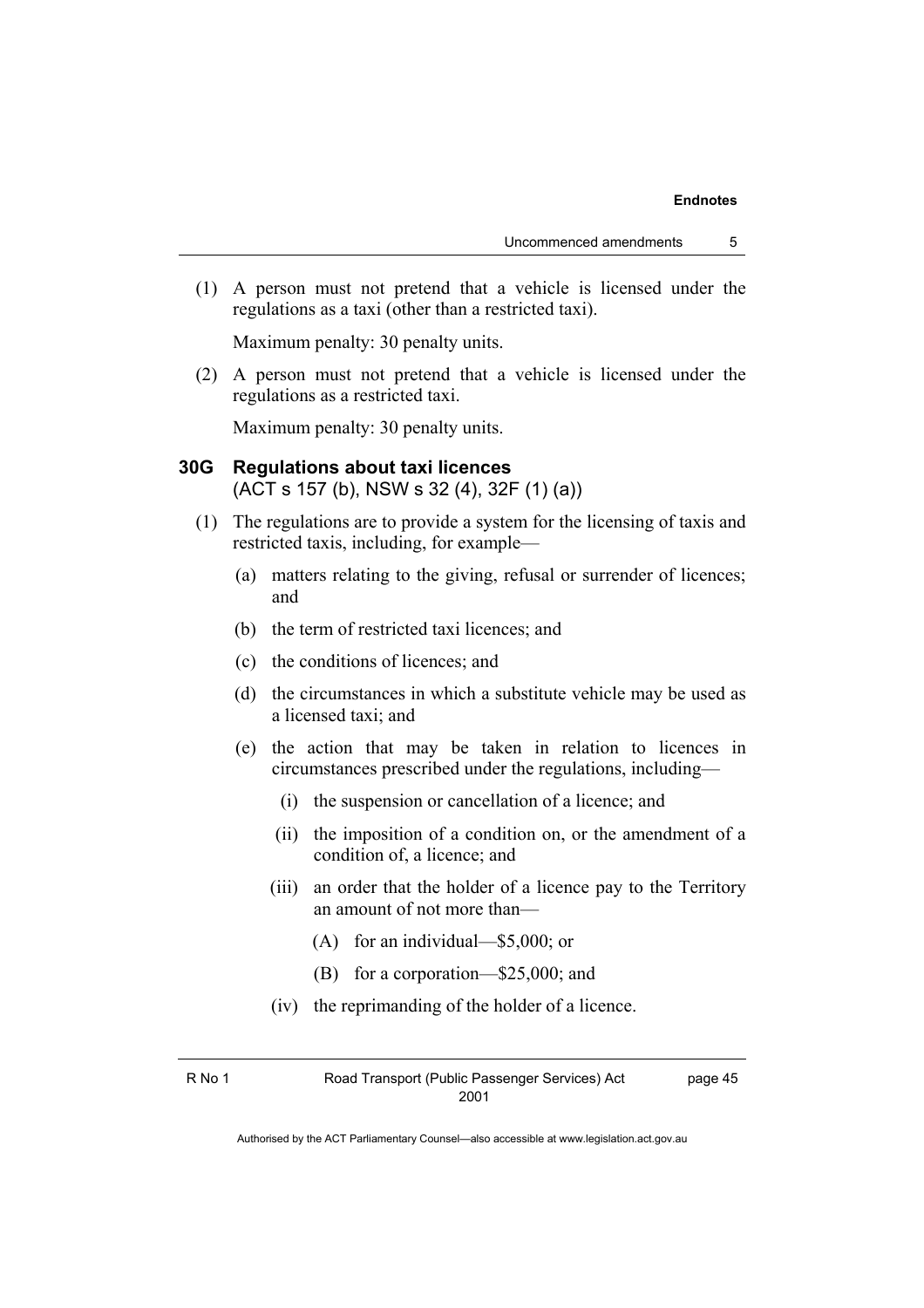| Uncommenced amendments<br>-5 |  |
|------------------------------|--|
|------------------------------|--|

#### **Example of conditions for restricted taxi licences—s (1) (c)**

- 1 How the vehicle to which the restricted taxi licence relates must be equipped.
- 2 The kinds of restricted taxi services that may be operated using the vehicle.
- (2) The regulations may place different requirements on the person to whom a taxi licence (other than a restricted taxi licence) is issued and a person to whom the licence is hired.

# **Part 5 Taxi services**

# **Division 5.1** Basic concepts

#### **31 Meaning of** *taxi*

(ACT s 100, def of *taxi*, NSW s 3, def of *taxi-cab*)

A *taxi* is a vehicle (other than a bus) that stands or plies for hire for the transport of passengers along a road or road related area.

*Note* References to *taxi* includes *restricted taxi* unless the contrary intention otherwise appears (see *Legislation Act 2001*, s 155).

# **31A Meaning of** *restricted taxi* (ACT s 100, def of *restricted taxi*)

A *restricted taxi* is a vehicle (other than a bus) that stands or plies for hire for the transport of passengers along a road or road related area and that is licensed under the regulations as a restricted taxi.

# **31B Meaning of** *taxi service* (NSW s 29A, def of *taxi-cab service*)

A *taxi service* is a public passenger service operated using 1 or more taxis (including restricted taxis).

# **31C Meaning of** *restricted taxi service*

R No 1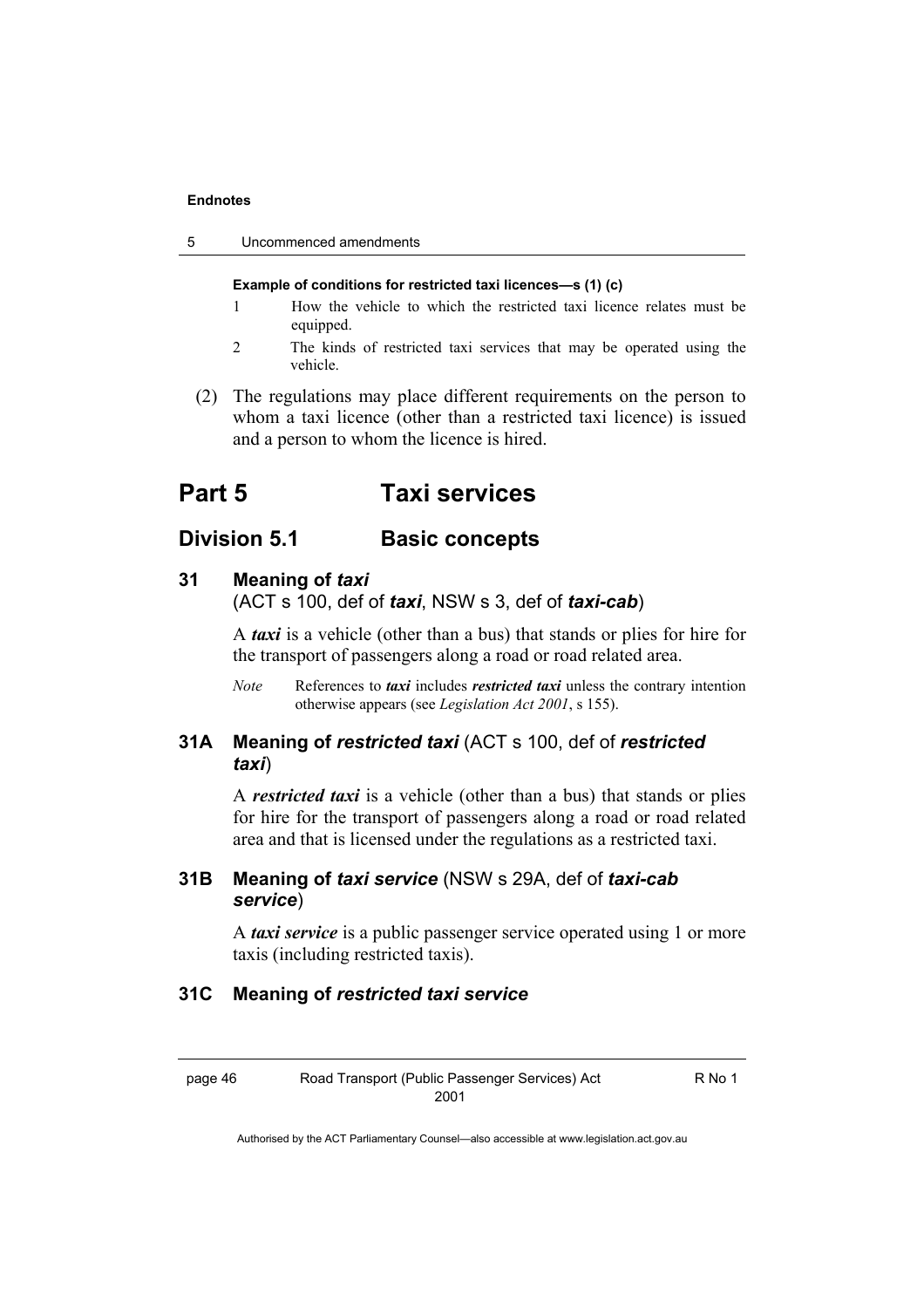A *restricted taxi service* is a public passenger service operated using only 1 or more restricted taxis.

#### **Examples of kinds of restricted taxi services**

- 1 A service that must give priority to the transport of people with disabilities.
- 2 A service with no requirement to give priority to the transport of people with disabilities.

# **Division 5.2 Accreditation of taxi service operators**

# **31D Taxi service operators—purposes of accreditation**  (NSW s 31 (2))

The purpose of accreditation under the regulations to operate a taxi service is to ensure that—

- (a) the accredited person has the financial capacity to meet the service standards for the service; and
- (b) the accredited person, and each person who is concerned with, or takes part in, the management of the service, are suitable people to operate the service; and
- (c) the accredited person, and each person who is concerned with, or takes part in, the management of the service, have demonstrated the capacity to comply with the relevant regulations and, in particular, the regulations about—
	- (i) the safety of passengers and the public; and
	- (ii) the maintenance of taxis.

# **31E Taxi service operators—regulations about accreditation system** (ACT s 157, NSW s 31 (3) (a), 31E (5))

- (1) The regulations are to provide a system for the accreditation of people to operate taxi services, including, for example—
	- (a) the kinds of accreditations; and

R No 1 Road Transport (Public Passenger Services) Act 2001

page 47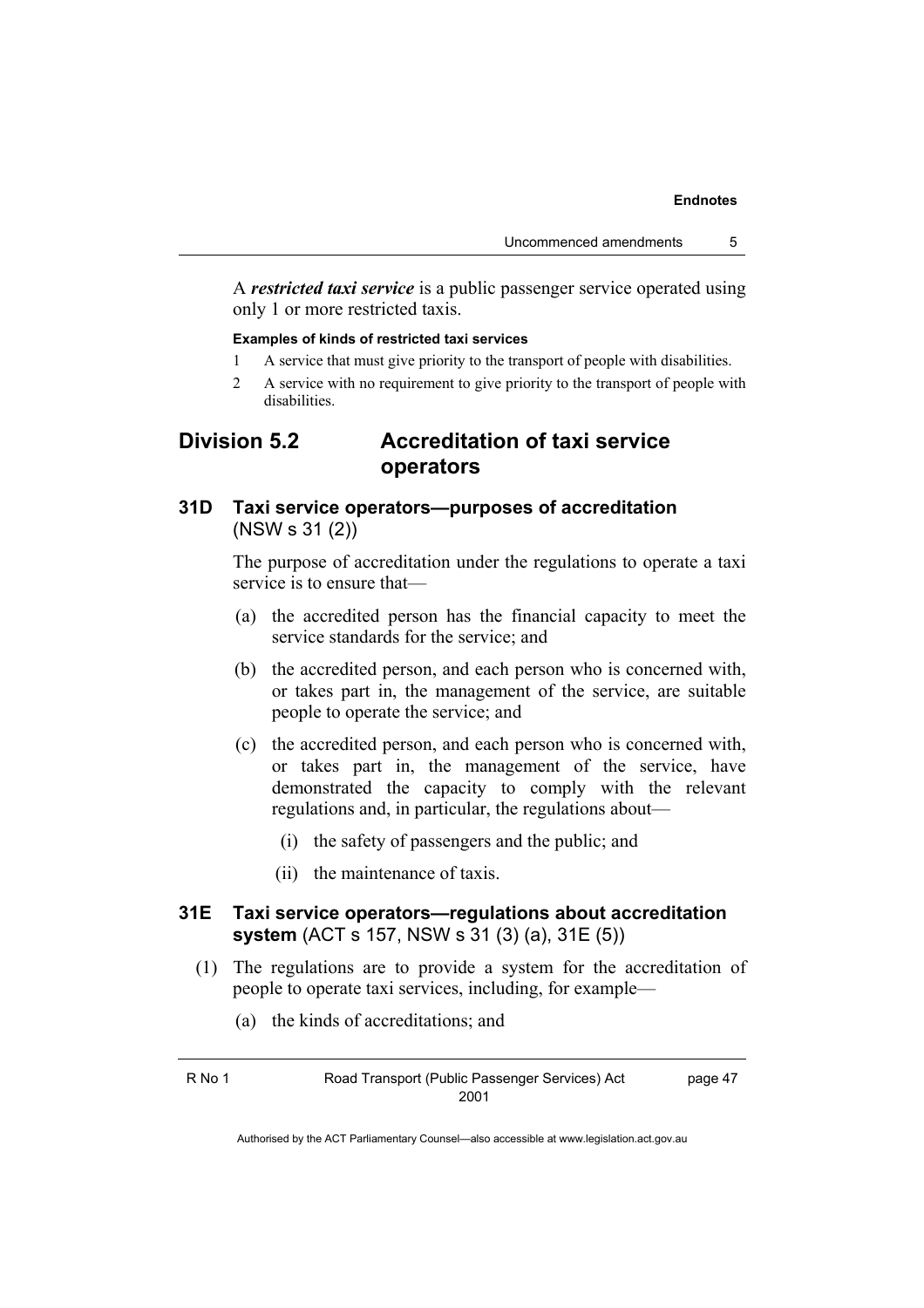| 5 | Uncommenced amendments |
|---|------------------------|
|---|------------------------|

- (b) the kinds of taxis and taxi services that a person who holds a particular kind of accreditation is entitled to operate; and
- (c) the conditions of accreditations; and
- (d) matters relating to the giving, refusal or surrender of accreditations; and
- (e) the action that may be taken in relation to an accredited person in circumstances prescribed under the regulations, including—
	- (i) the suspension or cancellation of an accreditation; and
	- (ii) the imposition of a condition on, or the amendment of a condition of, an accreditation; and
	- (iii) an order that an accredited person pay to the Territory an amount of not more than—
		- (A) for an individual—\$5 000; or
		- (B) for a corporation—\$25 000; and
	- (iv) the reprimanding of an accredited person.
- (2) The regulations may make provision in relation to the accreditation of people to operate taxi services, including, for example—
	- (a) requirements about the suitability of the applicant and each person who will be concerned with, or take part in, the management of the service; and
	- (b) capacity to meet service standards; and
	- (c) financial viability.
- (3) For subsection (1) (a), the regulations must provide for the accreditation of people to operate—
	- (a) a taxi service (other than a restricted taxi service); and
	- (b) a restricted taxi service.
	- *Note* For examples of kinds of restricted taxi services, see s 31C.

| page 48 | Road Transport (Public Passenger Services) Act | R No 1 |
|---------|------------------------------------------------|--------|
|         | 2001                                           |        |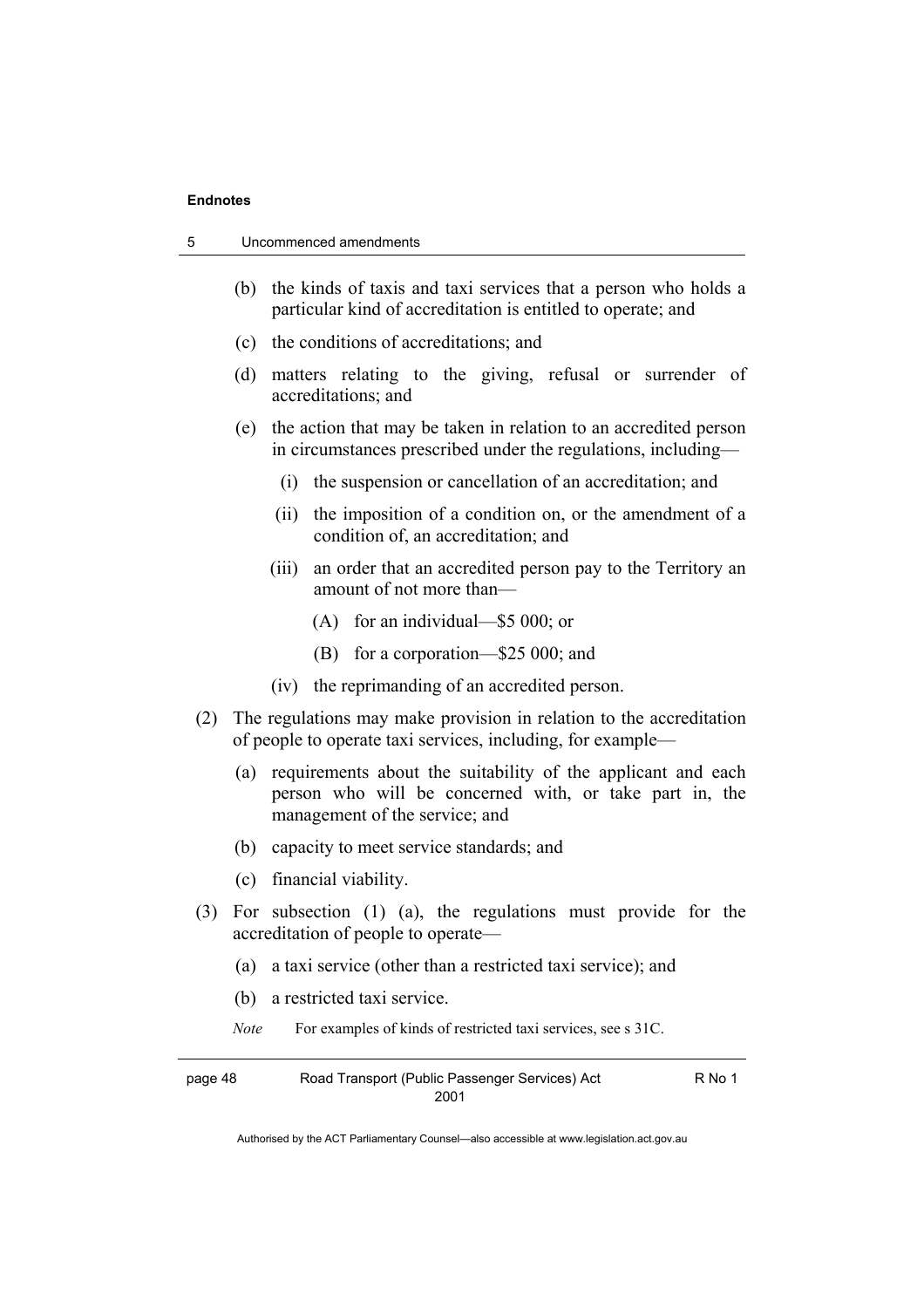# **Division 5.3 Entitlement to operate taxi services**

# **31F Entitlement to operate taxi services** (NSW s 30 (1))

A person is entitled to operate a particular kind of taxi service, within or partly within the ACT, if—

- (a) the person is accredited under the regulations to operate a taxi service of that kind; and
- (b) the vehicles used to operate the service are licensed under the regulations as taxis for that kind of taxi service; and
- (c) the person is affiliated with an accredited taxi network provider who is entitled to provide taxi related services to that kind of taxi service.

# **31G Unaccredited operators not to operate taxi services**  (NSW s 30 (1))

 (1) A person must not operate, within or partly within the ACT, a taxi service of a particular kind unless the person is accredited under the regulations to operate the taxi service of that kind.

Maximum penalty: 50 penalty units.

 (2) However, subsection (1) does not apply to a person who is authorised to operate a taxi service under the law of another jurisdiction if a taxi operated by the person completes in the ACT a hiring begun in another jurisdiction.

# **31H Pretending to be an accredited taxi service operator**

 (1) A person must not pretend to be accredited under the regulations to operate a taxi service.

Maximum penalty: 30 penalty units.

page 49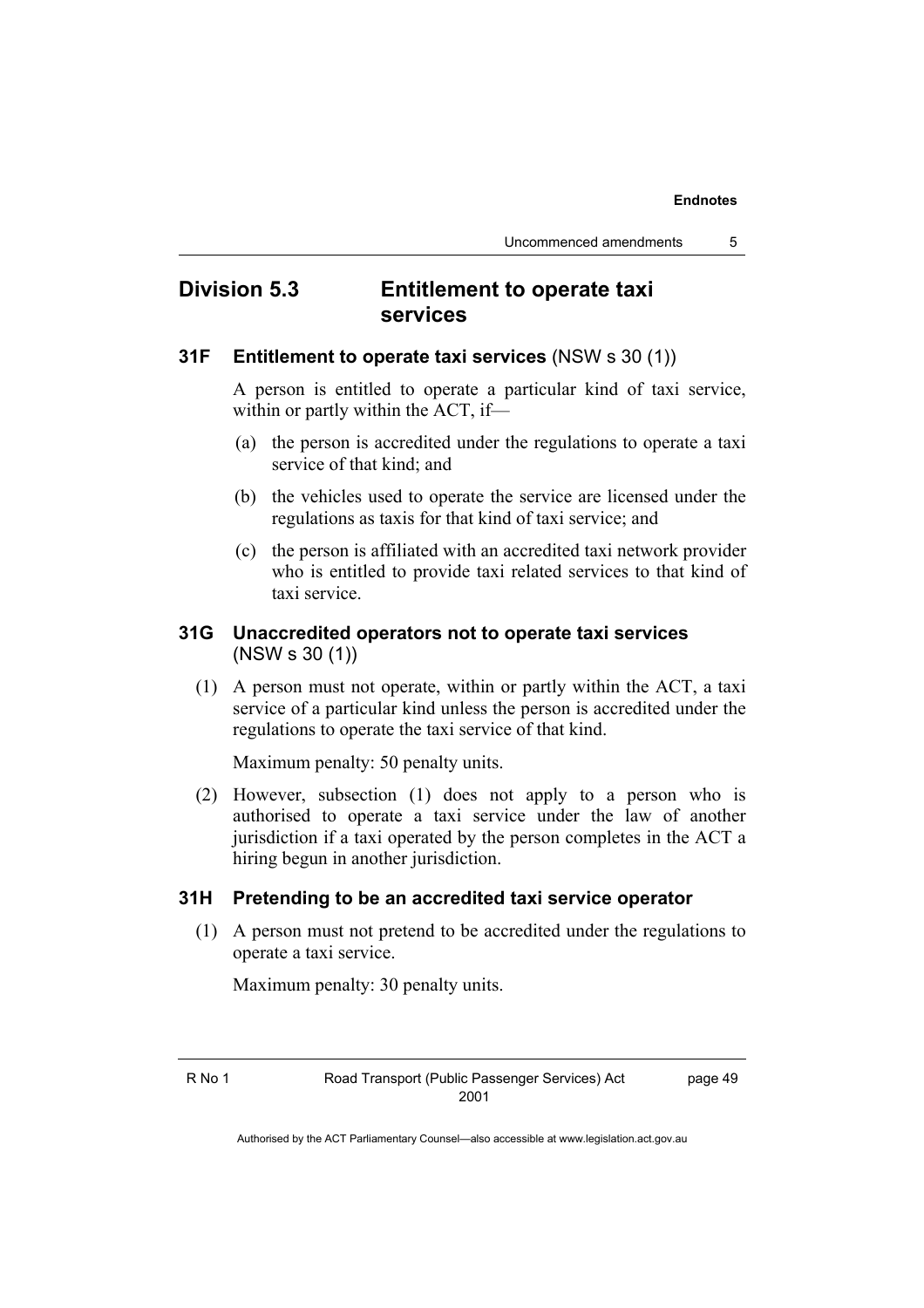| Uncommenced amendments<br>5 |  |
|-----------------------------|--|
|-----------------------------|--|

 (2) A person must not pretend to be accredited under the regulations to operate a particular kind of taxi service.

Maximum penalty: 30 penalty units.

# **31I Taxi service operators to be affiliated with taxi network**

An accredited taxi service operator must not operate a taxi service of a particular kind unless the person is affiliated with an accredited taxi network provider who is entitled to provide taxi related services to that kind of taxi service.

Maximum penalty: 50 penalty units.

# **31J Pretending to be affiliated with taxi network**

A person must not pretend to be affiliated with an accredited taxi network provider.

Maximum penalty: 30 penalty units.

# **Division 5.4 Regulation of taxi services**

# **31K Regulations about operation of taxi services by accredited people**

(ACT s 157, NSW s 31 (3) (b), 31E (2), (3))

The regulations may make provision in relation to the operation of taxi services by accredited taxi service operators, including, for example—

- (a) the specifications for, and operation of, equipment in taxis operated by accredited taxi service operators to receive messages from the accredited taxi network provider with which the operator is affiliated and for taximeters; and
- (b) compliance with the requirements of the accredited taxi network provider with which an accredited taxi service operator is affiliated; and

R No 1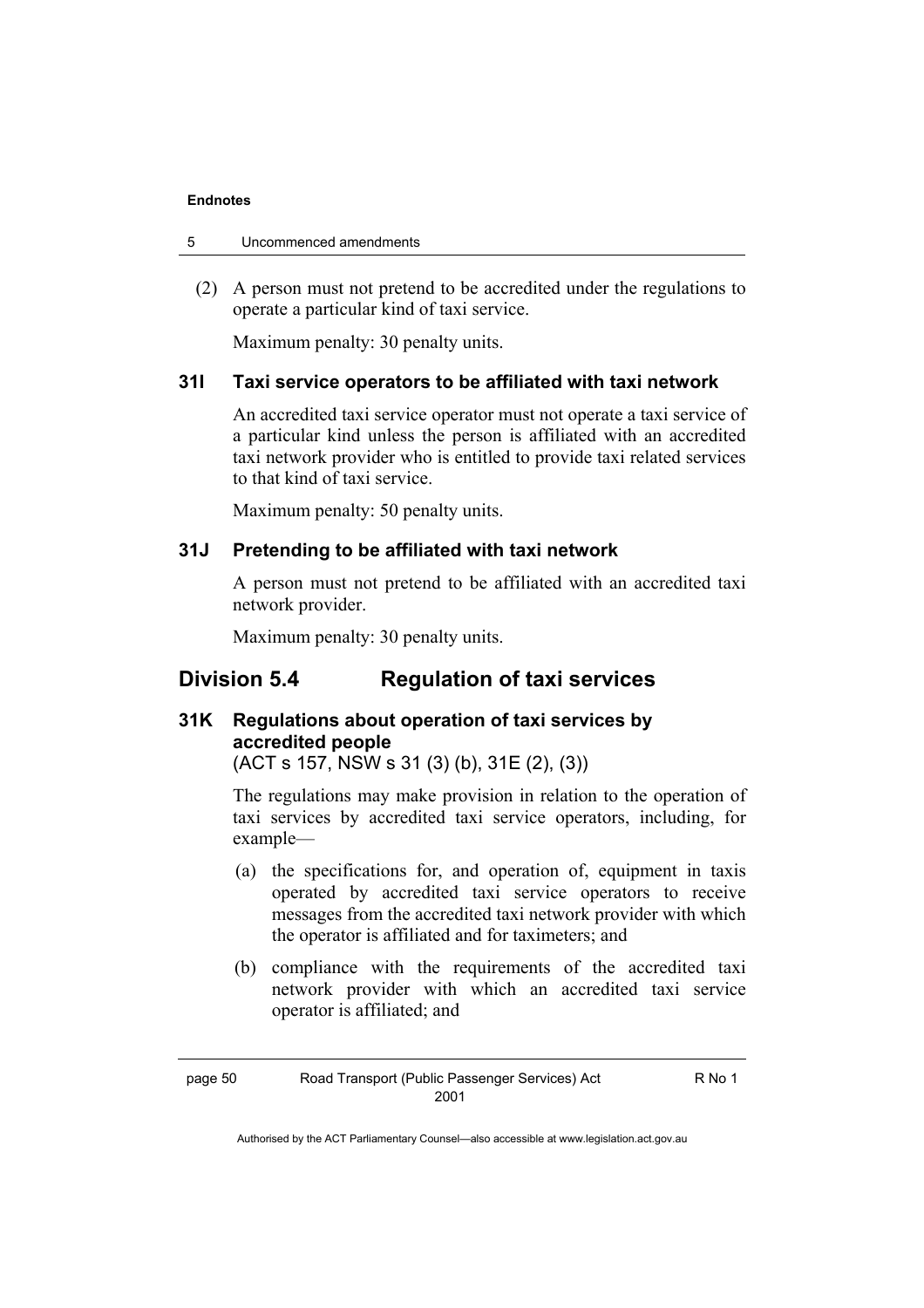- (c) the supervision and monitoring of drivers of taxis operated by an accredited taxi service operator for compliance with the service standards and other requirements of the operator's affiliated taxi network provider and the responsibilities of the operator in relation to a failure to comply with the standards; and
- (d) the safety of passengers (including, for example, particular kinds of security devices) and the public; and
- (e) the qualifications, training and experience of accredited taxi service operators and taxi drivers (including, for example, in relation to particular kinds of taxi services); and
- (f) maximum driving times and minimum rest times of taxi drivers; and
- (g) insurance; and
- (h) customer complaints and inquiries; and

*Note* For the vehicle age limitations on the registration of a motor vehicle as a taxi, see the *Road Transport (Vehicle Registration) Regulations 2000*, reg 32.

- (i) lost property; and
- (j) the obligations of accredited taxi network providers and taxi drivers and other people providing services to or on behalf of accredited taxi service operators; and
- (k) the operation of particular kinds of taxis (including, for example, taxis with wheelchair access) and taxi services; and
- (l) the requirements that taxis, and their equipment and fittings (internal and external) (including, for example, baby capsules), must comply with; and
- (m) the maintenance and cleaning of taxis; and
- (n) the making and keeping of records and their inspection; and

page 51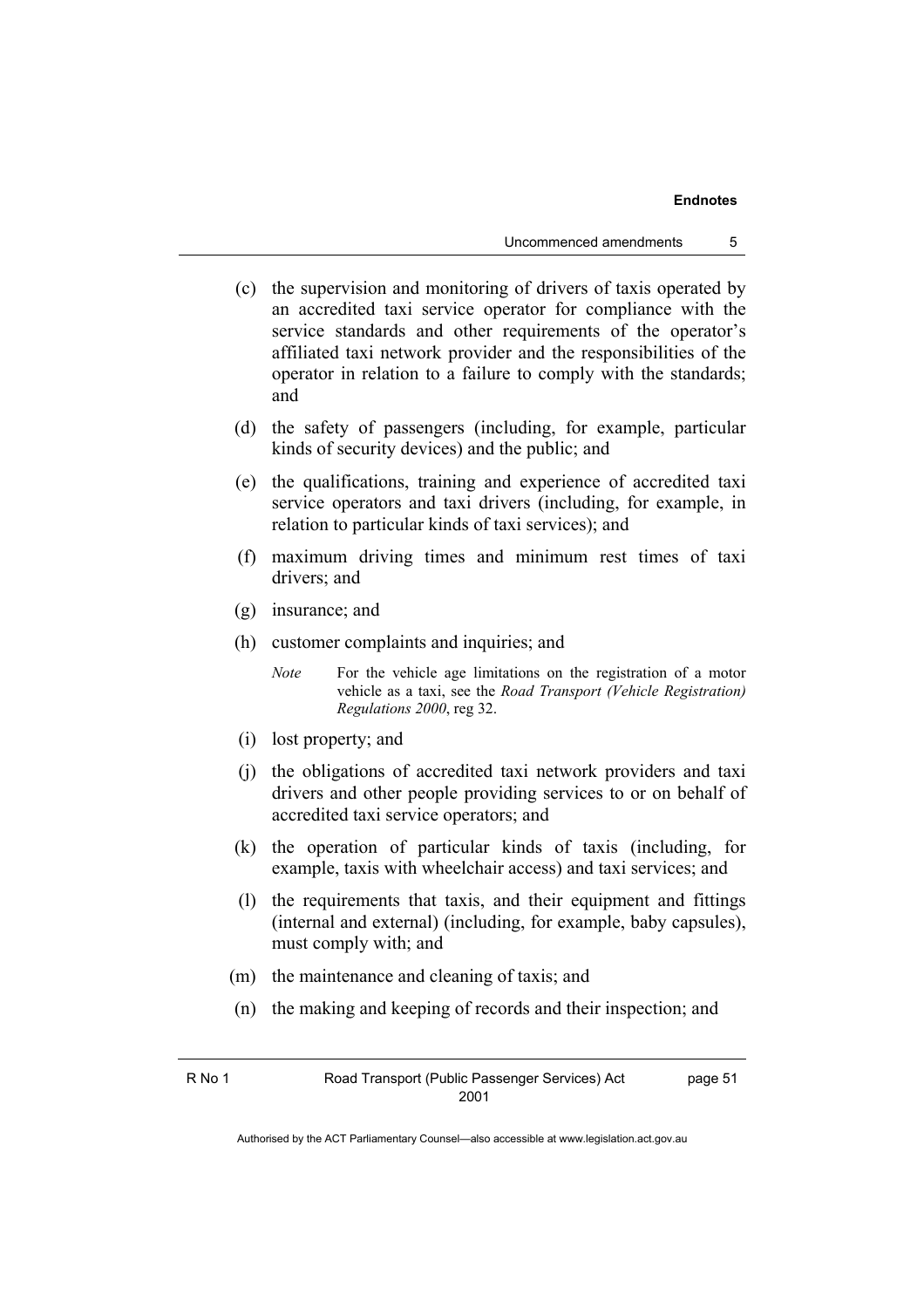| 5 | Uncommenced amendments |  |
|---|------------------------|--|
|   |                        |  |

- (o) the auditing of records and systems; and
- (p) the provision of information and reports to the road transport authority.

# **31L Regulations about operation of taxis**

The regulations may make provision in relation to the operation of taxis, including, for example—

- (a) the solicitation of passengers or hirings; and
- (b) the hiring of vehicles and the payment of fares; and
- (c) the picking-up and dropping-off of passengers and other matters relating to the transport of passengers; and
- (d) the transport of passengers' luggage or other goods, and animals; and
- (e) the regulation or prohibition of the use of vehicles on certain roads or road related areas; and
- (f) the maximum speed of a vehicle; and
- (g) the design, equipment and fittings (internal or external) of vehicles; and
- (h) the regulation or prohibition of notices, signs and advertisements inside or on the outside of vehicles; and
- (i) the records to be made and kept by drivers, how they are to be made and kept, and their inspection; and
- (j) the provision, use and operation of taxi zones.

# **31M Regulations about taxi drivers**

The regulations may make provision in relation to taxi drivers, including, for example—

(a) the powers, duties and conduct of taxi drivers; and

page 52 Road Transport (Public Passenger Services) Act 2001

R No 1

Authorised by the ACT Parliamentary Counsel—also accessible at www.legislation.act.gov.au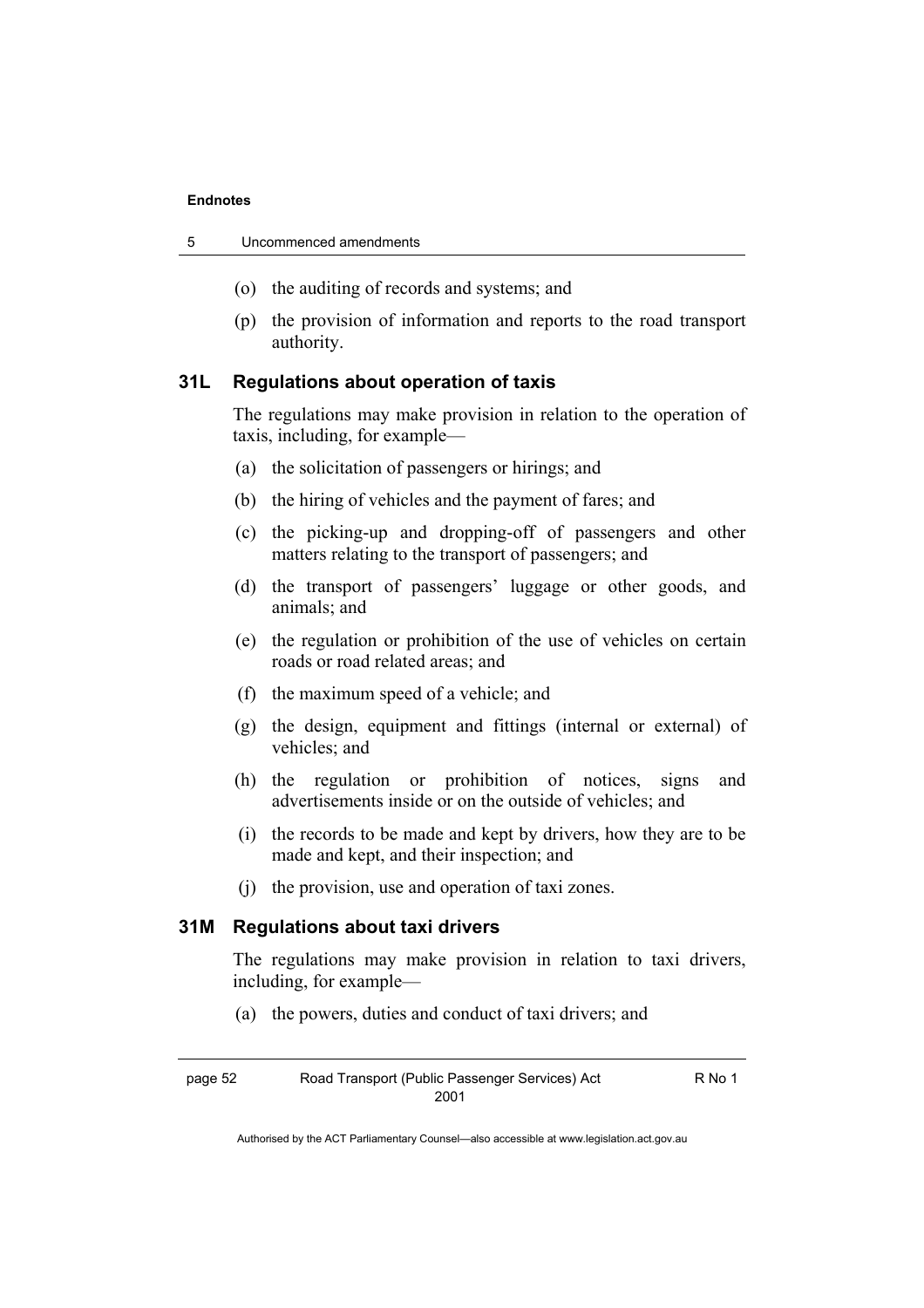- (b) the training of drivers; and
- (c) how taxi drivers must dress.
- *Note* For the licensing of people to drive taxis, see the *Road Transport (Driver Licensing) Regulations 2000*.

# **31N Regulations about conduct of taxi passengers**

The regulations may make provision in relation to the conduct of passengers being carried by taxis, including, for example—

- (a) the regulation or prohibition of eating and drinking; and
- (b) the authority of taxi drivers, police officers and authorised people to direct people contravening a regulation to leave a taxi and to remove them if they fail to leave.

### **31O Power to determine maximum taxi fares** (ACT s 115)

- (1) The Minister may, in writing, determine maximum fares, and ways of calculating maximum fares, relating to hiring or using a taxi.
- (2) A determination is a disallowable instrument.
	- *Note* A disallowable instrument must be notified, and presented to the Legislative Assembly, under the *Legislation Act 2001*.
- (3) This section does not require the Minister to determine maximum fares for hiring or using a taxi.
	- *Note* The Independent Competition and Regulatory Commission may give price directions for regulated industries, see the *Independent Competition and Regulatory Commission Act 1997*, s 20.
- (4) In this section:

*fare* includes a charge relating to hiring or using a taxi.

page 53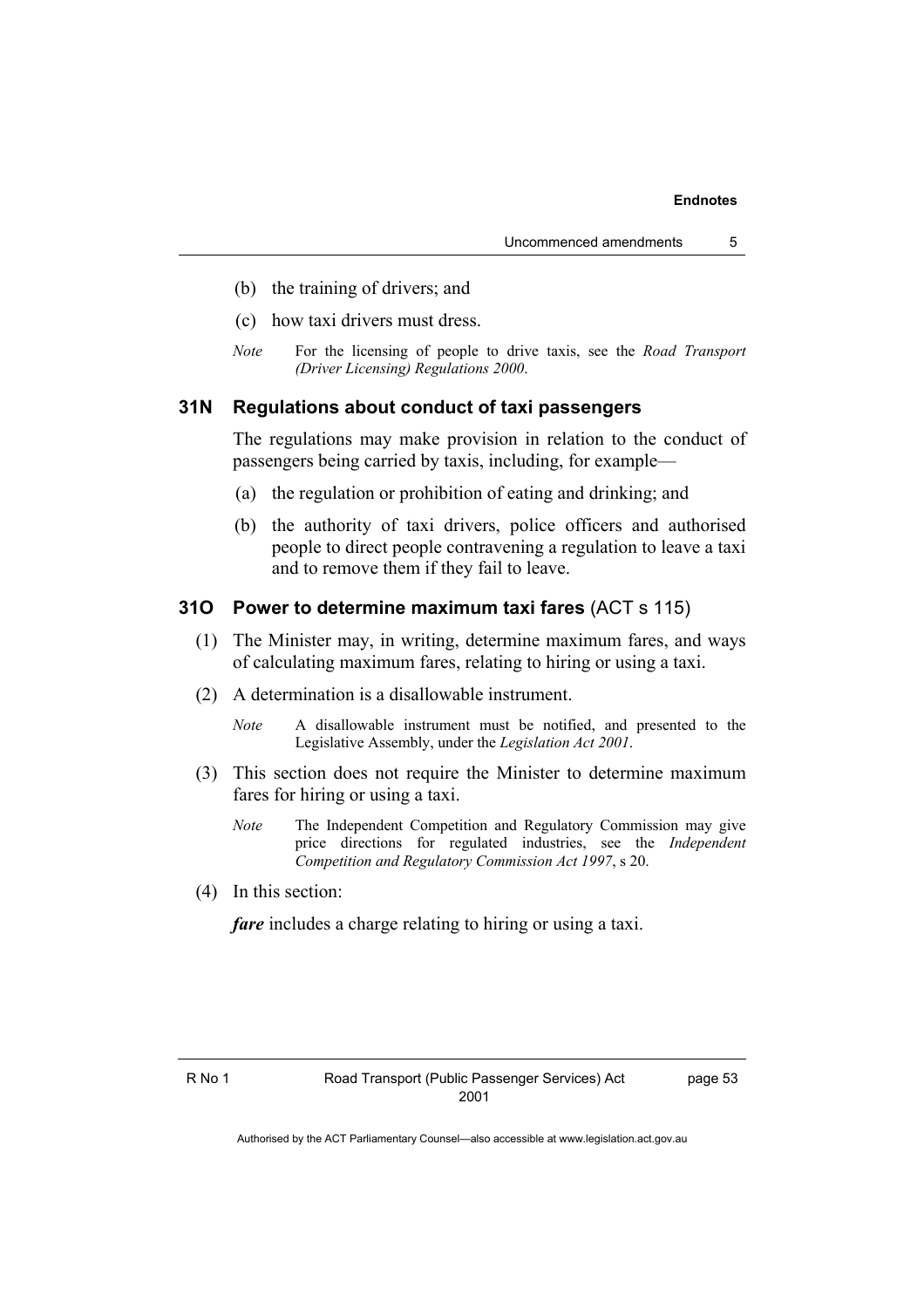5 Uncommenced amendments

# **Part 6 Miscellaneous**

# **32 Regulation-making power** (NSW s 63 (1), (4))

- (1) The Executive may make regulations for this Act.
	- *Note* Regulations must be notified and presented to the Legislative Assembly, under the *Legislation Act 2001*.
- (2) The regulations may create offences for contraventions of the regulations and prescribe maximum penalties of not more than 20 penalty units for offences against the regulations.

# **32A Regulations may apply certain documents etc**

The regulations may apply, adopt or incorporate, entirely or in part and with or without changes, a publication (including an Act or regulation of another jurisdiction), as in force from time to time.

- *Note 1* A statutory instrument may also apply, adopt or incorporate (with or without change) a law or instrument (or a provision of a law or instrument) as in force at a particular time (see *Legislation Act 2001*, s 47 (1)).
- *Note 2* If a statutory instrument applies, adopts or incorporates a law or instrument (or a provision of a law or instrument), the law, instrument or provision may be taken to be a notifiable instrument that must be notified under the *Legislation Act 2001* (see s 47 (2)-(6)).

# **32B Regulations about enforcement**

The regulations may make provision in relation to the powers and duties of police officers and authorised officers in relation to public passenger services, including, for example, in relation to public passenger vehicles, drivers of public passenger vehicles and passengers.

# **32C Minister may exempt vehicles and people from Act**

 (1) The Minister may exempt a vehicle or person from this Act (or a stated provision of this Act).

page 54 Road Transport (Public Passenger Services) Act 2001

R No 1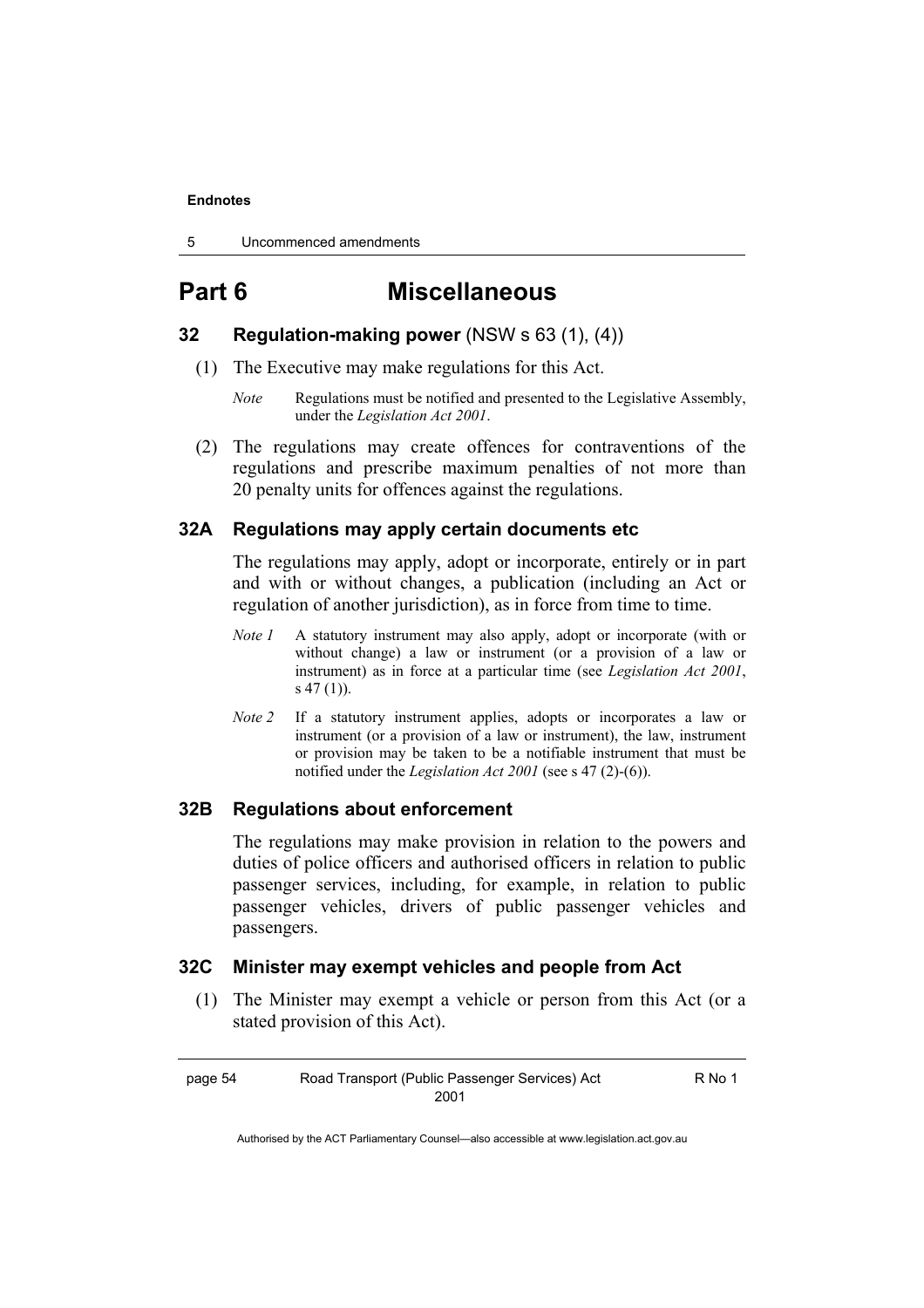- (2) An exemption is a disallowable instrument.
	- *Note* A disallowable instrument must be notified, and presented to the Legislative Assembly, under the *Legislation Act 2001*.

### **32D Regulations may exempt vehicles and people from Act**  (NSW s 63 (3))

- (1) The regulations may—
	- (a) exempt a vehicle or person, or a kind of vehicle or person, prescribed under the regulations from this Act (or a stated provision of this Act); or
	- (b) authorise the road transport authority to exempt a vehicle or person, or a kind of vehicle or person, prescribed under the regulations from this Act (or a stated provision of this Act).
- (2) An exemption given under a regulation mentioned in subsection (1) may be conditional.
- (3) The regulations may provide for the road transport authority to—
	- (a) suspend the operation of a regulation mentioned in subsection  $(1)$  (a) in the way and circumstances prescribed under the regulations; or
	- (b) suspend the operation of an exemption given by the authority to a vehicle or person in the way and circumstances prescribed under the regulations.

# **9 Part 4**

*renumber as part 7* 

**10 Section 33, new definitions of** *taxi operator's licence* **and**  *restricted taxi operator's licence*

*insert* 

*restricted taxi operator's licence*—see the General Act, section 108 (1).

| R No 1 | Road Transport (Public Passenger Services) Act | page 55 |
|--------|------------------------------------------------|---------|
|        | 2001                                           |         |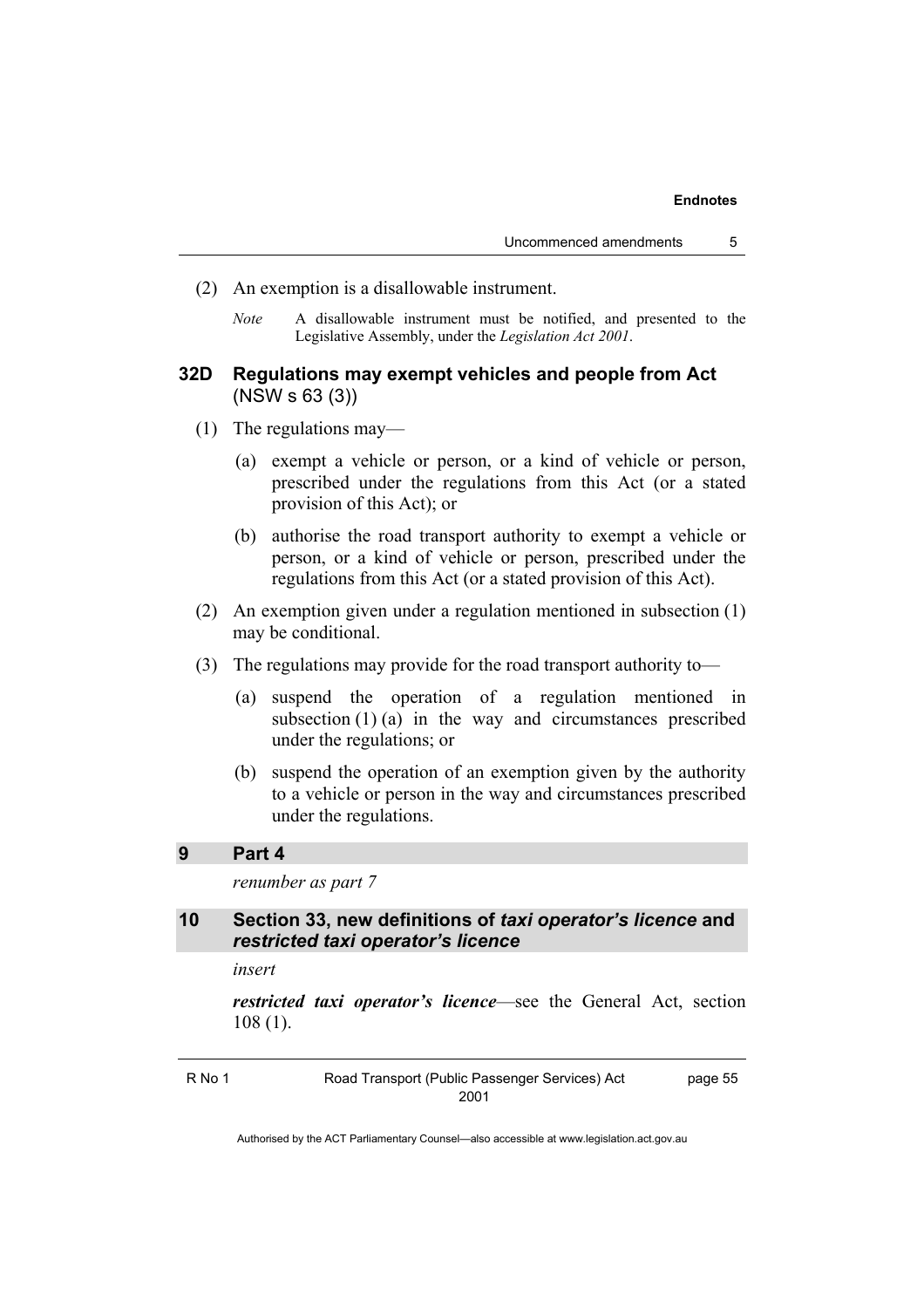| 5 | Uncommenced amendments |  |
|---|------------------------|--|
|---|------------------------|--|

*taxi operator's licence*—see the General Act, section 106 (1).

### **11 New division 7.7**

*insert* 

# **Division 7.7 Taxis**

# **51A Existing approved taxi networks**

- (1) This section applies to a person who, immediately before the commencement, held an authority to operate a taxi network under the *Road Transport (Taxi Services) Regulations 2000*, regulation 57 (Taxi network authorities).
- (2) The person is taken, after the commencement, to be accredited under the regulations to operate a taxi network.
- (3) The accreditation the person is taken to hold under subsection (2) may be varied or ended by the road transport authority in accordance with the regulations.
- (4) If the accreditation the person is taken to hold under subsection (2) has not been ended in accordance with the regulations, the accreditation expires 1 year after this section commences.

# **51B Existing taxi licences and restricted taxi licences**

- (1) This section applies to a person who, immediately before the commencement, was the holder of—
	- (a) a taxi operator's licence; or
	- (b) a restricted taxi operator's licence.
- (2) The person is taken, after the commencement—
	- (a) for a person mentioned in subsection  $(1)$  (a)—to be the holder of a taxi licence (other than a restricted taxi licence) issued under this Act; or

R No 1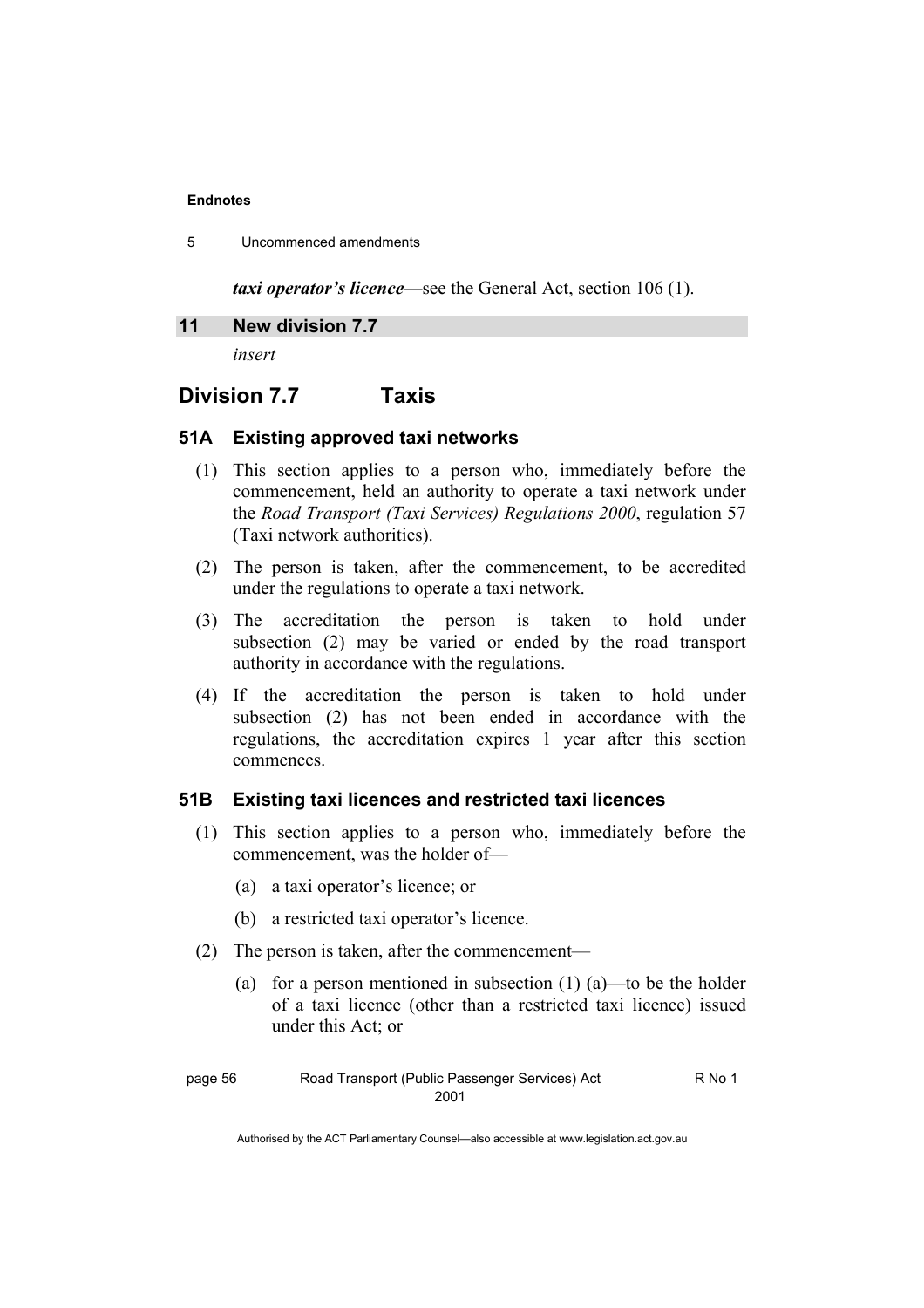- (b) for a person mentioned in subsection  $(1)$  (b)—to be the holder of a restricted taxi licence issued under this Act.
- (3) If the licence held by the person was, immediately before the commencement, subject to conditions, the licence the person is taken to hold under subsection (2) is taken to be subject to the conditions.
- (4) The period of a restricted taxi operator's licence that is taken to be a restricted taxi licence issued under this Act is taken to be the unexpired period of the licence before the commencement.

# **51C Interim accreditation of existing taxi operators**

- (1) This section applies to a person who, immediately before the commencement—
	- (a) operated a taxi service (other than a restricted taxi service) within the meaning of this Act; or
	- (b) was the holder of a restricted taxi operator's licence.
- (2) The person is taken, after the commencement—
	- (a) for a person mentioned in subsection  $(1)$   $(a)$ —to be accredited under the regulations to operate a taxi service; or
	- (b) for a person mentioned in subsection (1) (b)—to be accredited under the regulations to operate a restricted taxi service.
- (3) The accreditation the person is taken to hold under subsection (2) may be varied or ended by the road transport authority in accordance with the regulations.
- (4) If the accreditation the person is taken to hold under subsection (2) has not been ended in accordance with the regulations, the accreditation expires 1 year after this section commences.

page 57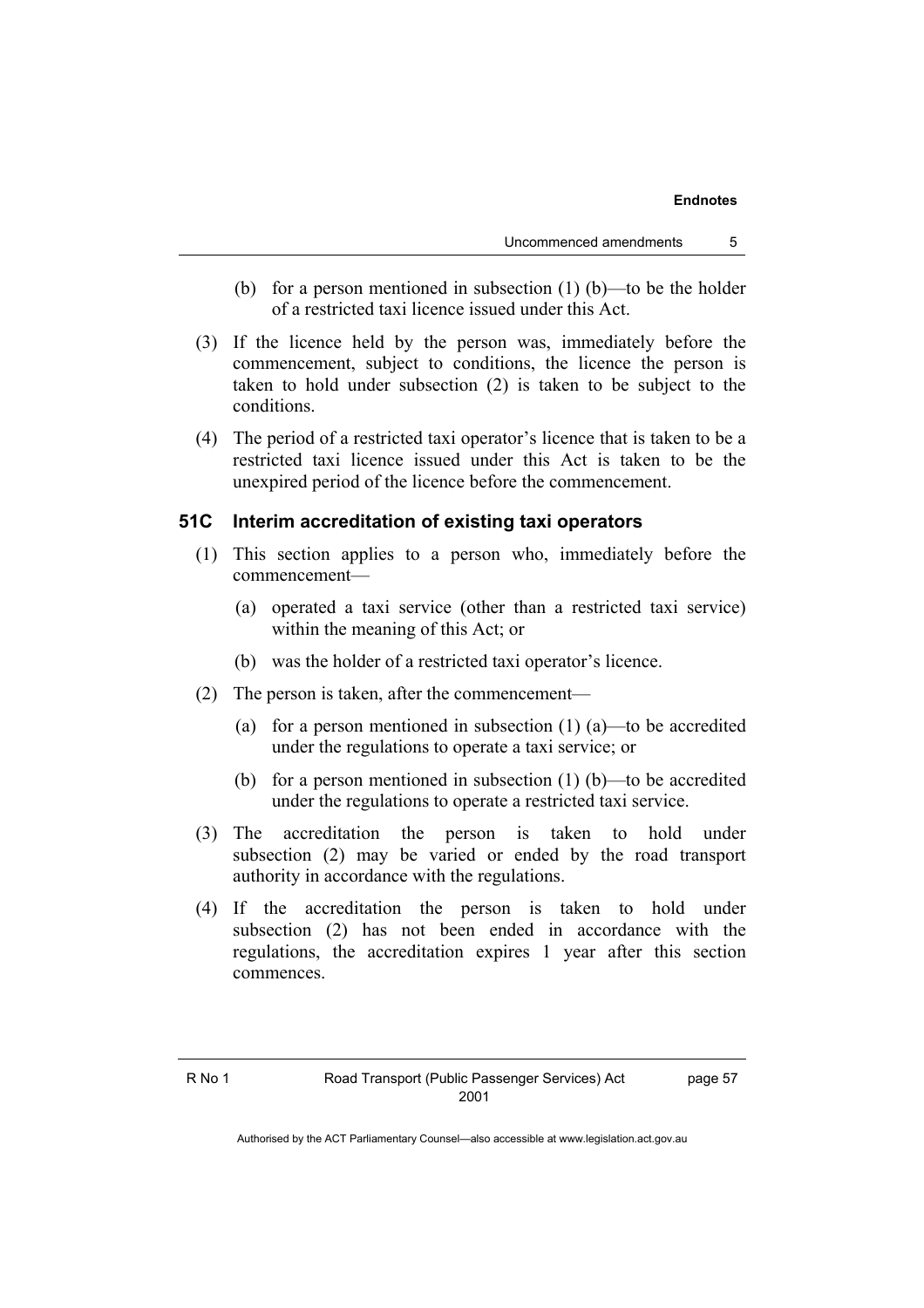# **51D Determination about maximum number of taxi licences**

- (1) This section applies to a determination in force under the General Act, section 106 (4) immediately before the commencement (including a determination that was taken under the General Act, section 253 to be a determination under section 106 (4)).
- (2) The determination is taken, after the commencement, to be a determination under section 30B (Maximum numbers of taxi licences) of the maximum number of taxi licences (other than restricted taxi licences).

# **51E Determination about maximum number of restricted taxi licences**

- (1) This section applies to a determination in force under the General Act, section 107 immediately before the commencement (including a determination that was taken under the General Act, section 254 to be a determination under section 107).
- (2) The determination is taken, after the commencement, to be a determination under section 30B (Maximum numbers of taxi licences) of the maximum number of restricted taxi licences.

# **51F Application to transfer taxi licence**

An application under the General Act, section 109 (1) in relation to a taxi licence that had not been finally dealt with immediately before the commencement is taken, after the commencement, to be an application made to the road transport authority under section 30E (1) (Transferability of taxi licences).

# **51G Determination about maximum taxi fares**

A determination in force under the General Act, section 115 immediately before the commencement is taken, after the commencement, to be a determination under section 31O (1) (Power to determine maximum taxi fares).

R No 1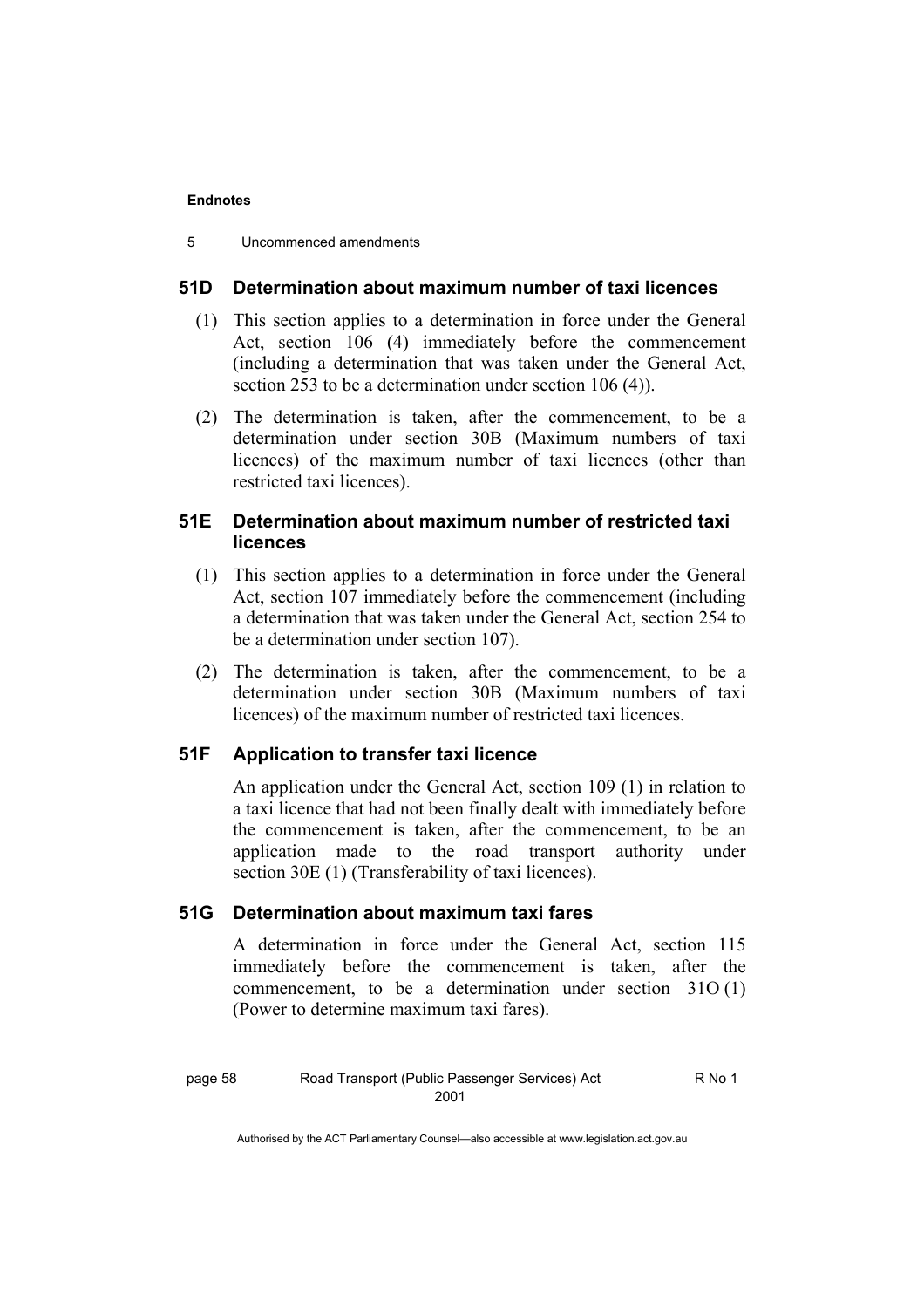### **51H Expiry of div 7.7**

This division expires 1 year after it commences.

# **12 Dictionary, definitions of** *accredited***,** *holder* **and** *public passenger vehicle*

#### *substitute*

*accredited*, in relation to a kind of public passenger service, means accredited under the regulations to operate that kind of public passenger service.

### *holder* means—

- (a) of a service contract—the person who (apart from the road transport authority) is a party to the contract; or
- (b) of a taxi licence—the person to whom the licence was issued.

*public passenger vehicle* means a bus or taxi.

### **13 Dictionary, new definitions**

#### *insert*

*accredited taxi network provider* means accredited under the regulations to operate a taxi network.

*accredited taxi service operator* means accredited under the regulations to operate a taxi service.

*affiliated*, in relation to an accredited taxi service operator, means affiliated with an accredited taxi network provider.

*licence*, in relation to a taxi, means a licence issued under the regulations to use a vehicle as a taxi.

*public vehicle licence*—see the *Road Transport (Driver Licensing) Act 1999*, dictionary.

*restricted taxi*—see section 31A (Meaning of *restricted taxi*).

R No 1 Road Transport (Public Passenger Services) Act 2001

page 59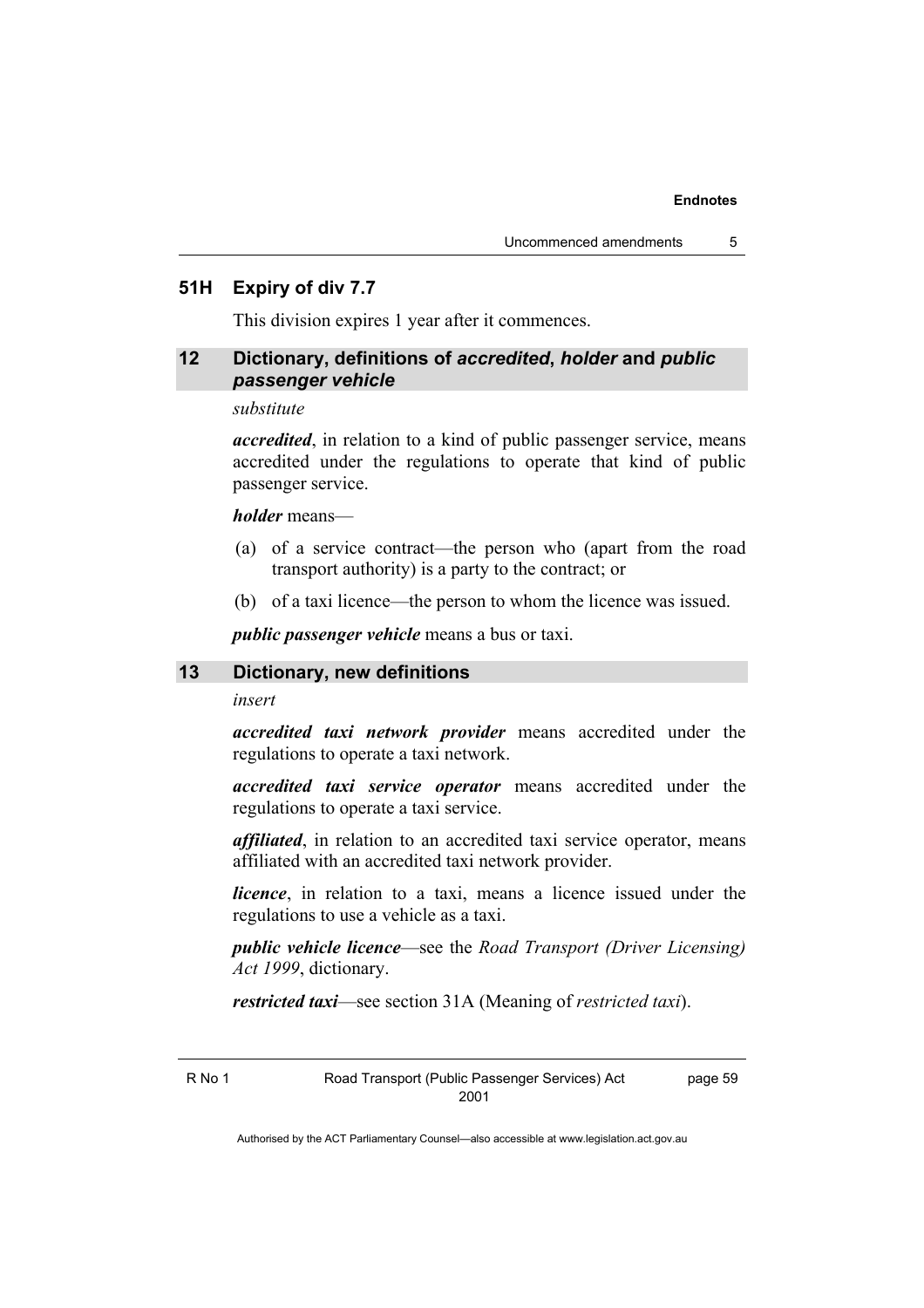5 Uncommenced amendments

*restricted taxi licence*—see section 30A (Meaning of *restricted taxi licence*).

*restricted taxi service*—see section 31C (Meaning of *restricted taxi service*).

*taxi*—see section 31 (Meaning of *taxi*).

*taxi booking service*—see section 29A (Meaning of *taxi booking service*).

*taxi driver* means the person driving a taxi if the person holds a public vehicle licence authorising the person to drive the taxi for hire or reward.

*taxi licence*—see section 30 (Meaning of *taxi licence*).

*taxi network*—see section 29 (Meaning of *taxi network*).

*taxi service*—see section 31B (Meaning of *taxi service*).

*taxi zone*—see the Australian Road Rules, rule 182.

**14 Dictionary, definition of** *accredited bus operators register omit*